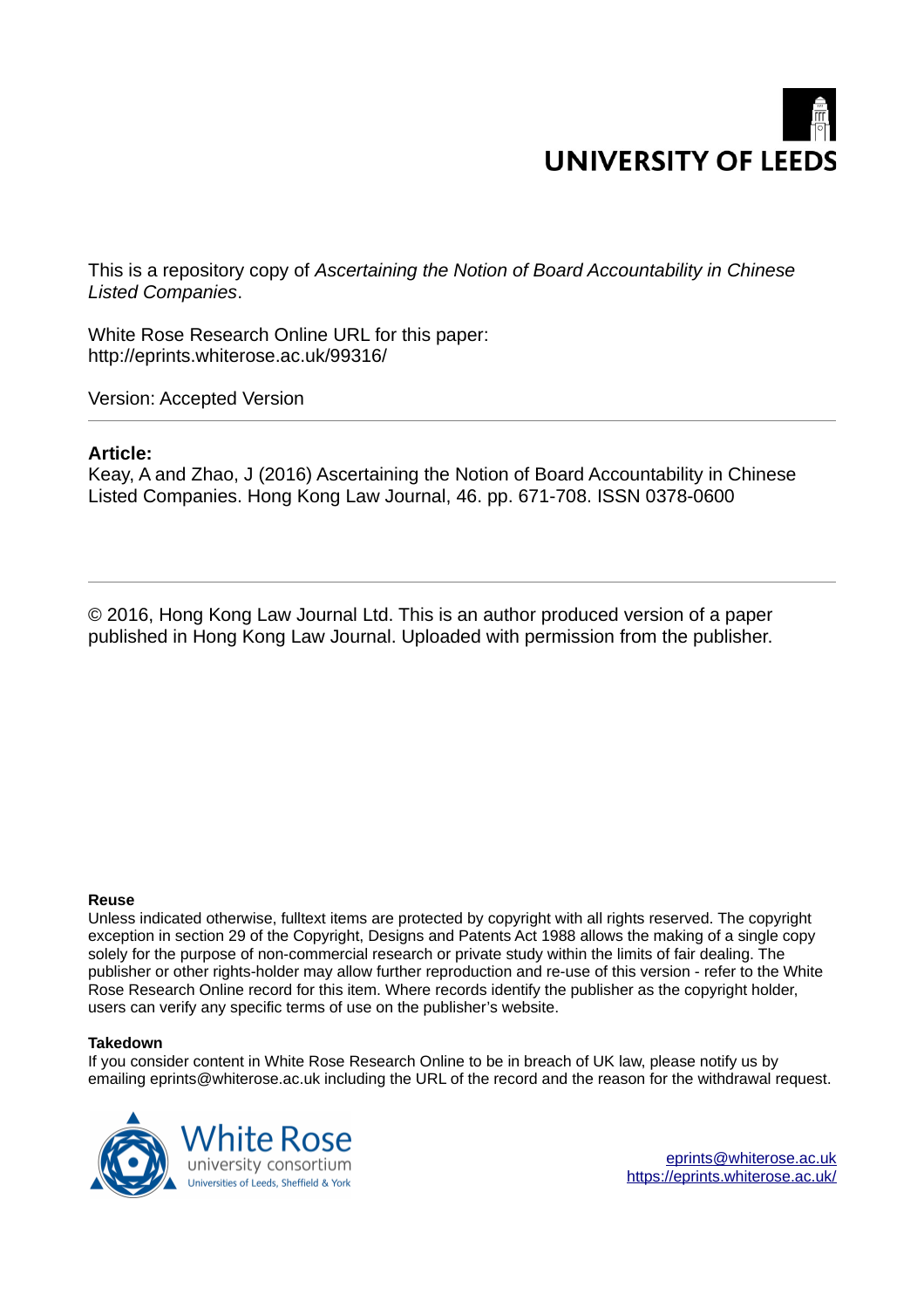# **ASCERTAINING THE NOTION OF BOARD ACCOUNTABILITY IN CHINESE LISTED COMPANIES**

Andrew Keay<sup>1</sup>

Jingchen Zhao<sup>2</sup>

### Abstract:

 $\overline{a}$ 

Accountability is a concept that has been frequently referred to in Anglo-American systems and in the OECD's corporate governance documents, as well as in the English translations of corporate governance documents from non-English speaking jurisdictions. It is in the Anglo-American literature, in particular, where the word finds prominence. It has been suggested in China that accountability is one of the basic principles of corporate governance that needs to be consistently enforced. But does this mean that board accountability, as it has been provided for in the Anglo-American system, is actually an element of Chinese corporate governance? If not, should it be adopted? Or should China develop a concept that is more appropriately included as a critical part of its own particular corporate governance needs? The paper aims to address these matters in order to ascertain where Chinese corporate governance stands on accountability as far as the boards of large listed companies are concerned, and what it should do. We opine that while there are elements of accountability in Chinese corporate governance, it does not have the form of accountability embraced in Anglo-American systems. But, it is argued, as China moves from having a system totally based on administrative governance to one that is based more on economic governance the kind of approach that applies in Anglo-American jurisdictions is likely to become more relevant. Within a hybrid corporate governance system combining elements of both administrative and economic governance, we develop a unique "wenze system" with forms and characters of accountability that is likely to develop to address the needs of corporate governance in China and the fostering of its listed companies.

<sup>&</sup>lt;sup>1</sup> Professor of Corporate and Commercial Law, Centre for Business Law and Practice, School of Law, University of Leeds and Barrister, Kings Chambers

<sup>&</sup>lt;sup>2</sup> Associate Professor of Law, Centre of Business Law and Practice, School of Law, University of Leeds. We want to thank the anonymous referee(s) for the constructive comments and suggestions and Dr Weixia Gu, the editor, for her encouragement and support.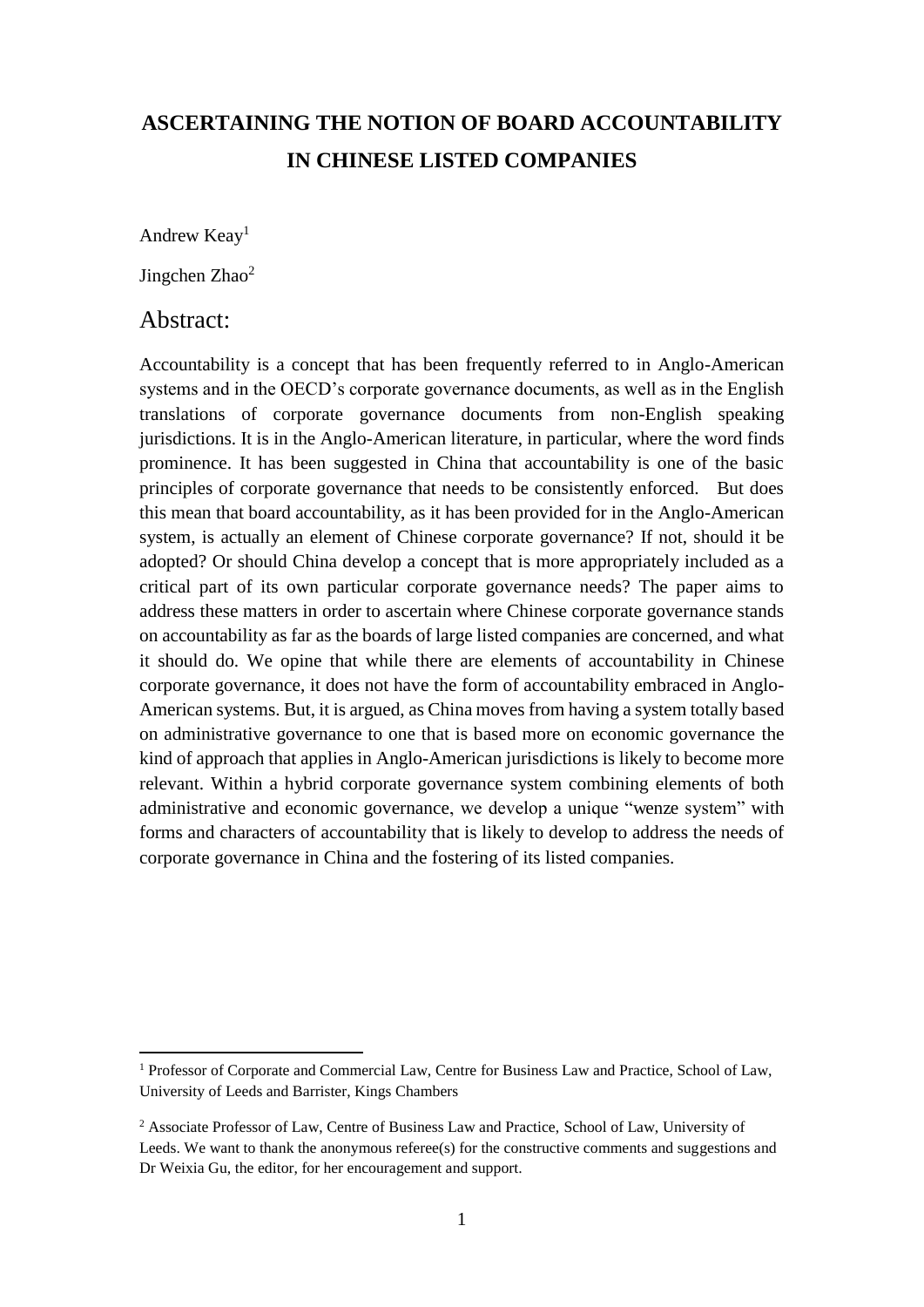Undoubtedly China has become an economic powerhouse over the past twenty years; it is now the second largest economy in the world in nominal US dollar terms.<sup>3</sup> As part of this economic development China has been seeking to develop its commercial systems, to encourage the incorporation and expansion of large corporate entities and to make sure that these companies are competitive, efficient and attractive for investment. Over the last decade company law and corporate governance issues in China have received much attention, both in theory and in practice, with the Chinese Government making this area a top priority. This is manifested by the establishment of many government-funded corporate governance research centres, such as the Chinese Centre for Corporate Governance at the Chinese Academy of Social Sciences.<sup>4</sup> The focus has been primarily on how to develop an effective corporate governance system in order to improve the performance of listed companies and protect their shareholders and stakeholders, and with the additional objective of establishing an international corporate governance standard.<sup>5</sup> The improvement of corporate governance is an ongoing battle that calls for the participation of many people and entities, such as regulators, market participants and academics. In order to have standards that are congruent with those applied internationally, successive Chinese governments have been developing policies to create internationally recognised oversight mechanisms and corporate governance models in order to improve public confidence, both domestically and internationally. The development of Chinese company law and other related legislation and codes of practice has allowed listed companies in China to shape their structure in a more modern manner and to imitate their counterparts in developed markets, giving Chinese listed companies a "Western appearance."

An important aspect of Chinese economic development is ensuring that the corporate governance environment in which companies are to operate is rigorous and respected. For some years China has been concerned that its corporate governance framework should accord with OECD recommendations, and that it should meet international standards.

 $\overline{a}$ 

Law 25.

<sup>3</sup> China-Britain Business Council: [http://www.cbbc.org/who\\_we\\_are/china\\_context/uk\\_china\\_factfile](http://www.cbbc.org/who_we_are/china_context/uk_china_factfile) (accessed on 4th November 2015). 4 See C. Hawes and T. Chiu, "Flogging a dead horse? Why Western-style corporate governance reform will fail in China and what should be done instead?" (2006) 20 Australian Journal of Corporate

<sup>5</sup> Y. Cheung, P. Jiang, P. Limpaphayom and T. Lu, "Does corporate governance matter in China?" (2008) 19 China Economic Review 460 at 460.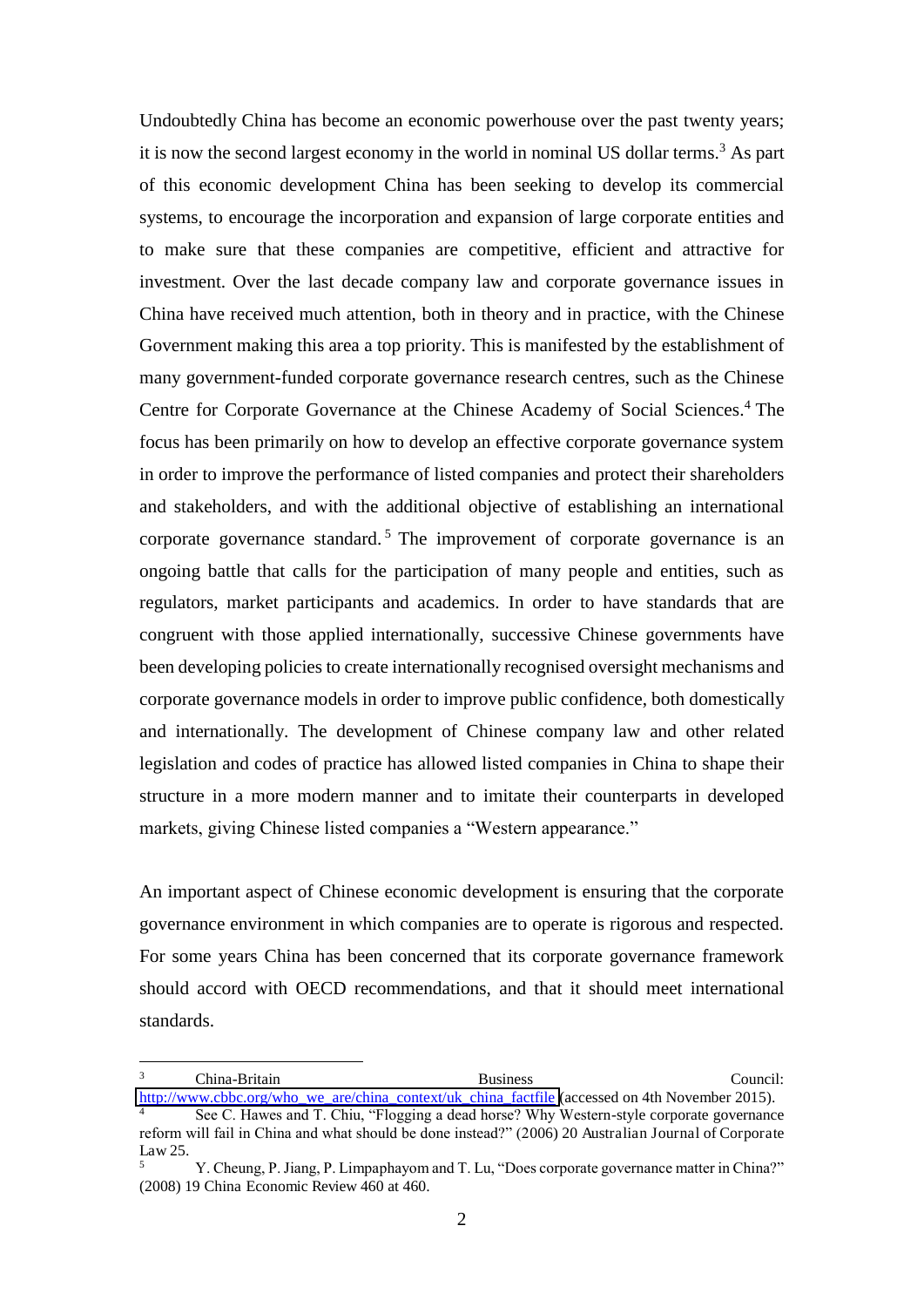The board of directors, which is granted broad powers in order to manage a company, plays a major role in corporate life in any jurisdiction. Various sources have identified the accountability of boards as a critical issue in the governance of companies. The UK's Report of the Committee on the Financial Aspects of Corporate Governance (commonly known as the "Cadbury Report") said in 1992 that: "The issue for corporate governance is how to strengthen the accountability of boards of directors to shareholders."<sup>6</sup> According to the G20/OECD's Principles of Corporate Governance the corporate governance framework should ensure the accountability of boards to the company and the shareholders.<sup>7</sup> It has been stated on many occasions that good corporate governance is best achieved by focusing on the accountability of directors. It has been argued that accountability of directors is the basis for the success of all other principles of corporate governance.<sup>8</sup> Holding directors accountable for their behaviour and decisions is fundamental to good corporate governance.<sup>9</sup> Clearly, in the main, accountability is seen as something that is good and commendable. In fact, it has been said that "accountability" has become an icon of good governance, <sup>10</sup> and board accountability has been held up as a cornerstone of effective corporate governance.<sup>11</sup> Boards in Anglo-American jurisdictions<sup>12</sup> enjoy very wide powers and discharge a whole range of functions, making them the very centre of companies.<sup>13</sup> The board of

 $\frac{1}{6}$  1 December 1992, Gee, under the chairmanship of Sir Adrian Cadbury, at para 6.1 and accessible at :<http://www.ecgi.org/codes/documents/cadbury.pdf>(accessed on 8th July 2015).

<sup>7</sup> G20/OECD, Principles of Corporate Governance 2015, at 51 and accessible at: <http://www.oecd.org/daf/ca/Corporate-Governance-Principles-ENG.pdf>(accessed on 15th September 2015).

<sup>8</sup> E. Makuta, "Towards Good Corporate Governance in State-Owned Industries: The Accountability of Directors" (2009) 3 Malawi Law Journal 55 at 56. While the author was writing about the corporate governance of State Owned Enterprises, it is argued that the comment is just as applicable to the normal commercial public company.

<sup>9</sup> J. Solomon and A. Solomon, Corporate Governance and Accountability (John Wiley & Sons, 2004), at 14.

<sup>10</sup>M. Dubnick & K. Yang, 'The Pursuit of Accountability: Promise, Problems, and Prospects' in D.C. Menzel & H.L. White (edns), The State of Public Administration: Issues, Challenges and Opportunities (Routledge 2011), 171.

<sup>11</sup> A. Young, "Corporate Governance in China and Hong Kong: Reconciling Traditional Chinese Regulatory Innovation and Accountability" 2011 at 3 and accessible at: Values, Regulatory Innovation and Accountability" <http://ssrn.com/abstract=1533904>(accessed on 8 July 2015).

This includes many countries, such as the UK, the US, Australia, Canada and New Zealand.

<sup>13</sup> For example, in relation to the UK see the Companies Act 2006, s.172(1). In relation to the US see H. Hansmann and R. Kraakman, 'The End of History for Corporate Law' (2001) 89 Georgetown Law Journal 439; G. Hayden and M. Bodie, "Shareholder Primacy and the Curious Turn Toward Board Primacy" (2010) 51 William and Mary Law Review 2071 at 2081; Dodge v Ford (1919) 170 NW 668 at 684 (Mich). In relation to Australia, see the Parliamentary Joint Committee on Corporations and Financial Services, Commonwealth of Australia, Corporate Responsibility: Managing Risk and Creating Value (2006) Chapter 4 and accessible at: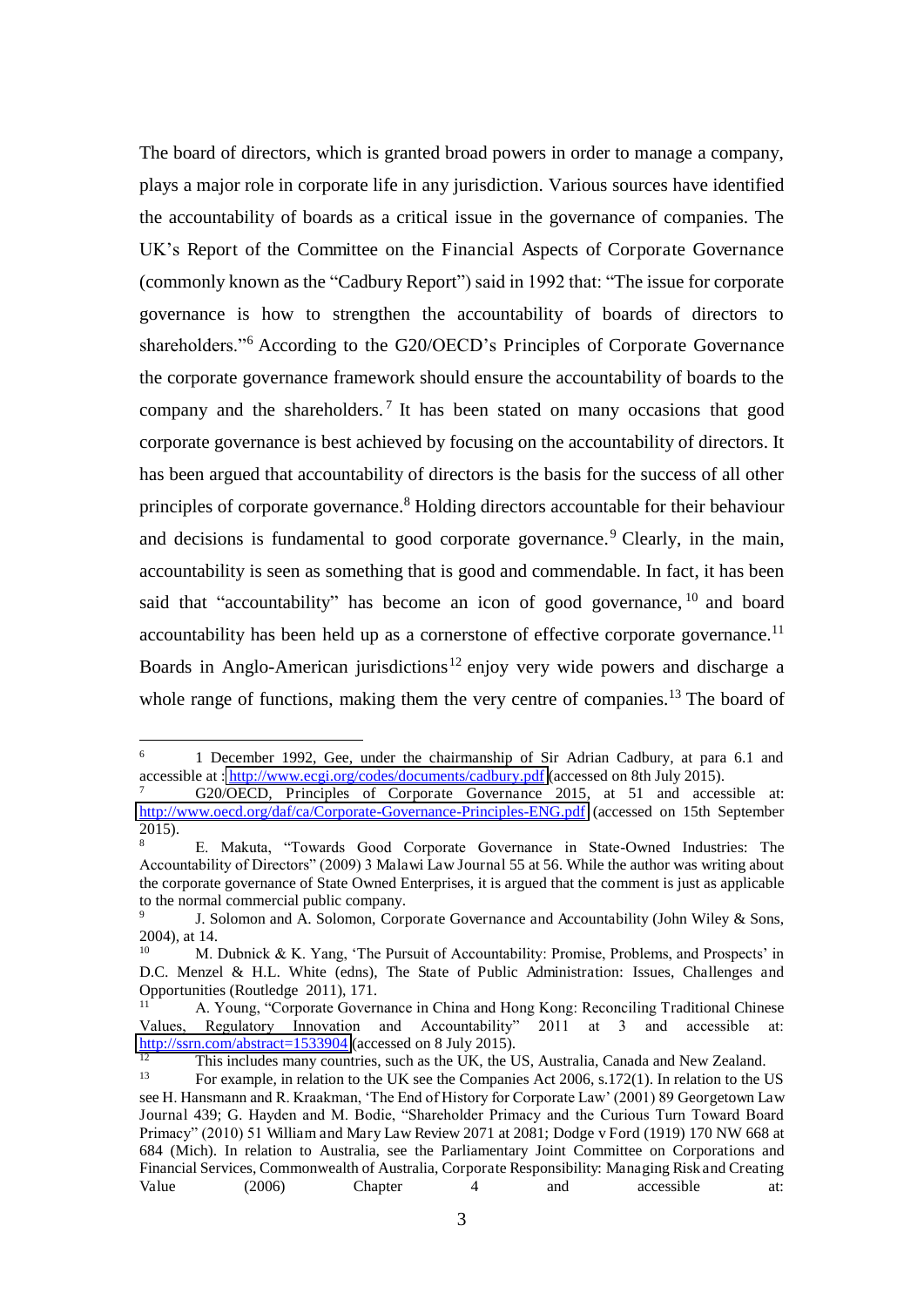directors in China also has broad powers and functions. It is the de facto decisionmaking body of the company,  $14$  and it is regarded as an important mechanism in providing for sound corporate governance.<sup>15</sup> Article 46 of China's Company Law 2005 provides that the board of directors has, inter alia, the following functions and powers: deciding on the operational plans of the company; formulating the financial budget plan and final accounts for the year; formulating plans for profit distribution and for making up the losses of the company; preparing plans for the increase or reduction of capital and the issue of corporate bonds; determining what administrative bodies need to be established; appointing or dismissing the manager of the company; and deciding on the management system of the company. In China, as in many other countries around the world such as Germany, Austria and the Netherlands,<sup>16</sup> companies have two boards, namely a board of management and a board of supervision.<sup>17</sup> However, unlike supervisory boards in other nations, and particularly Germany, this type of board in China has limited powers. For instance, it does not appoint the members of the board of directors; they are appointed by the shareholders' meeting.<sup>18</sup>

Accountability is a concept that is frequently referred to in Anglo-American systems and in the OECD's documents, as well as in the English translations of corporate governance documents from non-English-speaking jurisdictions. It is in the Anglo-American literature in particular where the word finds prominence. The word is peculiar to the English language, but nevertheless it has been considered to be an important element in other systems. For example, the Brazilians became so frustrated with the fact that Portuguese does not have an equivalent word for accountability that the English word has been officially accepted as part of its formal lexicon.<sup>19</sup> The Japanese have

[http://www.aph.gov.au/Parliamentary\\_Business/Committees/Joint/Corporations\\_and\\_Financial\\_Servic](http://www.aph.gov.au/Parliamentary_Business/Committees/Joint/Corporations_and_Financial_Services/Completed_inquiries/2004-07/corporate_responsibility/report/index) es/Completed inquiries/2004-07/corporate responsibility/report/index (accessed on 8th July 2015); Corporations and Markets Advisory Committee, 'The Social Responsibility of Corporations' December 2006 at pp.102–113 and accessible at [http://www.camac.gov.au/camac/camac.nsf/byHeadline/PDFFinal+Reports+2006/\\$file/CSR\\_Report.pd](http://www.camac.gov.au/camac/camac.nsf/byHeadline/PDFFinal+Reports+2006/$file/CSR_Report.pdf)  $\frac{f}{14}$  (accessed on 8th July 2015).

Y. Kang, L. Shi and E. Brown, Chinese Corporate Governance (Santa Monica, Rand Corporation, 2008) at 14.

<sup>15</sup> H. Liu and M. Fong, "Board characteristics of medium to large Chinese companies" (2010) 10 Corporate Governance 163 at 163.

<sup>16</sup> Companies in the Netherlands can now choose to have a single board, but two tier boards still predominate.

<sup>&</sup>lt;sup>17</sup> See article 118 of the Company Law 2005.

See article 38(2) of the Company Law 2005.

<sup>19</sup> M. J. Dubnick, 'Accountability as Cultural Keyword' in M. Bovens, R.E. Goodin, T. Schillenmans (edns) The Oxford Handbook of Public Accountability (Oxford University Press) at 23.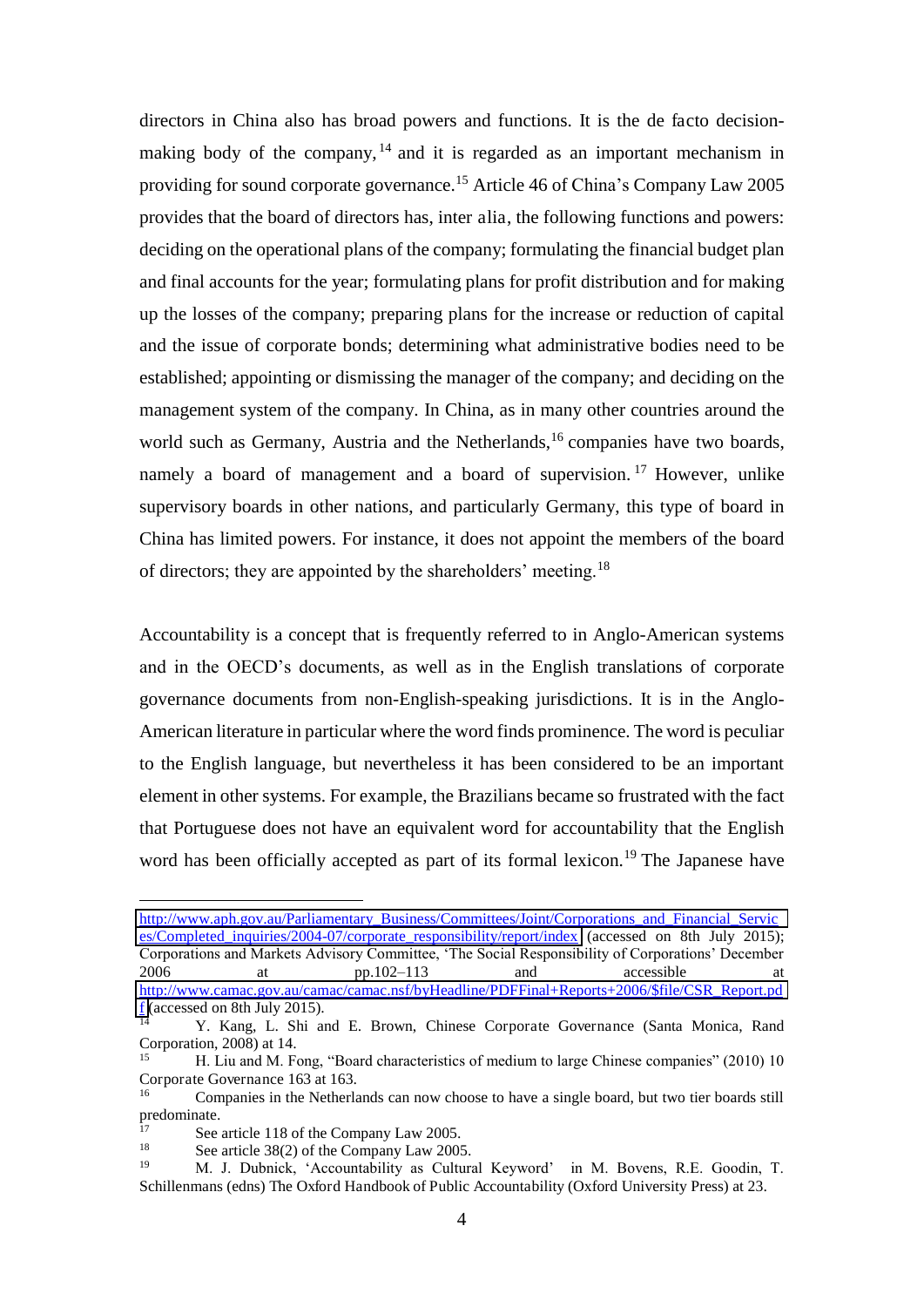many words for responsibility but only one term that equates to accountability, and that is a transliteration of the English word.<sup>20</sup> This manifests the fact that the meaning of words and concepts can be lost in translation.

It has been suggested in China that accountability is one of the basic principles of corporate governance that needs to be consistently enforced.<sup>21</sup> So, some form of accountability as far as boards are concerned is a critical element of a well-functioning corporate governance system, but what sort of concept of accountability is provided for in China? Is it the same or similar to that provided for in the Anglo-American system? If not, should that applying in the latter be adopted? Or should China develop a concept that is more appropriate for its own particular corporate governance needs? The paper aims to address these matters in order to ascertain where Chinese corporate governance stands on accountability as far as the boards of large listed companies are concerned, and what it should do.

Tackling these issues is important given the fact that many Chinese government and non-government bodies have made it clear that accountability of boards is an integral aspect of Chinese corporate governance. Understanding and developing accountability in China in a way that is appropriate for China's current needs and aspirations is particularly important so as to provide guidance, especially for legislators, boards of directors, those drafting corporate reports, codes and legislation, shareholders and stakeholders. An appreciation of what accountability involves as a concept is necessary in constructing appropriate mechanisms that will ensure that accountability occurs. The paper argues that there is uncertainty concerning the meaning of accountability in Chinese corporate governance, and it certainly is not equivalent to the approach adopted in Anglo-American jurisdictions. It is argued that Chinese corporate governance should not borrow the Anglo-American concept of accountability in corporate governance, although it can learn from it, but rather it should embrace what we term as a "wenze

 $20$  $\frac{20}{21}$  Ibid at 23.

<sup>21</sup> Protiviti/China and Chinese Academy of Social Sciences, "Corporate Governance Assessment Summary Report on the Top 100 Chinese Listed Companies for 2012 at 1: [http://www.protiviti.co.uk/China-en/Documents/CN-en-2012-Corporate-Governance-Survey-](http://www.protiviti.co.uk/China-en/Documents/CN-en-2012-Corporate-Governance-Survey-Report.pdf)[Report.pdf](http://www.protiviti.co.uk/China-en/Documents/CN-en-2012-Corporate-Governance-Survey-Report.pdf) (accessed on 8th July 2015)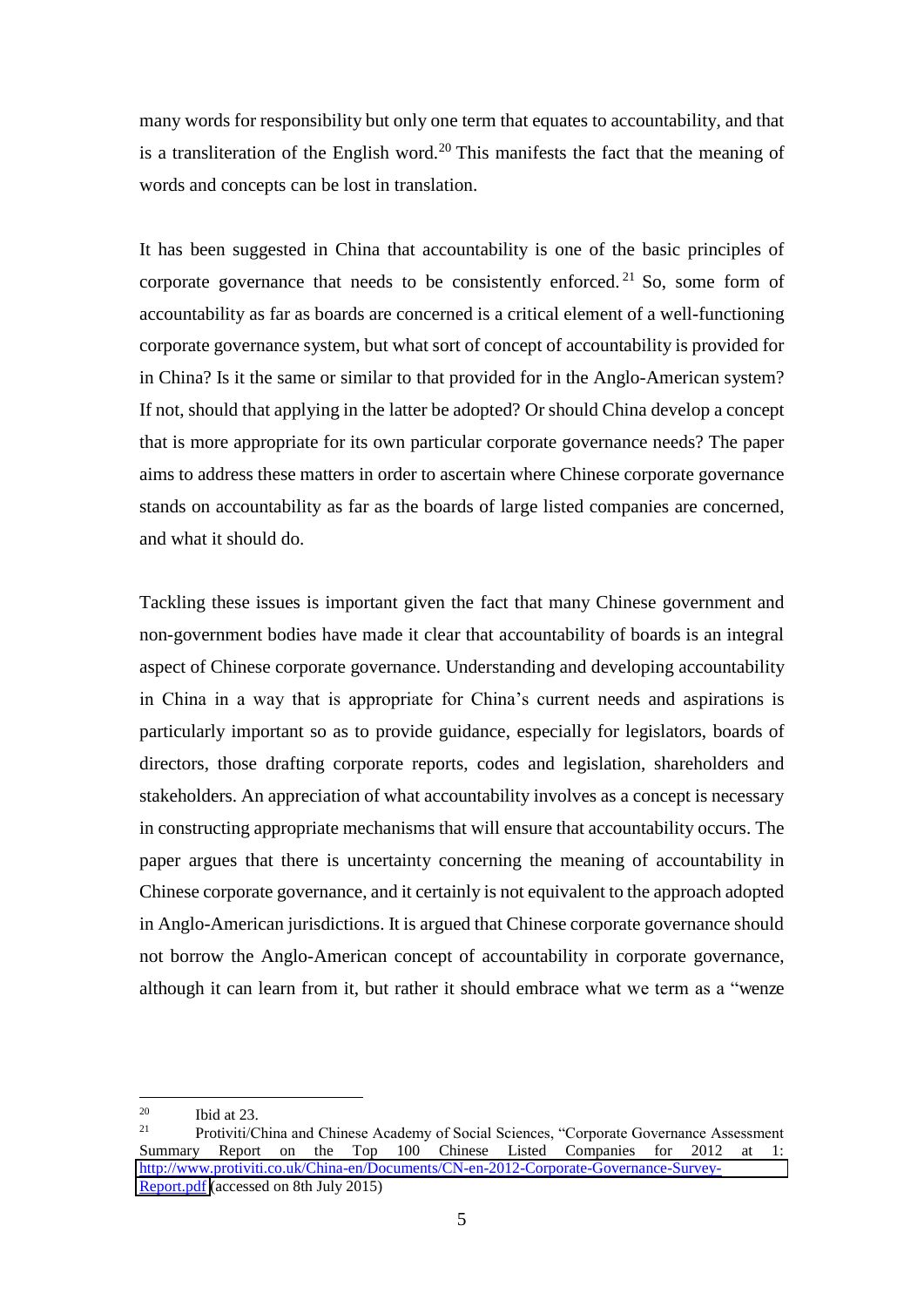system" of accountability that will enhance corporate governance and be able to develop a unique Chinese approach to fit into its unique corporate governance.<sup>22</sup>

The paper is structured as follows. First, there is a consideration of the meaning of accountability in corporate governance with an emphasis on board accountability. Second, the paper introduces the concept of hybrid corporate governance that operates in China and identifies the nature of listed companies in China with a focus on the power behind these companies. This is followed by an examination of whether the concept of accountability, as envisaged in Anglo-American systems, has been understood in China and is operating in Chinese companies and a proposal for an accountability system that is unique, dynamic and workable in Chinese corporate governance. The discussion includes a linguistic analysis of legal documentation and some empirical research undertaken in relation to corporate reports in various industrial sectors and academic arguments relating to developing the accountability of boards in China through the employment of what is called a "wenze system" of accountability. Fourthly, consideration is given to the way that accountability has been used in the context of administrative law in China in order to determine whether that could contribute to developing a Chinese approach to accountability. Finally, there are some concluding remarks.

#### **II The Notion of Accountability**

 $\overline{a}$ 

So, as mentioned earlier, board accountability is important, with the UK's Department for Business Innovation and Skills finding that along with transparency it is the most important element of good corporate governance.<sup>23</sup> Other commentators have said that to improve corporate governance practices it is necessary to foster the effectiveness and

<sup>&</sup>lt;sup>22</sup> This is in accord with the recommendations of the Asian Development Bank : Governance : Sound Development Management, 1995 and referred to in J. Iu and J. Batten, "The Implementation of OECD Corporate Governance Principles in Post-Crisis Asia" (2000) 4 Journal of Corporate Citizenship 47 at 51.

<sup>23</sup> The definition originally appeared at : [http://www.berr.gov.uk/bbf/corp](http://www.berr.gov.uk/bbf/corp-governance/page15267.html)[governance/page15267.html,](http://www.berr.gov.uk/bbf/corp-governance/page15267.html) but now this has been superseded by the following link: [http://webarchive.nationalarchives.gov.uk/20090902193559/berr.gov.uk/whatwedo/businesslaw/corp](http://webarchive.nationalarchives.gov.uk/20090902193559/berr.gov.uk/whatwedo/businesslaw/corp-governance/page15267.html)[governance/page15267.html \(](http://webarchive.nationalarchives.gov.uk/20090902193559/berr.gov.uk/whatwedo/businesslaw/corp-governance/page15267.html)accessed on 8th July 2015).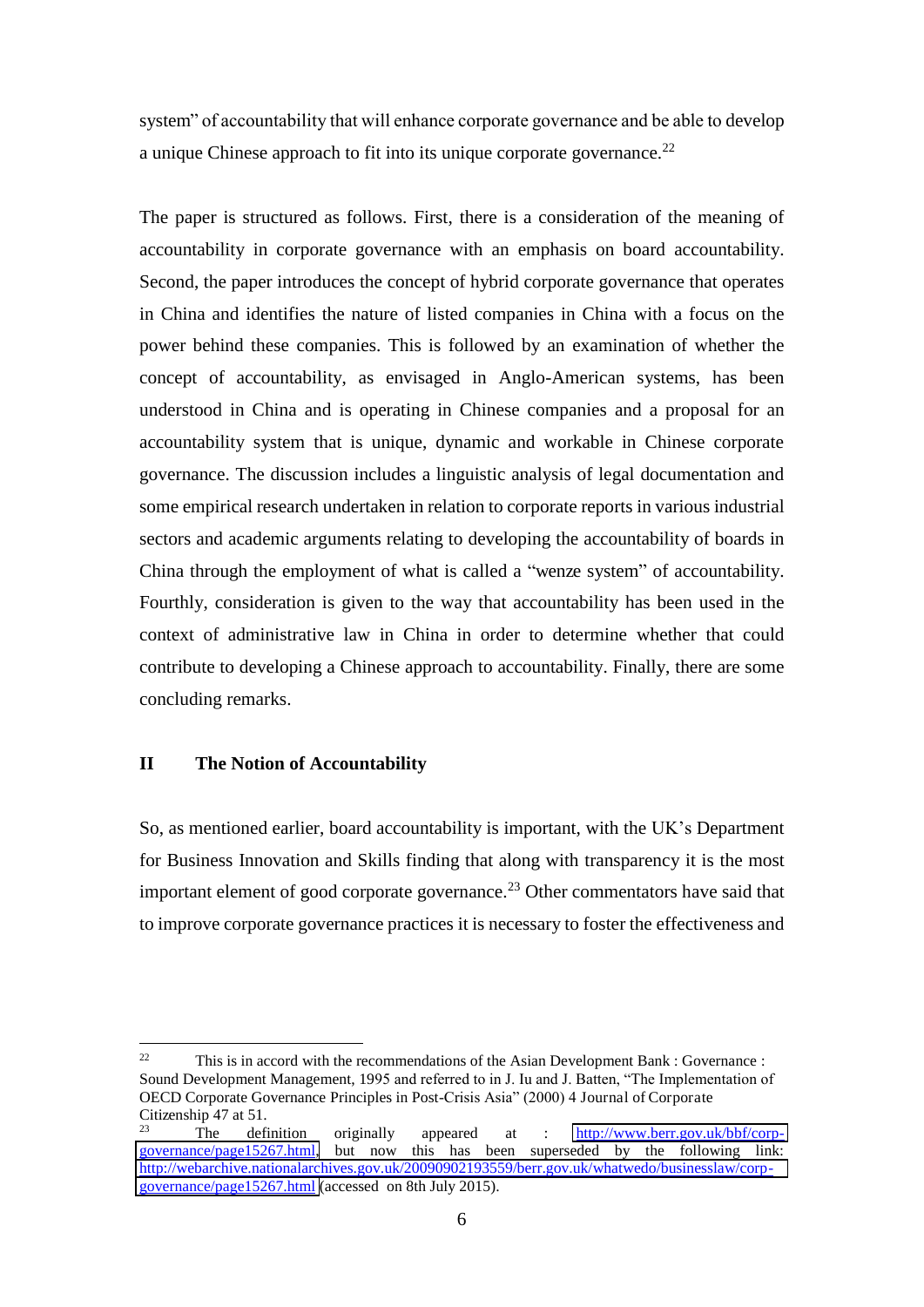accountability of boardrooms.<sup>24</sup>The G20/OECD stated that: "The corporate governance framework should ensure the strategic guidance of the company, the effective monitoring of management by the board, and the board's accountability to the company and the shareholders."<sup>25</sup> But what does accountability in this context actually entail? We consider this from an Anglo-American perspective given that 'accountability' is an English word and the concept of accountability has been emphasised repeatedly in Anglo-American jurisdictions, and transnational codes such as the OECD's Principles of Corporate Governance have obviously based their reference to accountability on the Anglo-American approach.

Although accountability has been mentioned frequently in the corporate governance literature, has been used often in definitions of corporate governance, and has been relied on as a critical factor in corporate governance by a variety of sources,  $26$  there have been few attempts to explain what it actually means, certainly in the context of corporate governance. This is to be contrasted with other areas of law and society, such as public administration, politics and even administrative law, where there have been several attempts to articulate and develop the notion of accountability.<sup>27</sup> The reason

<sup>24</sup> I. Filatotchev et al., 'Key Drivers of "Good" Corporate Governance and the Appropriateness of UK Policy Responses,' Final Report, January 2007, DTI, at p.7 and accessible at: <http://www.bis.gov.uk/files/file36671.pdf>(accessed on 8th July 2015).

 $\overline{25}$  G20/OECD, Principles of Corporate Governance 2015, at 51 and accessible at: <http://www.oecd.org/daf/ca/Corporate-Governance-Principles-ENG.pdf>(accessed on 15th September  $2015$ ).

For example, see, S. Demirag, Corporate governance, accountability and pressure to perform: An international study (Stamford, Conn, JAI Press, 1998); D. Bavly, Corporate Governance and Accountability: What Role for the Regulator, Director and Auditor? (Westport, Quorum Books, 1999); R. Warren, Corporate Governance and Accountability (Liverpool, Liverpool Academic Press, 2000); R. Aguilera, "Corporate governance and Director Accountability : an Institutional Comparative Perspective" (2005) 16 British Journal of Management S39; R. Jones, "Law, Norms and the Breakdown of the Board: Promoting Accountability in Corporate Governance" (2006) 92 Iowa Law Review 105; H. Hutchison, "Director Primacy and Corporate Governance: Shareholder Voting Rights Captured by the Accountability/Authority Paradigm" (2005) 36 Loyola University Chicago Law Journal 1111; P. Koh et al., "Accountability and Value Enhancement Roles of Corporate Governance" (2007) 47 Accounting and Finance. 305; N. Brennan and J. Solomon, "Corporate governance, accountability and mechanisms of accountability: an overview" (2008) 21 Accounting Auditing and Accountability Journal 885; Corporations and Markets Advisory Committee, Guidance for Directors (Canberra, Australian Government, April 2010) at pp.13–15 and accessible at: http://www.camac.gov.au/camac/camac.nsf/byHeadline/PDFFinal+Reports+2010/\$file/Guidance\_for directors Report April2010.pdf (accessed on 8th July 2015).

<sup>27</sup> For instance, see B. Romzek and M. Dubnick, 'Accountability in the Public Sector: Lessons from the Challenger Tragedy' (1987) 47 Public Administration Review 223; R Mulgan, '"Accountability": An Ever Expanding Concept?' (2000) 78 Public Administration 555; R Mulgan, Holding Power to Account: Accountability in Modern Democracies (London, Palgrave MacMillan, 2003); P Jos and M Tompkins, 'The Accountability Paradox in an Age of Reinvention: The Perennial Problem of Preserving Character and Judgment' (2004) 36 Administration and Society 255; L.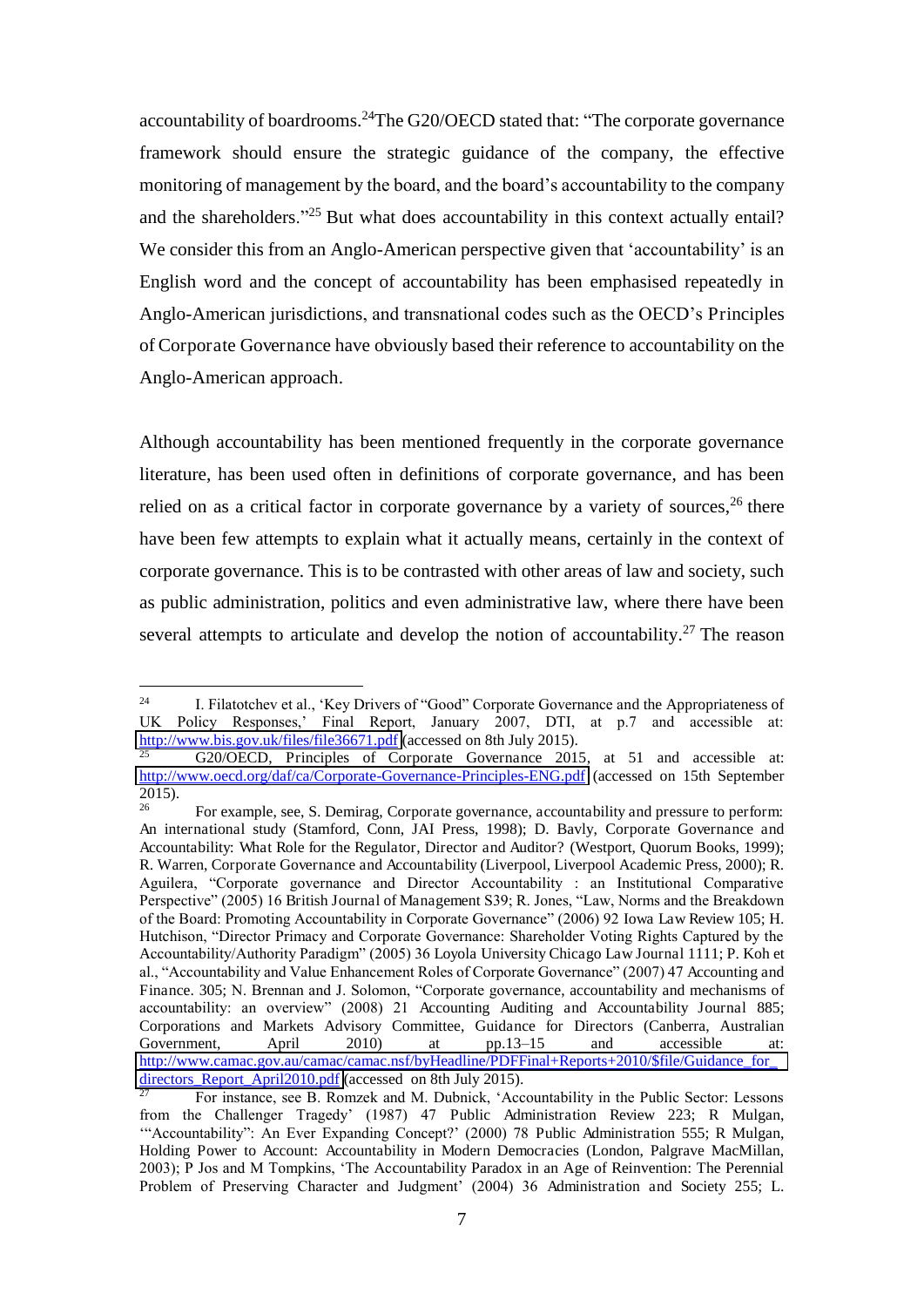might be that accountability is notoriously difficult to articulate; it is certainly a complicated and elusive concept.<sup>28</sup> Therefore, a sense of what accountability actually involves in a precise way has been lacking.<sup>29</sup>

It has been argued, and we accept it here for the purposes of discussion and analysis, that accountability in relation to corporate governance, certainly as far as Anglo-American corporate governance is concerned, entails a process involving several stages.<sup>30</sup> Before considering these stages it must be recognised that for accountability to occur, boards (the accountor) need to accept responsibility for their actions or inactions.<sup>31</sup> If boards fail to acknowledge the fact that accountability constitutes a critical aspect of corporate governance, there cannot be worthwhile and effective accountability to the accountee (the shareholders). Unless boards take responsibility, they are likely to engage in thwarting the effectiveness of many of the accountability mechanisms that have been established. If a person is not responsible for something, in the sense either of being assigned particular duties in respect of it or of having caused the end result, he or she would not usually be held to account for it.<sup>32</sup> Acceptance of the need for board members to be accountable does not, of itself, necessarily demand any action, but it is an attitude that should exist within boards.

O'Connell, 'Program Accountability as an Emergent Property: The Role of Stakeholders in a Program's Field' (2005) 65 Public Administration Review 85; C Harlow and R Rawlings, 'Promoting Accountability in Multilevel Governance: A Network Approach' (2007) 13 European Law Journal 542; M. Bovens, 'Two Concepts of Accountability: Accountability as a Virtue and as a Mechanism' (2010) 33 West European Politics 946.<br> $\frac{28}{P}$  Roby Pothinking De

<sup>28</sup> R. Behn, Rethinking Democratic Accountability (Washington, DC, Brookings Institution Press, 2001) at 221; A. Sinclair, "The Chameleon of Accountability : Forms and Discourses" (1995) 20 Accounting, Organizations and Society 219 at 221; I. Demirag, M. Dubnick and M. Khadaroo, "Exploring the Relationship Between Accountability and Performance in the UK's Private Initiative (PFI)" at p7 – paper presented at the "Conference on Governing the Corporation: Mapping the Loci of Power in Corporate Governance Design," at Queen's University, Belfast, 20–21 September 2004; A. Sinclair, "The Chameleon of Accountability: Forms and Discourses" (1995) 20 Accounting, Organizations and Society 219 at 221; M. Bovens, "Analysing and Assessing Accountability : A Conceptual Framework" (2007) 13 European Law Journal 447 at 448, 449.

<sup>29</sup> M. Dubnick, "The Pursuit of Accountability: Promise, Problems, and Prospects" 2009, at 14 and accessible at:<http://ssrn.com/abstract=1548922>(accessed on 8th July 2015).

<sup>30</sup> See A. Keay and J. Loughrey, "The Framework for Board Accountability in Corporate Governance" (2015) 35 Legal Studies 252.

Canadian Democracy and Corporate Accountability Commission, Canadian Democracy and Corporate Accountability: An Overview of Issues, Toronto, 2001 at iii.

<sup>32</sup> R. Mulgan, '"Accountability": An Ever Expanding Concept?' (2000) 78 Public Administration 555 at 561.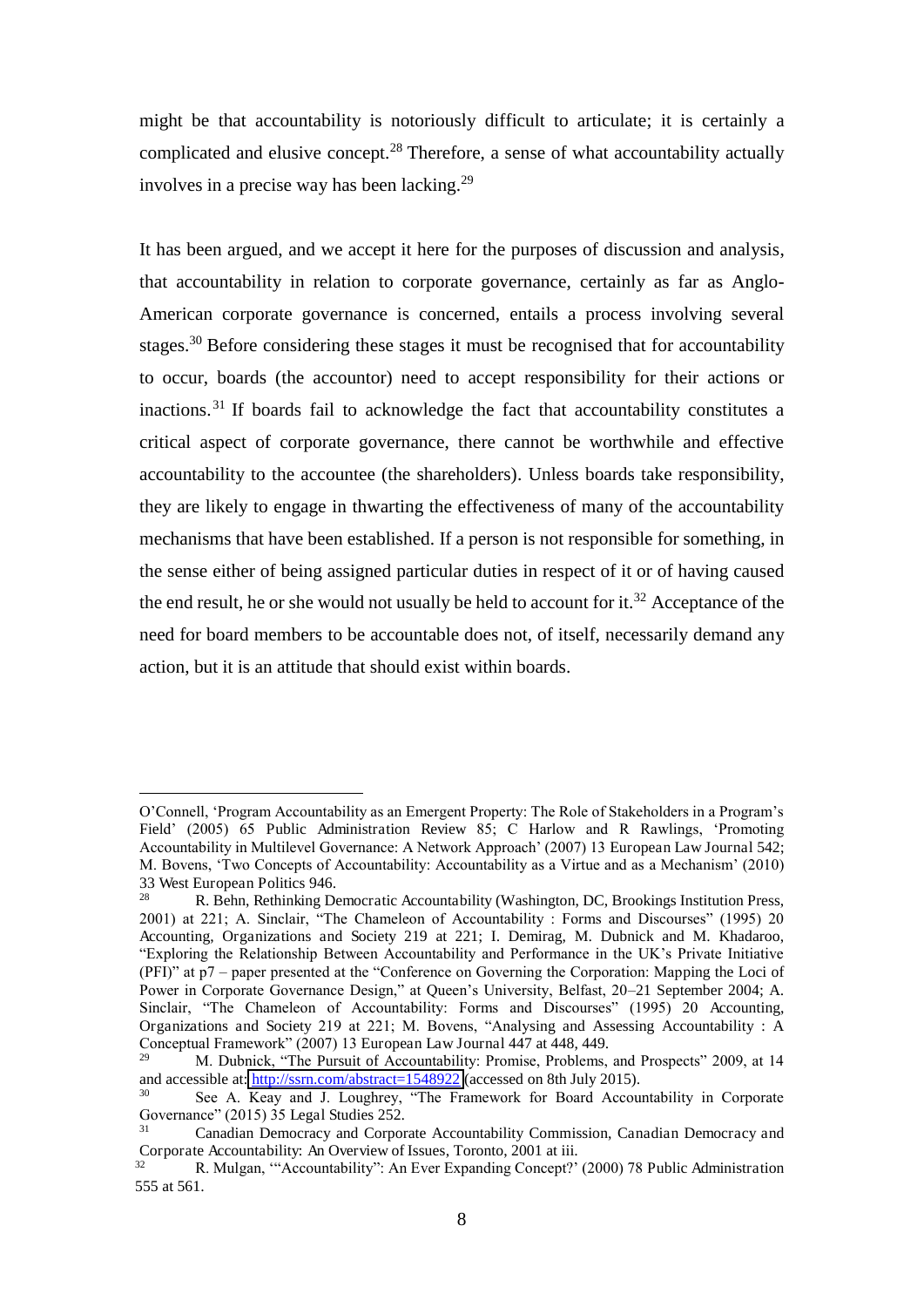Accountability generally, and certainly in the context of corporate governance, is not about a simple single meaning. It is a highly nuanced word. It is argued that there are in fact four stages involved in the accountability of boards,  $33$  all of which contribute to the meaning of the word. The first stage is the board providing accurate information concerning its decisions and actions, so that shareholders are informed as to what has been done by it on behalf of the company. A part of this is transparency, which involves making disclosure and providing reports concerning the work of the board.<sup>34</sup> The second stage involves a board explaining and justifying the things for which it is responsible, including what it has done and what it has failed to do.<sup>35</sup> Often this is seen as the predominant aspect of accountability, involving the board being answerable for what it has done, and it is the stage that is often focused on by elements of the accountability literature dealing with other areas of society and law. This stage requires the board to justify and explain what it has done (or not done), and why. The third stage is constituted by the questioning and evaluating of the board's reasons given for what has been done. Fourth, the final stage is that there is the possibility, but not the requirement, of the imposition of consequences. This might simply entail the provision of feedback to the board. It might, but it need not, constitute negative consequences which could involve some sort of sanction, perhaps involving the removal of one or more directors or the decision not to re-elect a director when his or her term comes to an end.

## **III A Hybrid Corporate Governance Model and the Controlling Power of Chinese Listed Companies**

Before addressing the issue of accountability in the boards of Chinese companies, it is necessary to establish, albeit briefly, the framework of corporate governance in which any form of accountability will operate in China and to introduce the nature of power in Chinese companies.

<sup>33</sup> A. Keay and J. Loughrey, "The Framework for Board Accountability in Corporate Governance" (2015) 35 Legal Studies 252.

 $\overrightarrow{34}$  A. Licht, "Accountability and Corporate Governance," 2002 at 24, 32 and accessible at <http://ssrn.com/abstract=328401>(accessed on 8th July 2015).

<sup>35</sup> AccountAbility, 'AA1000 Framework Standards for Social and Ethical Accounting, Auditing and Reporting' (November 1999) 8, accessible at <http://www.accountability.org/images/content/0/7/076/AA1000%20Overview.pdf>(accessed on 8th July 2015).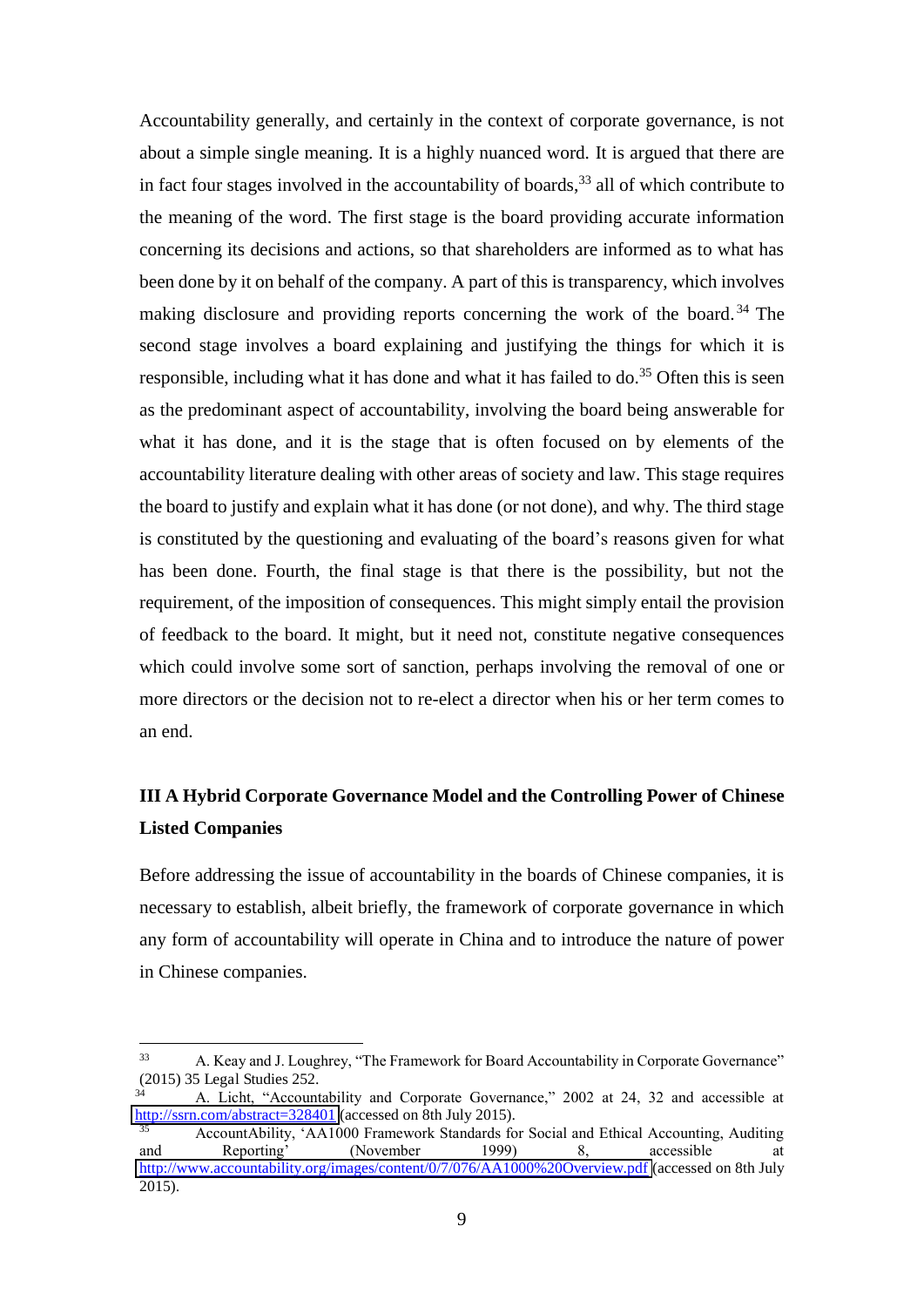Corporate governance in China has emerged and developed in line with the shift of the Chinese economy from a planned to a market model. Unlike classic corporate governance models, the governance model adopted by Chinese listed firms can best be described as a control-based system, in which the controlling shareholders, and this is predominantly the State or State officials, "tightly control listed companies through concentrated ownership and management friendly boards".<sup>36</sup> This control-based model is a hybrid due to the gradual transition that is taking place in China, namely from administrative governance to economic governance, something that has been occurring over the past three decades during the transformation of the Chinese economy from a planned to a market model.<sup>37</sup> It has meant that now China has a hybrid model with both administrative and economic dimensions. These two elements of governance are expected to co-exist and develop an equilibrium in China over a long period, during which there will inevitably be various institutional and ideological obstacles to be overcome. <sup>38</sup> The transition that has taken place thus far has led to a corporate governance model that is now characterised by gradualism, dualism, systematisation and path dependency.<sup>39</sup> Any transition in the style of corporate governance can only be achieved through a long process and during this time both administrative and economic corporate governance models will co-exist. This transformation is a systematic one due to developments in legislation and legal enforcement, as well as changes in the nature of the shareholding ownership structure, all of which follows from the influence of Chinese traditions, history, values and culture.

Within the administrative corporate governance mode directors of State Owned Enterprises (SOEs) are appointed directly by the Chinese government, and directors always retain certain administrative roles within the government while also acting as

 36 Q. Liu, 'Corporate Governance in China: Current Practices, Economic Effects and Institutional Determinants' (2006) 52 CESifo Economic Studies 415 at 429; see also N.W. Leung and M. Cheng, 'Corporate Governance and Firm Value: Evidence from Chinese State-Controlled Listed Firms' (2013) 6 China Journal of Accounting Research 89.

<sup>37</sup> W. Li, Y. Xu, J. Niu and A. Qiu, 'A Survey of Corporate Governance: International Trends and China's Mode' (2010) 3 Nankai Business Review International 4 at 5–7; see also W. Li, X. Chen and Q. Yuan, Chinese Corporate Governance: Road to Transition and Perfection (中国公司治理: 转型 与完  $\hat{\mathbb{R}}$   $\geq$   $\mathbb{R}$  (Beijing: China Machine Press 2012) 139–141.

See W. Li, X. Chen and Q. Yuan, Chinese Corporate Governance: Road to Transition and Perfection (中国公司治理: 转型 与完善之路) (Beijing: China Machine Press 2012) 140.

<sup>39</sup> W. Li and D. Yan, 'Transition from Administrative to Economic Model of Corporate Governance: A New Analytical Framework for Research on China's Corporate Governance' (2013) 4 Nankai Business Review International 4.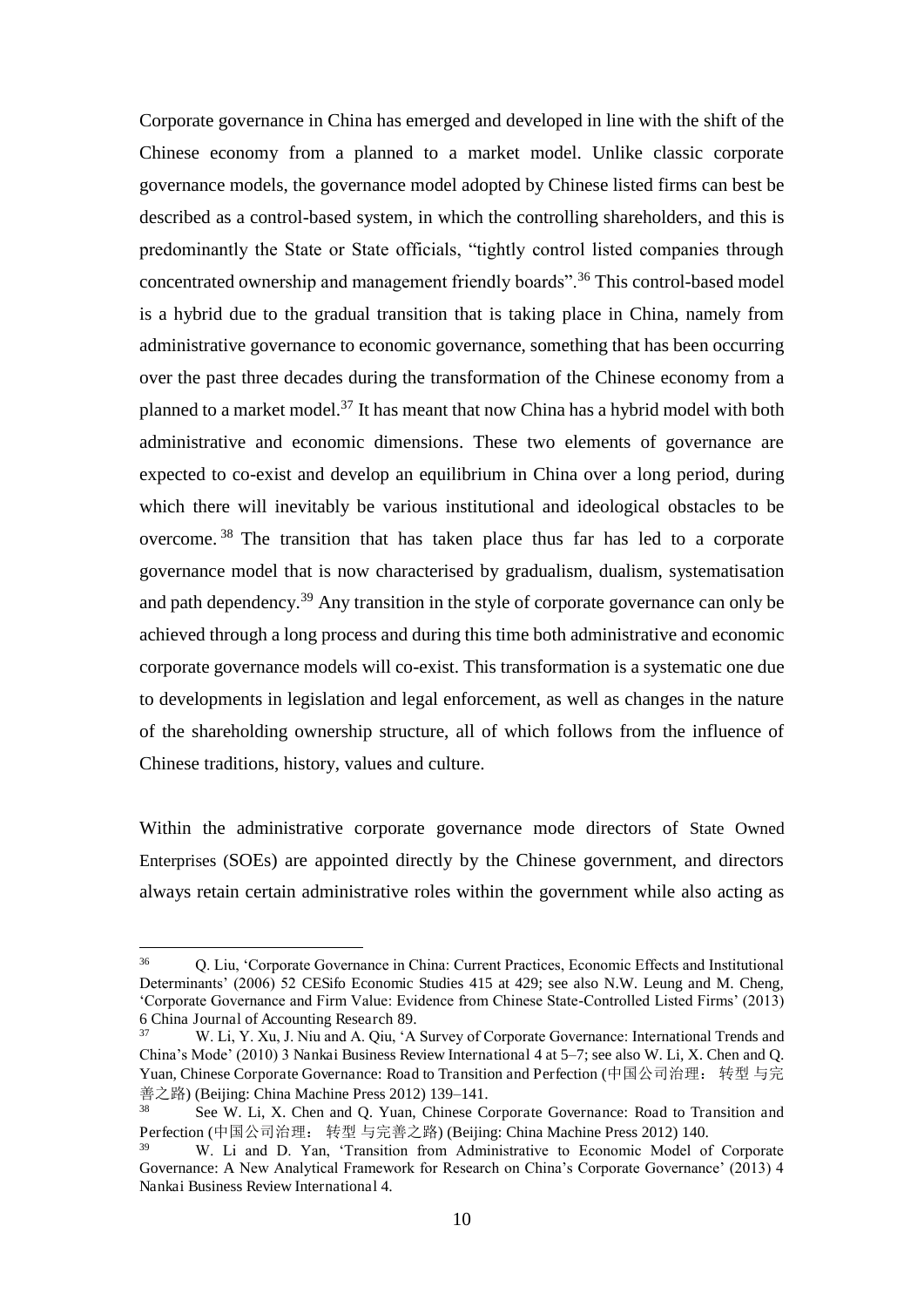directors. Under this administrative corporate governance system the government always intervenes in the business decision-making process by the employment of administrative actions. This approach has been subject to criticism based on the fact that it produces an inefficient system of operation.

The first and second rounds of privatisation of SOEs started in 1979 and 2014 respectively, when thousands of poorly performing national and regional SOEs were privatised or liquidated.<sup>40</sup> This manifests the transformation that is occurring, from a purely administrative model to a hybrid one.

While, administrative corporate governance involves significant political involvement in the governance process, elsewhere in the world economic corporate governance is dominant. For instance, in Anglo-American systems there tends to be a focus on the economic power of companies, and as far as many companies are concerned this involves the directors running the company so that it makes as much profit as possible and in such a way as to lead to the maximisation of the wealth of shareholders. The model prevails in common law countries with an effective legal enforcement of shareholder rights. Corporate law provides relatively extensive protections for shareholders, and also courts are relatively active in enforcing those protections.

The long-term coexistence of administrative and economic corporate governance is a unique element in China. The main characteristic of administrative corporate governance in China lies in the "administrativisation" of resource allocation, corporate objectives, and the appointment and removal of senior executives. The political involvement in, and impact on, corporate governance is seen as one of the manifestations of administrative corporate governance.<sup>41</sup> The goal of reform in China, consistent with the reform of the modern enterprise system, is to change this dual character of corporate governance in the direction of pure economic governance, the latter being regarded, comparatively speaking, as a more mature and efficient approach to promoting company

<sup>40</sup> See G. Wildau, 'China Kicks off Second Round of Privatisation' 10 August 2014; available via <http://www.ft.com/cms/s/0/ec28674c-13ac-11e4-84b7-00144feabdc0.html#axzz3DOzmmx3b>(accessed on 15th September 2014).

<sup>41</sup> W. Li, A. Qiu and Z. Gu, 'Dual Corporate Governance Environment, Political Connections Preference and Firm Performance – Study on Governance Transition of China's Private Listed Firms ( 双重公司治理环境 政治联系偏好与公司绩效 基于中国民营上市公司治理转型的研究) (2010) 6 China Industrial Economics 85 at 94.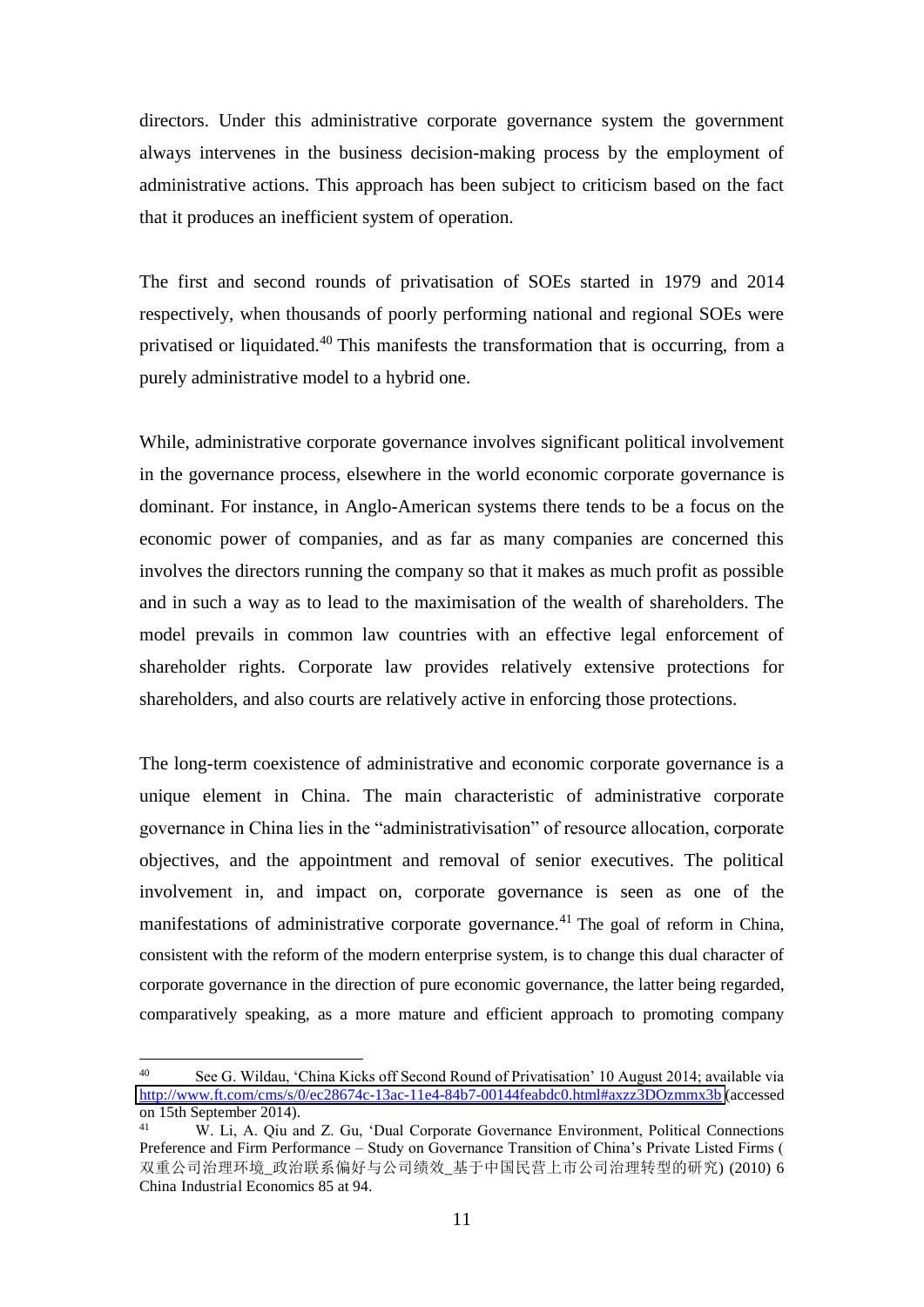success.<sup>42</sup> This transformation is characterised by the weakening of administrative governance and the strengthening of economic governance. However, the existing hybrid corporate governance model does retain many administrative characteristics and it continues to be subject to strong government interference and reliance on government support and direction. It is also shaped by top-down bureaucratic intervention and government control through the government's controlling power over corporate management, via agents appointed by the State who were previously government officials.<sup>43</sup> Therefore, an understanding and interpretation of how "accountability" works in administrative law will be helpful and appropriate to inform corporate governance research in China at the present time, and, perhaps, for some time in the future.

Under this unique hybrid corporate governance model, listed companies in China can be divided into two broad groups: SOEs, and listed companies that are not controlled by the State (referred to here as "private companies" even though they are public companies as their shares are available to the public in general). Until early 2000 a reference to a listed company normally referred to listed SOEs, since before that date the overwhelming majority of listed companies were SOEs, whose largest shareholder normally is the State. Since then efforts have been made by the Chinese government to reduce the concentration of state shareholding, and it has a general objective to create a more dispersed and competitive shareholding structure, corporatisation and ownership diversification. This has led to the emergence of new owners such as individual minority shareholders, institutional investors, and employee shareholders.<sup>44</sup> But by September 2014, listed private companies outnumbered SOEs. While there are 1007 SOEs listed on the Shanghai and Shenzhen stock exchanges, there are 1562 private companies.<sup>45</sup> As for the SOEs, the very high concentration of ownership is directly linked to control of the board of directors, which is regarded as a critical link

<sup>42</sup> <sup>42</sup> As indicated earlier, the pursuit of economic goals does not necessarily mean that social and environmental concerns have to be eschewed by companies. Clearly many Anglo-American companies have policies on corporate social responsibility.

<sup>43</sup> M.N. Young, M.W. Peng, D. Ahlstrom, G.D. Bruton and Y. Jiang, 'Corporate Governance in Emerging Economies: A Review of the Principal-Principal Perspective' (2008) 45 Journal of Management Studies 196 at 211.

<sup>5.</sup> Tenev, C. Zhang and L. Brefort, Corporate Governance and Enterprise Reform in China: Building the Institutions of Modern Market, Washington, DC, World Bank and the International Finance Corporation (2002) pp.2–3.

See Statistics of China Securities Regulatory Commission, September 2014 available via [http://www.csrc.gov.cn/pub/zjhpublic/G00306204/zqscyb/201410/t20141028\\_262444.htm \(](http://www.csrc.gov.cn/pub/zjhpublic/G00306204/zqscyb/201410/t20141028_262444.htm)accessed on 4 th November 2014); see also J. Liu, 'CSRC: State Owned and Controlled listed Company own market capitalisation of 16 Trillian RMB (证监会: 国有控股上市公司总市值 16 万亿)' (2014) 4<sup>th</sup> November, China Economics Weekly.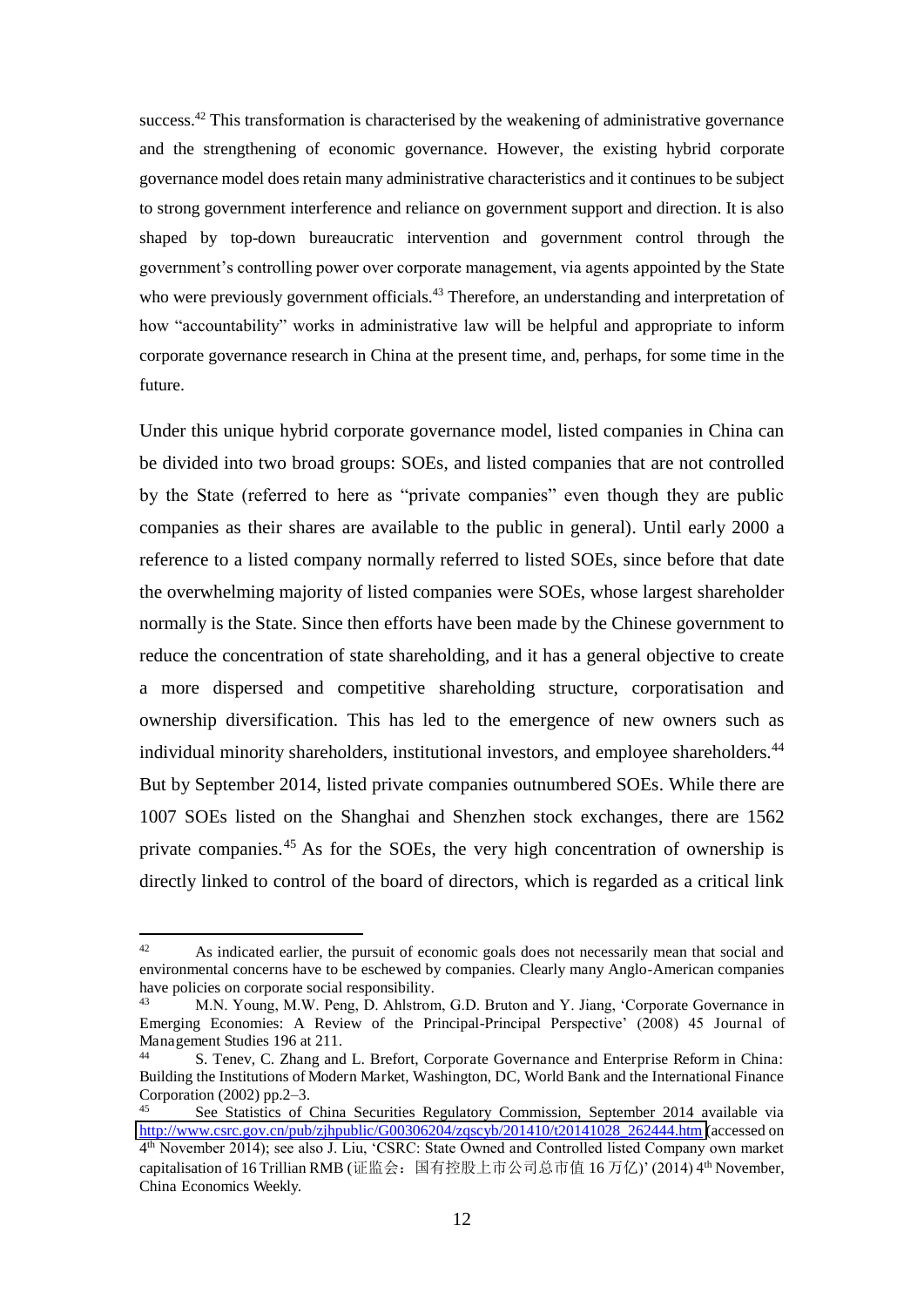between ownership and control in the current Chinese corporate governance scheme.<sup>46</sup> When SOEs are listed, they are predominately owned and controlled by central or regional governments, with at least 50 per cent (and usually more) of their shares held by government entities. The State Asset Supervision and Administration Commission (SASAC) acts as the largest shareholder, and the chairman of the board of directors is usually a representative of the management of SASAC who will consult with the board and nominate the directors of SOEs.<sup>47</sup> The decisions made by the board will be based significantly on what are the interests of the largest shareholder. SASAC's mandate is to "own" these listed companies and direct them in the interests of the public. SASAC is the ally of these large companies, and it seeks to improve managerial competence and capability and increase the value of state-owned assets.<sup>48</sup>

A limited liability company in China is required by Chinese Company Law 2005 to "have a supervisory board composed of no less than three members",  $49$  who are to supervise "the acts of the directors and senior executives performing their functions."<sup>50</sup> A two-tier board structure is adopted in China which is similar to the German insider model.<sup>51</sup> The Chinese Company Law has a series of stipulations upon employees' participation and the membership of the board of directors must include representatives of the staff and workers of the company.<sup>52</sup> Moreover, trade unions also play a crucial role in promoting the interests of employees in the Chinese corporate governance system carrying out their activities in such a way as to protect the lawful rights and interests of the staff.<sup>53</sup> For SOEs, their top executives are normally appointed by the Communist Party ("the Party") and government agencies and are all veteran socialist managers, government officials or Party secretaries.<sup>54</sup> Apart from their directorship position, they normally have an official title within government that is endorsed by

<sup>46</sup> L.H. Tan and J.Y. Wang, 'Modeling an Efficient Corporate Governance System for China's Listed State-Owned Enterprises: Issues and Challenges in a Transitional Economy' (2007) 7 Journal of Corporate Law Studies 143 at 147.<br><sup>47</sup> LE Huchet and X. Richer

J.F. Huchet and X. Richer, 'China in Search of an Efficient Corporate Governance System: International Comparison and Lessons', Centre for Economic Reform and Transformation, Heriot-Watt University, Edinburgh, Discussion Paper No 99/01 (11, Feb 1999).

<sup>48</sup> B. Naughton, 'SASAC and Rising Corporate Power in China' (2008) 24 China Leadership Monitor 1 at 8.

<sup>&</sup>lt;sup>49</sup> Article 51, Chinese Company Law 2006.<br>50 Article 53(2) Chinese Company Law 200

 $50$  Article 53(2), Chinese Company Law 2006.

<sup>&</sup>lt;sup>51</sup> Centre for Financial Market Integrity, China Corporate Governance Survey (2007) at 8.<br><sup>52</sup> Article 44 and Article 108 Chinase Gouverney Law 2006

 $52$  Article 44 and Article 108, Chinese Company Law 2006.

<sup>53</sup> Article 18, Chinese Company Law 2006.

<sup>54</sup> A.G. Walder, 'From Control to Ownership: China's Managerial Revolution' (2009) 7 Management and Organization Review 19 at 31.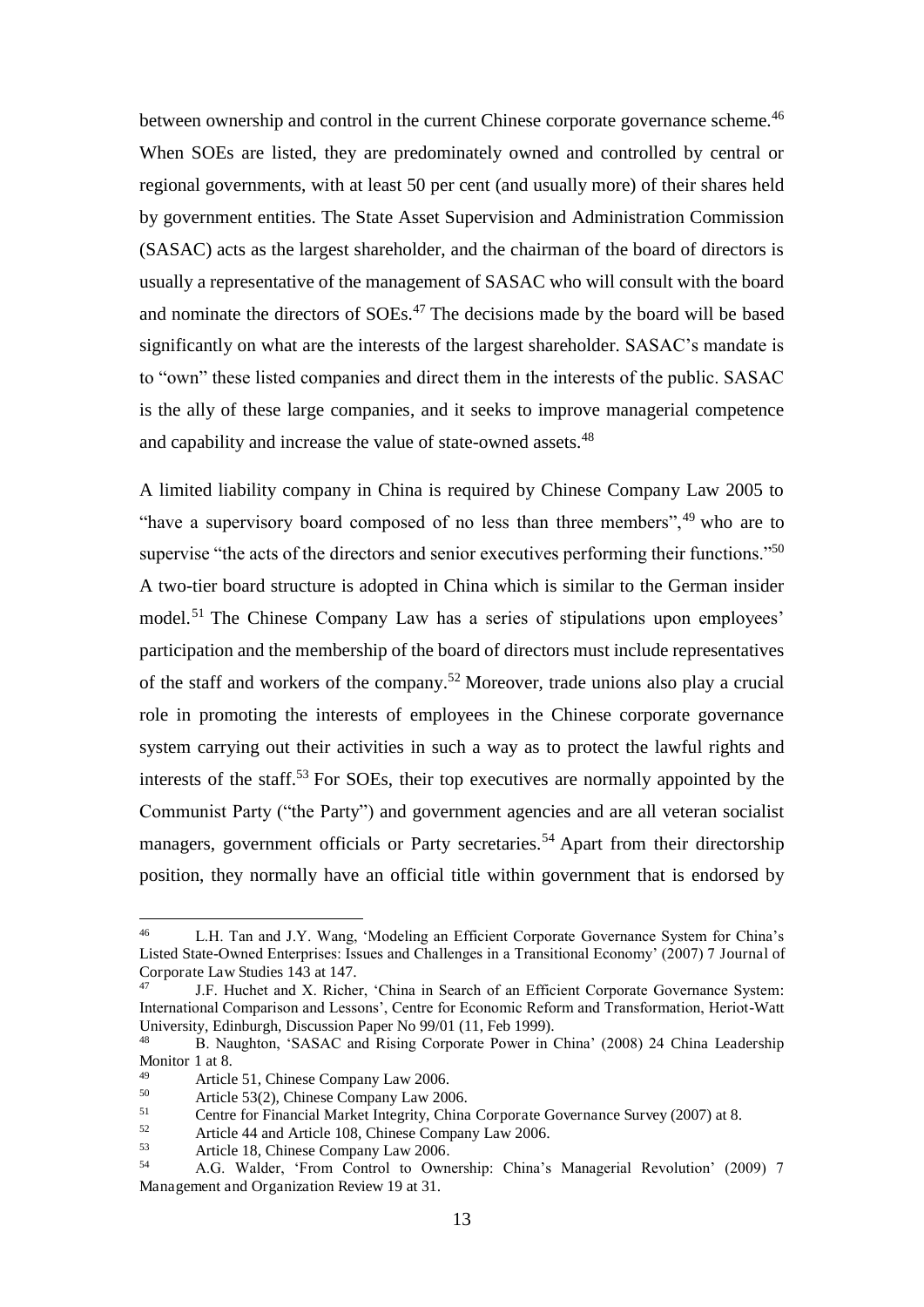government, and this will be at a level that matches their company's position. Many of them return to government positions after a stint as executives. The supervisory board, as an independent board, offers independent opinions on corporate decisions and monitors the directors' executive management, while the board of directors makes the main decisions on the day-to-day operations of the company. It was shown in a recent survey carried out by the Chinese Centre of Corporate Governance, titled "Developing Effective Boards of Directors of SOEs", <sup>55</sup> that members of the supervisory board are encountering difficulties in performing their duties. They are civil servants, and their education levels and qualifications are normally lower than those of the directors on the main board.<sup>56</sup> They also normally have limited knowledge about the company itself. Moreover, they are not independent from the board of directors for the following reason. It is not surprising in Chinese listed companies that internal directors and senior management teams have "guanxi"<sup>57</sup> (meaning "a close relationship") with the supervisors, or sometimes individuals even act both as internal directors and supervisors (or part-time supervisors) on the supervisory board.<sup>58</sup>

#### **IV The Concept of Accountability in China**

 $\overline{a}$ 

Notwithstanding the use of the word "accountability" in the G20/OECD's Principles of Corporate Governance,<sup>59</sup> a document relied on by many developing nations in the construction of their corporate governance systems and also considered by the Chinese, accountability is, as mentioned earlier, an English word that does not have universal application, and appears to be difficult to translate. Even in English there are phrases or other words that are seen as conveying all or some elements of the meaning of accountability. Examples are "transparency," "accepting responsibility" and "being

<sup>55</sup> Chinese Centre for Corporate Governance and Chinese Academy of Social Science, Developing Effective Boards of Directors of SOEs (2005).

<sup>56</sup> Corporate Governance Research Group of Nan-kai University and Chinese Commission of Economy and Trade, The Internal Corporate Governance Survey of Chinese Listed Corporations (2005). 57 For discussions on "guanxi" and Chinese corporate governance see U. Braendle, T. Casser and J. Noll, 'Corporate Governance in China – Is Economic Growth Potential Hindered by Guanxi?' (2005) 16 Business Strategy Review 42, T.W. Dunfee and D.E. Warrren, 'Is Guanxi Ethical? A Normative Analysis of Doing Business in China' (2004) 32 Journal of Business Ethics 191.

<sup>58</sup> Y. Li, 'Comparative Studies on Supervisory Board of Limited Corporations' in S. Shen (ed.) Essays on International Commercial Law II, Beijing: Law Publishing (2002) p.265 (in Chinese).

<sup>59</sup> G20/OECD, Principles of Corporate Governance 2015, at 51 and accessible at: <http://www.oecd.org/daf/ca/Corporate-Governance-Principles-ENG.pdf>(accessed on 15th September 2015).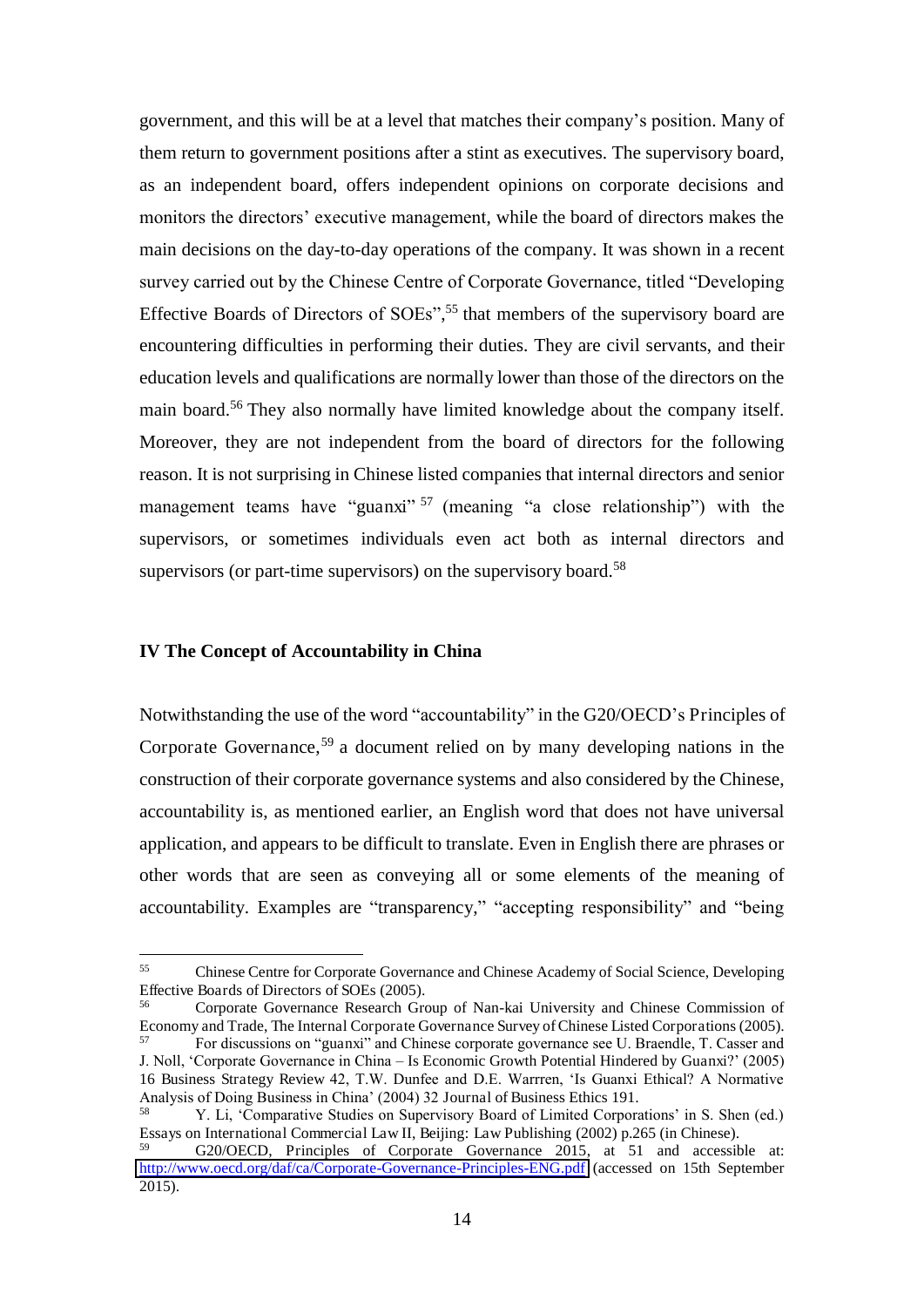answerable". <sup>60</sup> The word has been difficult to translate into other languages, as the concepts that it conveys in English are not readily transferable through another language.

#### **A. Elements of Accountability within Chinese Company Law**

In order to address the issue of whether the notion of "accountability" or a functional equivalent of it exists in Chinese corporate governance, elements of accountability will be discussed in this section. Based on the four stages disused in the last section including information disclosure, explaining and justifying, questioning and evaluating and the imposition of consequences, we can observe, despite lacking a well-developed accountability notion, certain elements of board accountability embedded within current corporate law legislation.

As for the disclosure of information, it is clear from Article 46 of the Company Law 2005 that the board of directors shall be accountable to the board of shareholders, and shall exercise the functions and powers to report on its work to the board of shareholders. Section 33 provides that shareholders shall have the right to examine the resolutions of the meetings of both the board of directors and the board of supervisors as well as financial and accounting reports. Furthermore, section 37 states that the shareholders meeting shall exercise the functions and powers to consider and approve reports of the board of directors and other company proposals such as annual financial budgets and final accounts, profit distribution plans and plans for making up losses. Section 97 gives the shareholders right to examine minutes of the meetings of the board of directors, <sup>61</sup> minutes of the meetings of the board of supervisors, and to give suggestions for or inquire about the operation of the company. Specifically on the issue of questioning, the director is to attend the shareholders' meeting as a non-voting

 60 See M. Bovens, 'Two concepts of accountability' (2010) 33(5) West European Politics 946 at 946 and referring to R. Behn, Rethinking Democratic Accountability (Washington, DC, Brookings Institution Press, 2001) at 3–6; D. Dunn and J. Legge, 'US Local Government Managers and the complexity of Responsibility and Accountability in Democratic Governance' (2000) 11 Journal of Public Administration Research and Theory 73 at 74; A. Ebrahimi 'The Many Faces of Nonprofit Accountability' Harvard Business School Working Paper, 2010 at 3, and available at: [http://www.hbs.edu/faculty/Publication%20Files/10-069.pdf \(](http://www.hbs.edu/faculty/Publication%20Files/10-069.pdf)accessed on 3rd April 2014).

<sup>&</sup>lt;sup>61</sup> Based on section 48 of Chinese Company Law, the board of directors shall keep minutes of its decisions on the matters under its consideration. The directors present at the meeting shall sign the minutes of the meeting.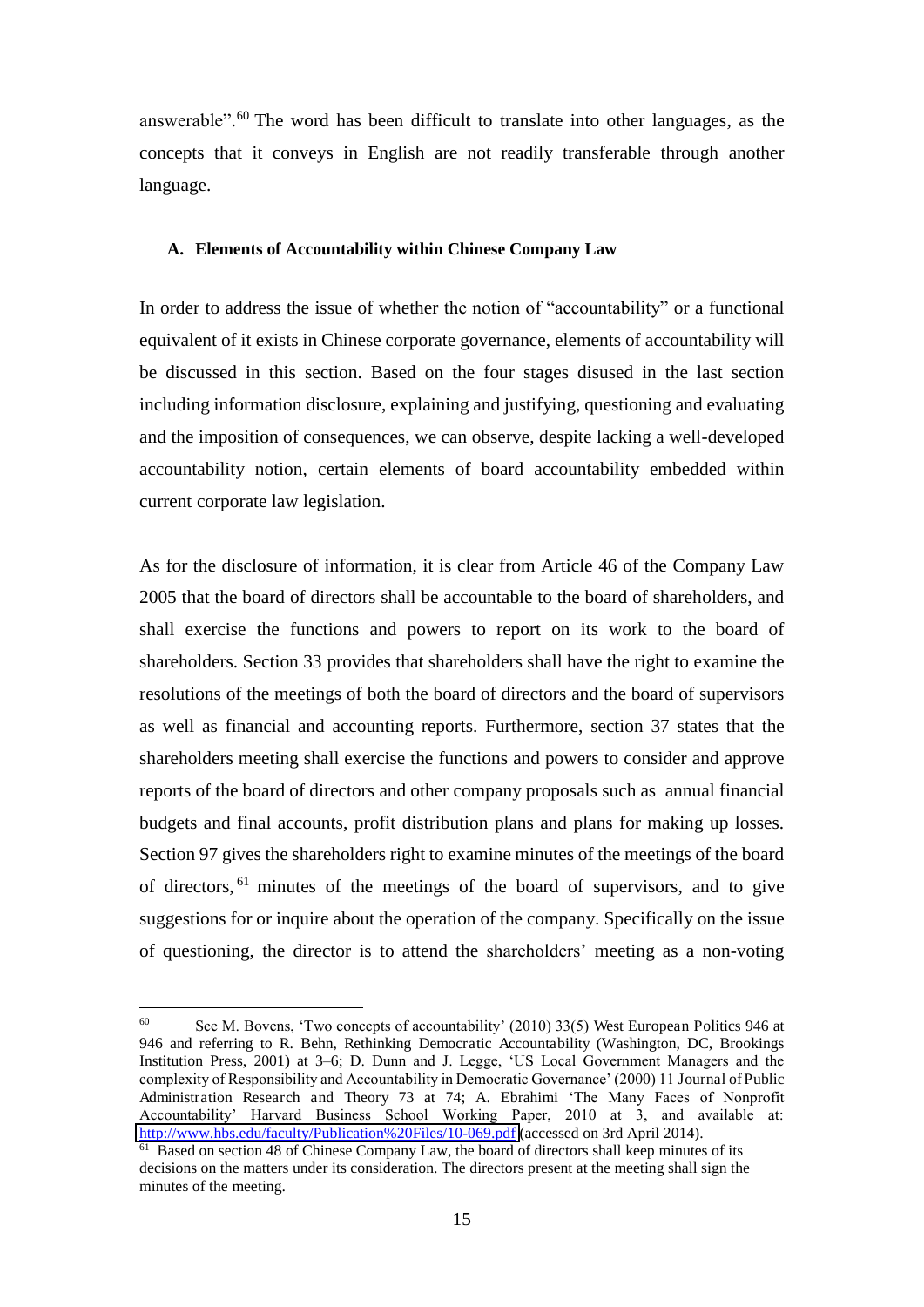attendee and accept inquiries from the shareholders if he or she is required to attend.<sup>62</sup> Thus the Chinese law does provide provisions that allow for a degree of questioning, evaluating, explaining and justifying. The Company Law also imposes consequences in some situations where directors account and are found wanting or in situations where they fail to be accountable. For example, if directors breach their duties they can be held liable to pay compensation in respect of losses to the company.<sup>63</sup>

While the company law legislation in China does include elements of accountability, it does not carry a well-rounded notion of accountability or an equivalent. Despite the significance of the topic itself, the aim of this article is not focused on how to promote board accountability, but to ascertain what accountability does exist and how the concept could be fostered. Before examining Chinese law any further it is critical that a commonly understood and recognised Chinese version of the notion be proposed first.

#### **B. Language Issues**

In this part of the paper we examine the Chinese words that have been translated by the Chinese as "accountability" or "accountable" and those Chinese words that have been used to translate the same English words in Chinese documents addressing corporate governance and corporate law issues, in order to secure a well-rounded picture of how the concept of accountability is perceived in China. This includes consideration of documents which are translated from English into Chinese to ascertain which Chinese word(s) has been used to translate "accountable" as well as Chinese documents, including reports of companies, that have been translated into English and that have used the word "accountable" or "accountability". It has been necessary for translations both so that non-Chinese readers might understand Chinese corporations' reports and other documents, including Chinese legislation, and Chinese readers can get some handle on the relevance of accountability.

The discussion seeks to examine how the Chinese view accountability in the field of corporate governance in particular, and to investigate whether the Chinese words

<sup>62</sup> Section 150, Chinese Company Law 2006.

<sup>63</sup> Section 149, Chinese Company Law 2006.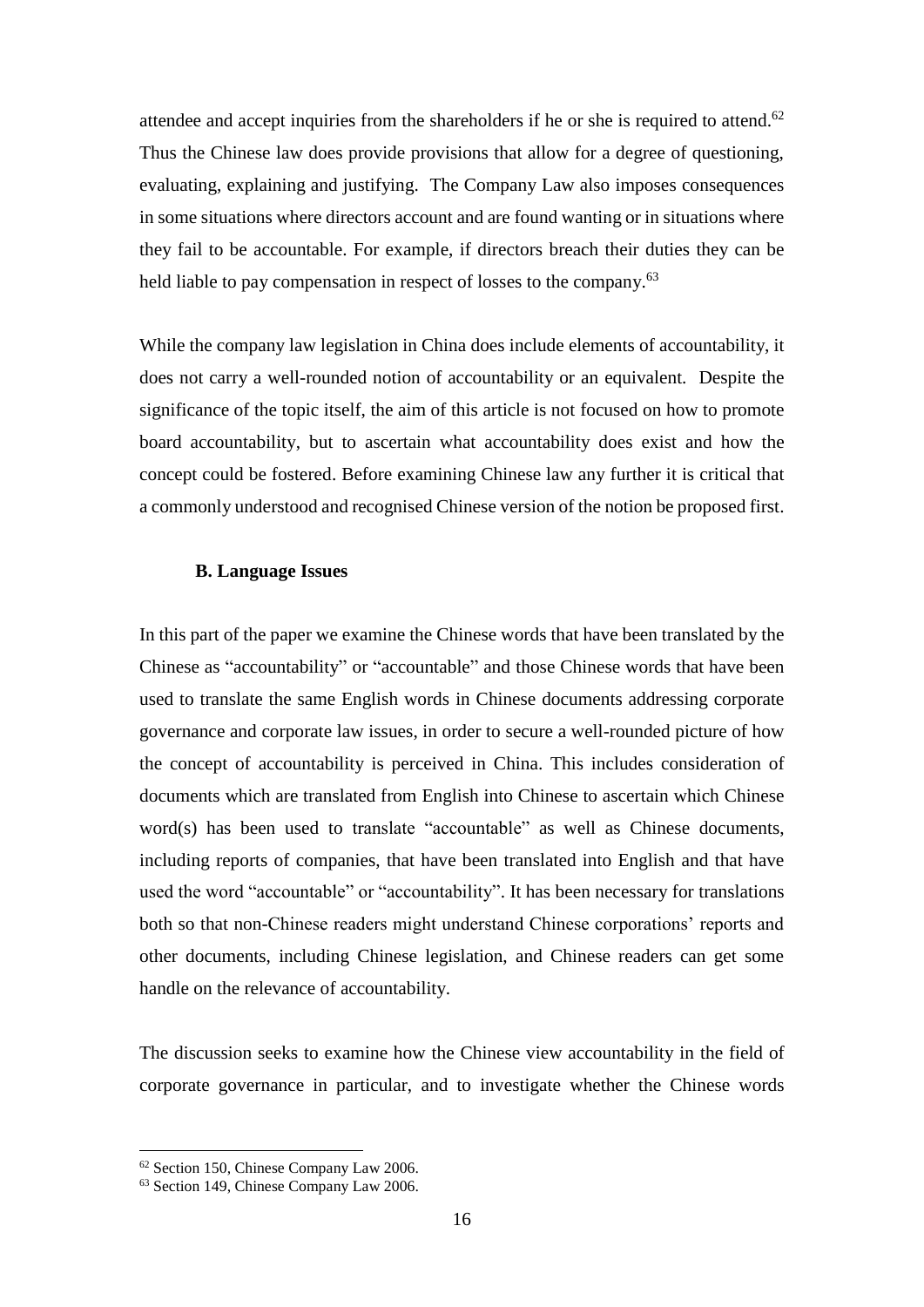convey the meaning that is encapsulated in the English usage. This linguistic approach in ascertaining if there is a term used for corporate governance accountability is essential in studying and understanding corporate governance in China and the notion of accountability, and it is particularly useful for contributing to the development of corporate governance, such as the drafting of the next version of the Chinese corporate governance code. The need for an updated code is becoming exceptionally relevant in light of the financial crisis of 2008 and due to the age of the existing one.

In relation to accountability in general, it has been said that there is diversity in norms and practices among nations and across cultures.<sup>64</sup> However, the same commentators also note that accountability is "a universal feature of social life that inevitably arises from the norm-enforcement needs of groups and organizations", and that it affects nearly all decisions that are made by people. <sup>65</sup> Other commentators assert that the "accountability of conduct remains a trans-historical and trans-cultural feature of human sociality."<sup>66</sup> While Amir Licht argues that it is clearly not a universal norm of governance,  $67$  in several Chinese documents that have been published and translated into English the word "accountable" is used. Article 46 of the Company Law 2005, the primary Chinese legislation governing companies, states: "The board of directors shall be accountable to the shareholders [sic] assembly and exercise the following functions and powers (董事会对股东会负责, 行使下列职权)". This is the translation from the official website of "The National People's Congress of the People's Republic of China". <sup>68</sup> "Accountability" is used in other translations of Chinese documents in other corporate contexts. For instance, paragraph 42 of the English translation of the Code of Corporate Governance for Listed Companies in China provides that: "The board of directors shall be made accountable to shareholders (董事会向股东大会负责)."<sup>69</sup> The

<sup>64</sup> J. Lerner and P. Tetlock, "Accountability and Social Cognition" (1994) 1 Encyclopedia of Human Behavior 1 at 2, 10 and referred to in A. Licht, "Accountability and Corporate Governance," 2002 at 22 and accessible at  $\frac{http://ssrn.com/abstract=328401}{http://ssrn.com/abstract=328401}$  (accessed on 8th July 2015). Ibid.

<sup>66</sup> G. Semin and A. Manstead, "Accountability of Conduct: A Social Psychological Analysis" (1983) and referred to in J. Lerner and P. Tetlock, "Accountability and Social Cognition" (1994) 1 Encyclopedia of Human Behavior 1 at 1–2.

<sup>67</sup> A. Licht, "Accountability and Corporate Governance," 2002 at 24, 32 and accessible at <http://ssrn.com/abstract=328401>(accessed on 8th July 2015).

<sup>68</sup> Available via [http://www.npc.gov.cn/englishnpc/Law/2007-12/13/content\\_1384124.htm](http://www.npc.gov.cn/englishnpc/Law/2007-12/13/content_1384124.htm) (accessed 8 July 2015).

 $\frac{69}{100}$  Issued by the China Securities Regulatory Commission, 7 January 2001 and accessible at: [http://www.ecgi.org/codes/documents/code\\_en.pdf](http://www.ecgi.org/codes/documents/code_en.pdf) (accessed on 8th July 2015).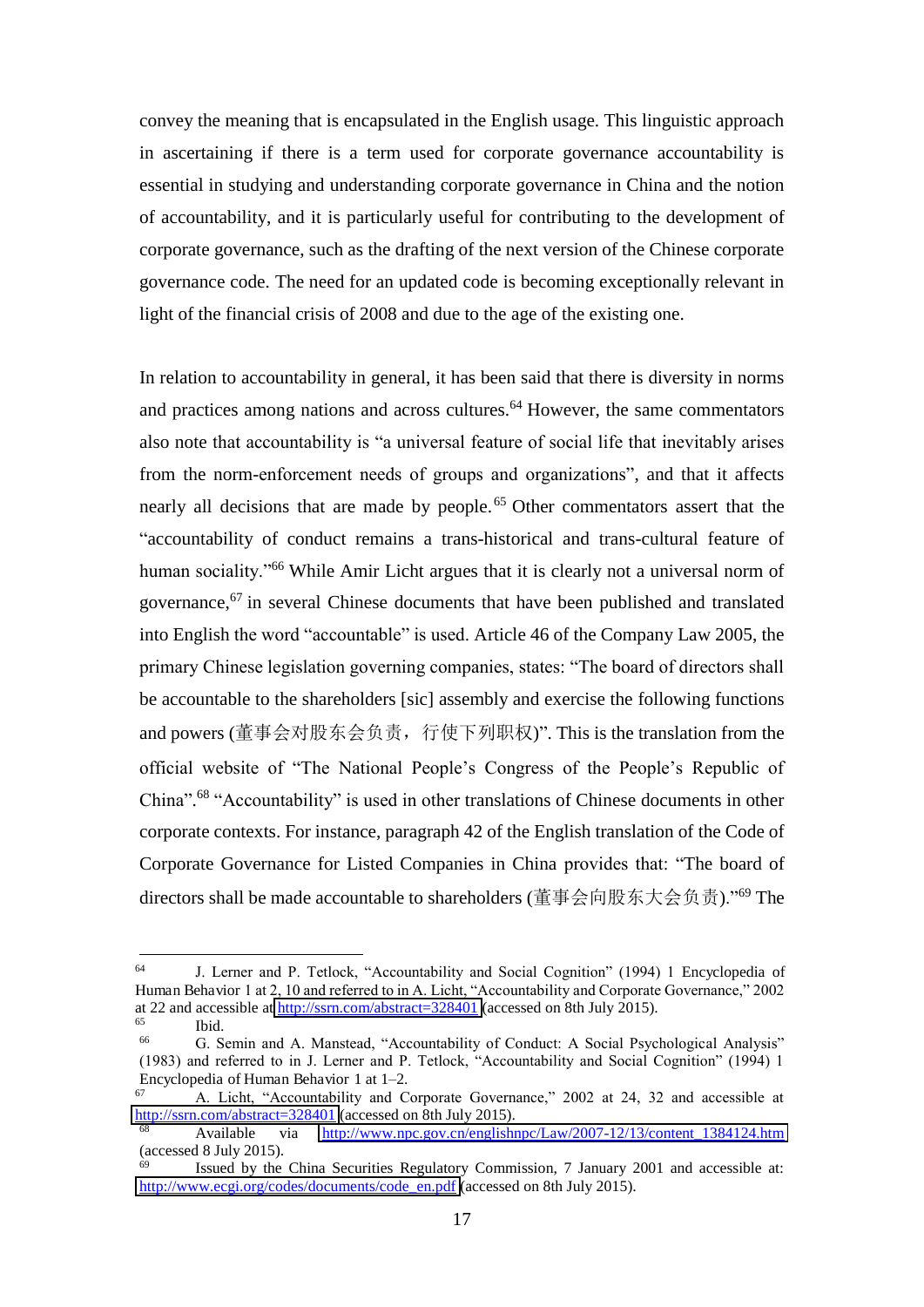same Code states that the supervisory board is to be accountable to all of the shareholders (上市公司监事会应向全体股东负责).<sup>70</sup> The word "accountable" is used on each occasion to translate the same Chinese word, fuze  $\oplus \overline{\oplus}$ .

In the Chinese version of the "Corporate Governance Assessment Summary Report on the Top 100 Chinese Listed Companies for 2012" published by Protiviti/China and the Chinese Academy of Social Sciences, the word "accountability" translates the Chinese words "wenze jizhi (问责机制)", when referring to establishing accountability and ensuring information transparency.<sup>71</sup> An examination of the Chinese version of the OECD's Corporate Governance Principles of 2004 shows that "accountability" has been translated differently on three occasions. In Section 2 E 2 of the Principles (providing that "Anti-take-over devices should not be used to shield management and the board from accountability") it is translated as "wenze  $(\Pi \overrightarrow{B})$ ". Meanwhile, it is translated as "shoutuo zeren  $(\frac{\mathcal{F}}{\mathcal{F}} \cdot \frac{\mathcal{F}}{\mathcal{F}} \cdot \frac{\mathcal{F}}{\mathcal{F}})$ " (which can be directly translated as "the responsibility of trustees") in Section VI ("…the board's accountability to the company and the shareholders"), and as "wenze xing ( $\vert \vec{v} \vert \pm \vec{v} \vert$ " (xing means nature of<sup>72</sup>) in Part I of the Annotations ("Transparent and efficient markets serve to discipline market participants and to promote accountability").

It can be seen from corporate governance codes, statutory provisions, government policy papers, CSR reports, and corporate governance reports, that the term "accountability" has been used to represent a number of different Chinese words or phrases and various words or phrases have been translated into English as "accountability." This suggests that the concept of accountability from a Chinese perspective is not clear.

<sup>70</sup> <sup>70</sup> Issued by the China Securities Regulatory Commission, 7 January 2001, article 59, and accessible at: [http://www.ecgi.org/codes/documents/code\\_en.pdf](http://www.ecgi.org/codes/documents/code_en.pdf) (accessed on 8th July 2015).

<sup>71</sup> Protiviti/China and Chinese Academy of Social Sciences, "Corporate Governance Assessment Summary Report on the Top 100 Chinese Listed Companies for 2012" at 1: http://www.protiviti.co.uk/China-en/Documents/CN-en-2012-Corporate-Governance-Survey-Report.pdf (accessed on 8th July 2015).

<sup>72</sup> In this case, "wenze" is used as a verb rather than a noun. It is a Chinese linguistic rule that the verb will be changed to a noun by putting "xing" after the verb, e.g. 超越 (性).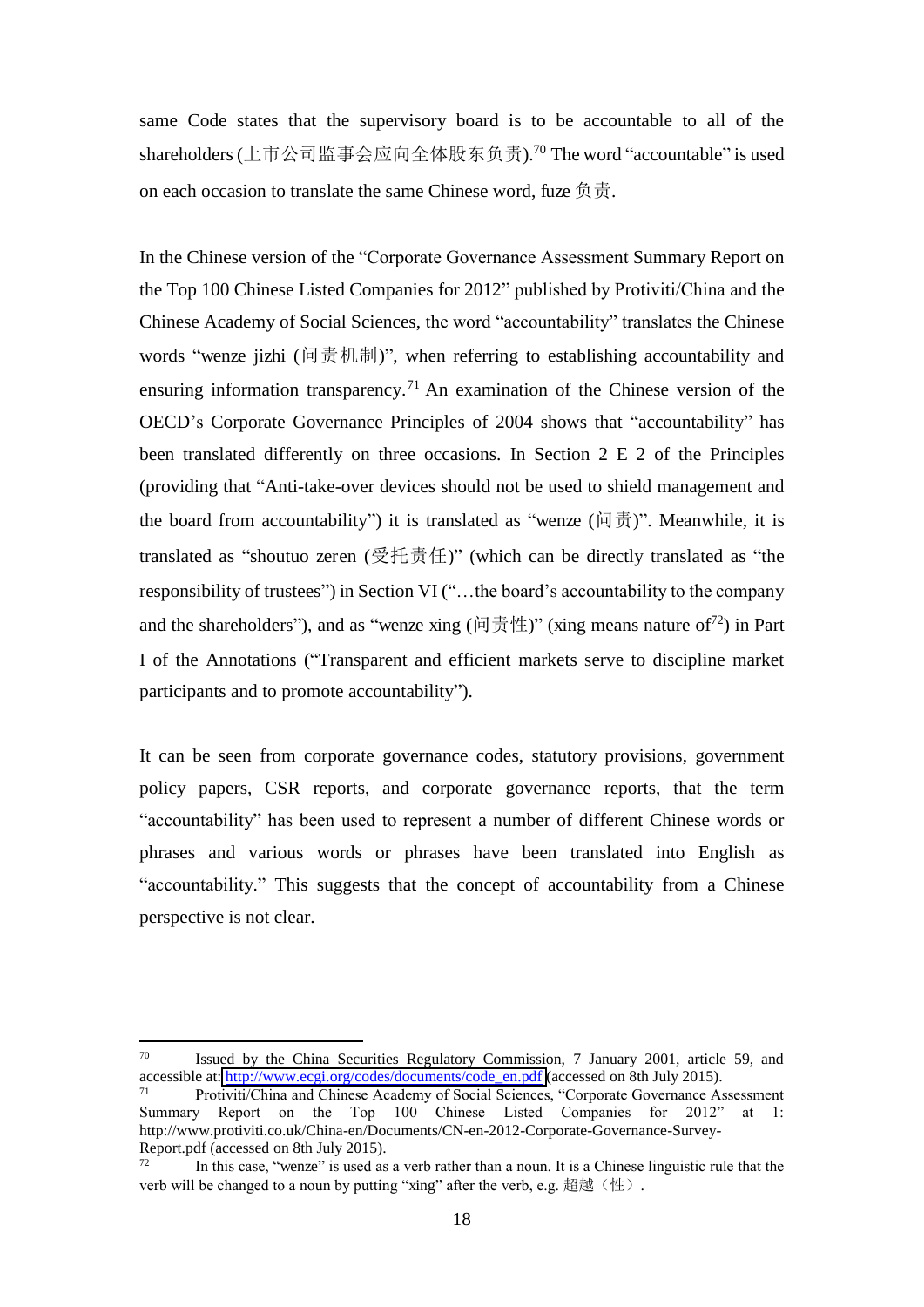Purely from the material that we have looked at above, "wenze", "wenze zhi" and "zeren zhuijiu zhidu" are the three words or phrases that appear to be translated as "accountability" or "accountability system" most often. While "zhi" or "zhidu" can be translated as "system" without controversy, it is interesting to consider "wenze" and "zeren zhuijiu" in more detail.

The term "wenze" can be viewed as a combination of two individual words (wen and ze). "Wen" is a word that can either be used as a verb or a noun, and is more appropriately used as the former here. When used as a verb it means "enquire, ask, interrogate or examine," while "ze", a word that also can either be used as a verb or a noun, and which is more appropriately used as the latter here, means "responsibility". These two words together can deliver the meaning of the process of one party enquiring of another about his or her responsibilities,  $73$  whereas "zeren zuijiu" means investigating someone's responsibility in order to ascertain if they are liable from a legal viewpoint. While "wenze zhidu" can be seen as a process of enquiring about responsibility and identifying possible responsibilities of someone, "zeren zhuijiu zhidu" puts more emphasis on the process of ascertaining whether there is any legal liability in relation to the responsibilities undertaken. Looking at the four stages involved in the accountability of boards in Anglo-American systems<sup>74</sup> which were identified earlier, namely providing accurate information, explaining and justifying actions taken in relation to responsibilities, questioning and evaluating the reasons provided for the board's actions, and the imposition of consequences, no Chinese term accommodates all aspects of accountability as it is understood in English. Each word tends to have a specialised meaning or focus that fails to be as encompassing as the English word. For example, "wenze" puts an emphasis on enquiry and the need for explanations, while "zeren zhuijiu" puts emphasis on the consequences, namely, liability.<sup>75</sup>

<sup>73</sup> In Chinese grammar, some strings of characters can be used as single words in some contexts, but are separable in others. Many English intransitive verbs are translated by verb+noun compounds, such as 问责 ("wenze", "to be accountable"; literally "to enquire about the responsibilities"), which may be regarded as single lexical words, although the two parts can become separated by aspect markers. 74

A. Keay and J. Loughrey, "Board Accountability in Corporate Governance" (2015) 35 Legal Studies 252.

It is fair to say that there are many words that are often seen as synonyms for accountability in English, and "liability" is one of them: M. Dubnick & K. Yang, 'The Pursuit of Accountability: Promise, Problems, and Prospects' in D.C. Menzel & H.L. White (edns), The State of Public Administration: Issues, Challenges and Opportunities (Routledge 2011), 171 at 185. . Some see liability as a dimension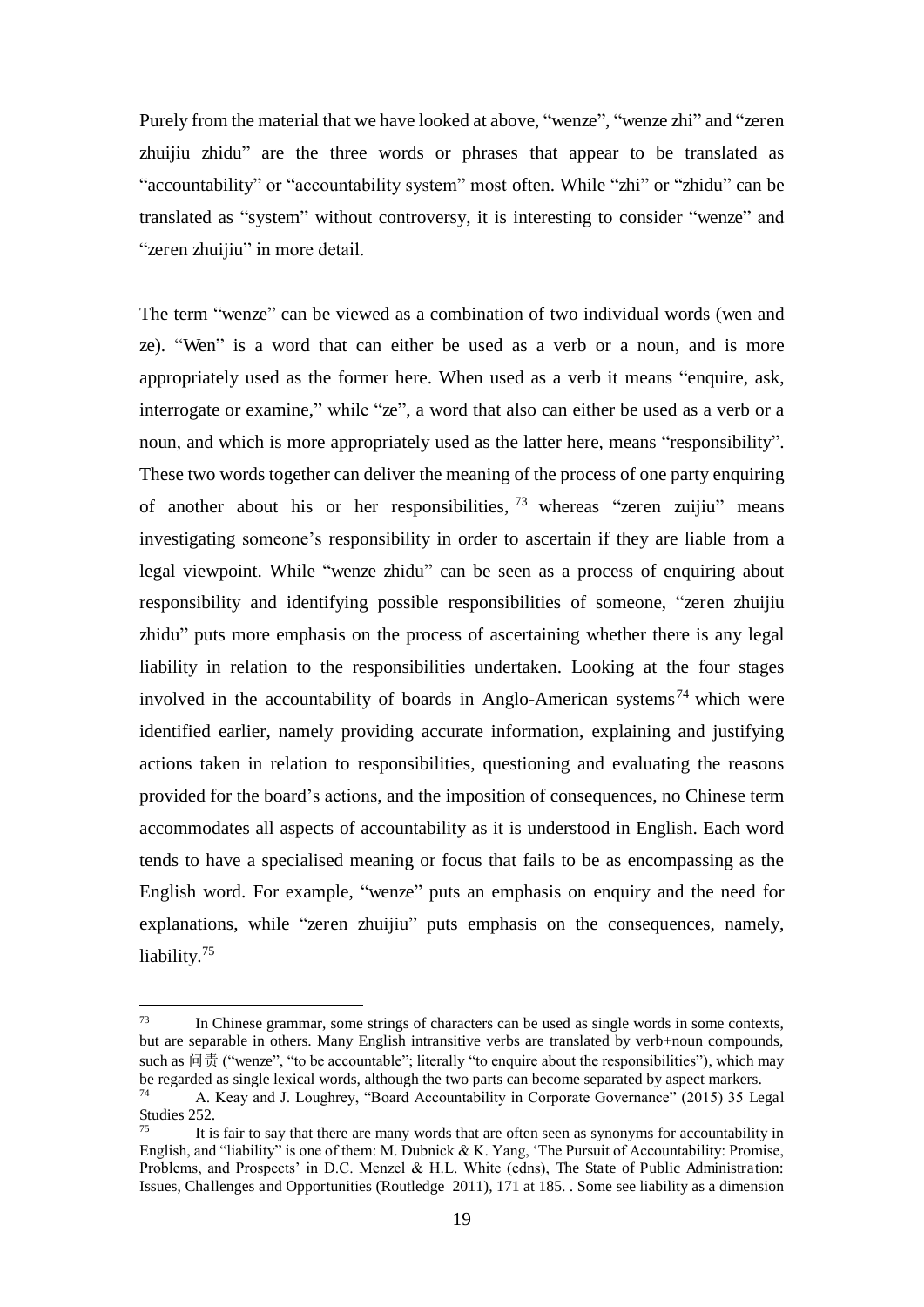Having said this, it is argued that like the English word "accountability", the Chinese word "wenze" accommodates reasonably broad dimensional connotations and certainly broader than "zhuijiu". This is affirmed by the fact that there are derivations of wen (问) in many other words, such as "jieda 解答" (ask, enquire), "xunwen 询问" (question), "shenxun 审讯" (examine), "ganyu 干预" (manage) and even "zhuijiu 追究" (hold responsible). These derivations are related to some elements of accountability as the term is perceived in English.

#### **C. "Wenze"**

 $\overline{a}$ 

"Wenze" appears to be a critical word in two respects. It is used in the Chinese to translate accountability and it is translated by Chinese writers and in reports as accountability. Thus, we now move to discussing "wenze" in the context of the literature surrounding corporate governance and business management to determine its scope and application. In particular we investigate the term "wenze zhi", which, as mentioned earlier, can be translated as "accountability system".

Professor Chen Zhibin, Professor of Accounting from Nanjing University, has argued that "wenze zhi" is a system implementing balanced rights and responsibility mechanisms via an institutionalised questioning process.<sup>76</sup> He refers to this process as a "wenze system" and it includes the following: a rigorous scientific assessment of rights and fulfilling the corresponding obligations; noticing irresponsible actions and decisions in a timely fashion; and pursuing appropriate punishments based on breaches of duties. He described the "wenze system" as one that clarifies and balances rights and responsibilities through a systematic enquiry process in order to minimise risks from the actions of internal management.<sup>77</sup>

of accountability: J. Koppell, 'Pathologies of Accountability: ICANN and the Challenge of 'Multiple Accountabilities Disorder'' (2005) 65 Public Administration Review 94 at 96.

<sup>76</sup> Z. Chen, 'Effective Enforcement of Accountability and Internal Control' (2004) 7 Accounting Research 9; see also Z. Chen and Z. Chen, 2004, 'Accountability and Validity of Renovation Structure in State-owned Enterprises', in S. Cheng and C. Liu, Management Sciences and Global Strategies in the 21st Century (Macao: Macao University of Science and Technology) 2004.

 $\frac{27}{77}$  Z. Chen, 'Effective Enforcement of Accountability and Internal Control' (2004) 7 Accounting Research 9.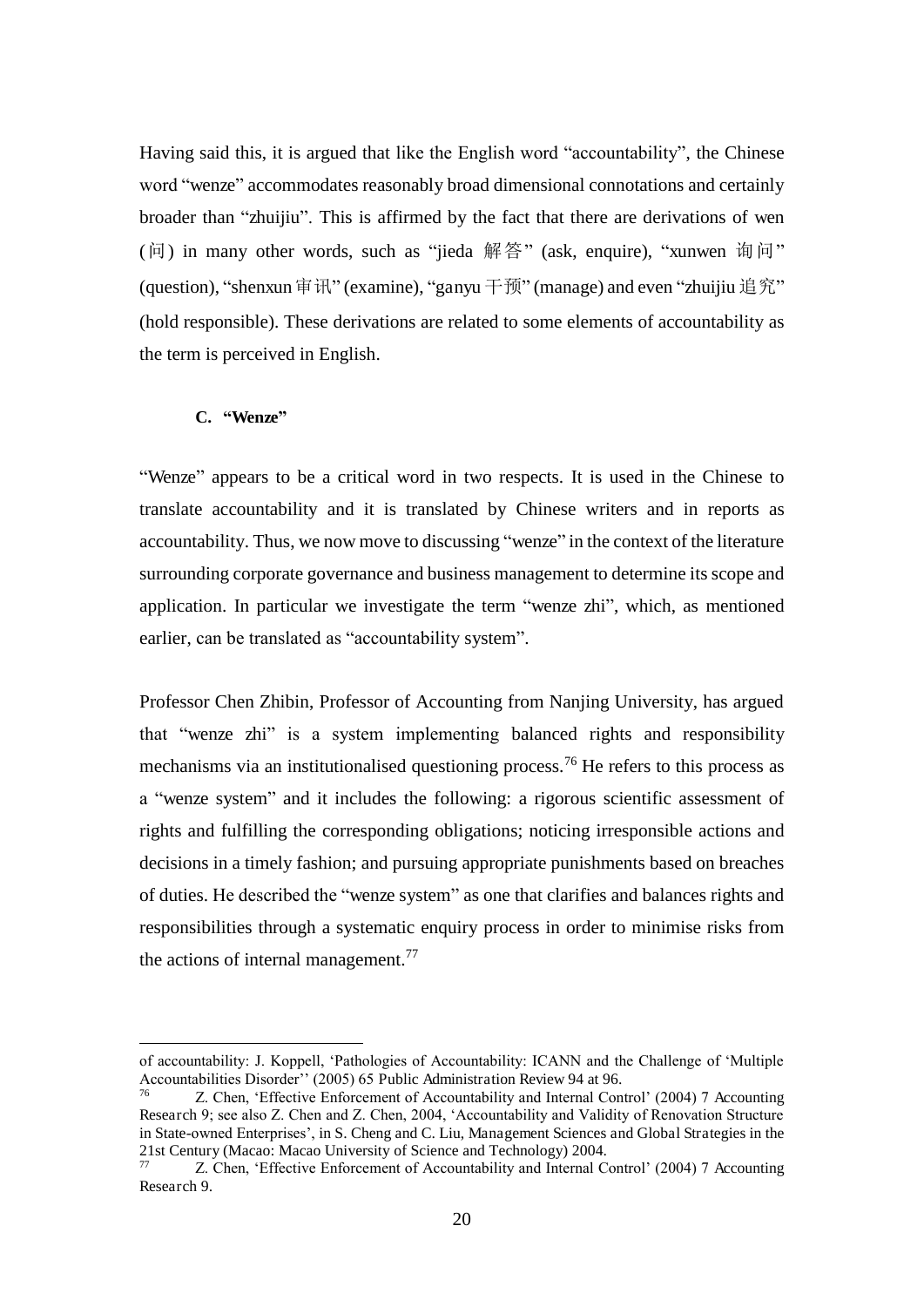In one of the most influential newspapers in China, the People's Daily ( $\angle \mathbb{R} \boxtimes \mathbb{R}$ ) Renmin Ribao), it has been argued by Professor Li Weian, one of the most eminent Chinese scholars in the field of corporate governance, that the key issue in promoting corporate governance is accountability.<sup>78</sup> He explicitly used the word "wenze" when he accommodated the idea of accountability in his argument. He also argued that "real accountability in corporate governance" is a process of "collective decision making with individualized accountability".<sup>79</sup> This accommodates the notion of boards and board members being accountable both collectively and individually, with individualised liabilities. For instance, individual directors can be held liable if they breach their duties when acquiescing to a particular course of action taken by the board.<sup>80</sup> In contemporary research on corporate governance in China and elsewhere, "personal accountability", together with stewardship, are core elements of internal control and may be more important than performance measurement, efficiency or even profit. <sup>81</sup> That also reflects the understanding of the "wenze system" in China in highlighting the importance of "mingxi bing jiehe quanze (明晰并结合权责)" (clarifying what a person has done but also connecting the rights of the person to his or her responsibility).

 Shuqing Guo, former Chairman of the China Securities Regulatory Commission (CSRC), pointed out in his speech at the 10th Corporate Governance Forum that "enhancing oversight and accountability of controlling shareholders, directors, supervisors and executives" is instrumental to improving corporate governance, which will in turn promote the competitiveness of Chinese companies. The Chinese word that

<sup>78</sup> W. Li, 'Corporate Responsibility and Importance of Establishing an Efficient Corporate Governance System Construction' People's Daily, 6<sup>th</sup> November 2008; (李维安, 企业履责,制度建设 是关键, 人民日报) 2008-11-6, available via paper.people.com.cn/rmrb/.../content\_133517.htm

<sup>79</sup> W. Li, 'Corporate Responsibility and Importance of Establishing an Efficient Corporate Governance System 李维安, 企业履责,制度建设是关键', 6<sup>th</sup> November 2008, page 5; the Chinese version of the article used the words "geren wenze 个人问责" to deliver the idea of individualised accountability.

See Articles 147–149 of Chinese Company Law 2005; see also some reported cases such as Tan Mo 0, Li Mo 1, Li Mo 2, D Danwei v Liulan (People's Highest Court 2013); Shenyang Tekesi Company v Zhang Mo (Shanghai Second Intermediate Court 2011 No. 1836); Tan Hui v Li Jia (Beijing Second Intermediate Court 2011 No. 16710); Shenzhen Long Digit Control Technique Company v. Li Da (Shenzhen Bao'an District Court, 2011 No. 1025); Ningbo Dahongying Medical Company v Shen Yongren (Zheiiang Province High Court, 2009 No, 1212); Shanghai Weigela Printing Equipment Company v Andreas Albert & Uhlemayer (Shanghai First Intermediate Court 2009 No. 33).

<sup>&</sup>lt;sup>81</sup> M.J. Jones, 'Internal Control, Accountability and Corporate Governance: Medieval and Modern Britain Compared' (2008) 21 Accounting, Auditing & Accountability Journal 1052.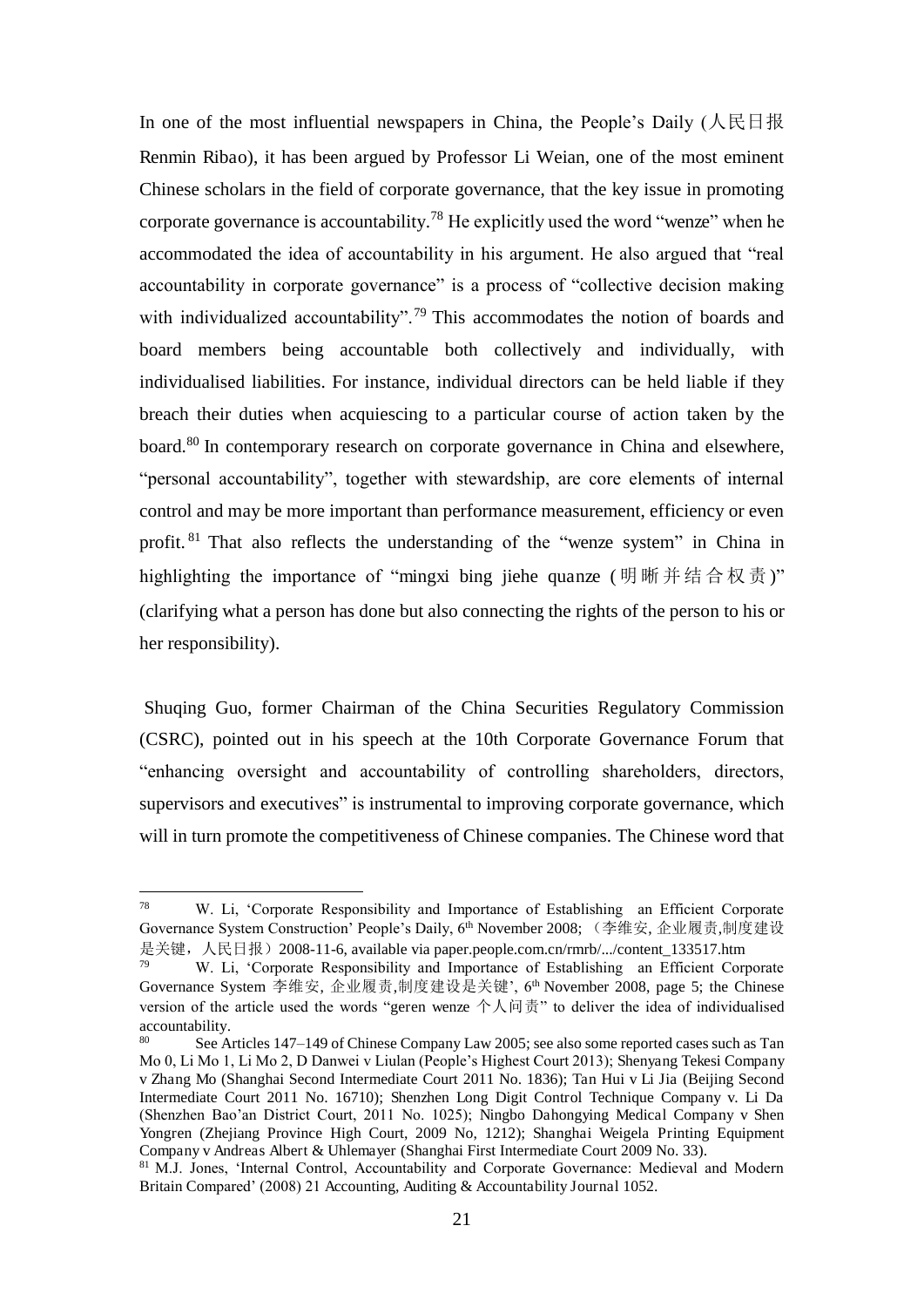Guo used and was translated as accountability was "wenze ( $\vert \vec{u} \cdot \vec{B} \vert$ )".<sup>82</sup> This adds to what we have already documented concerning the Chinese words used to indicate accountability, and leads us to think that "wenze" or "wenze zhi" have been broadly used in the domain of corporate governance and accounting by academics and government officers when trying to establish a link, or clarify the differences, between rights, responsibility and liability.

It is commonly agreed that "wenze" is critical to promoting the corporate governance system in China after the financial crisis of 2008.<sup>83</sup> However, wenze does not cover the full ambit of accountability, as the word was defined earlier and is used in the English sense, in relation to the elements of disclosure and justification by an accountor. The emphasis of "wenze" is very much on the role of the accountees and what they should be doing by way of making enquiry concerning the actions of the accountor, rather than the role of the accountor in reporting and justifying what has been done.

It might be possible, due to the multiple derivations of the term, for a "wenze system" to be developed along with the Chinese corporate governance system so as to secure a sound and effective accountability system, remembering that many Chinese sources have referred to the need for accountability in corporate governance. The "wenze system" can be considered from a few perspectives, including consideration of the ones who engage in "wenze", namely the accountees (those who enquire and then assess explanations given to them), and the content, mechanism and scope of "wenze."

The main constituents who should be seen as the ones to whom accountability is owed would be shareholders. This follows from Article 46 of Chinese Company Law 2005 and other uses of the word where it is able to be translated as accountability. The possible reasons for enquiry within the "wenze system" may include various issues such

<sup>82</sup> Chairman Guo Shuqing's Speech at the 10th Corporate Governance Forum: 'Corporate Governance and Capital Market Sophistication Are Mutually Reinforcing' available via [http://www.csrc.gov.cn/pub/csrc\\_en/newsfacts/release/201208/t20120815\\_213799.htm](http://www.csrc.gov.cn/pub/csrc_en/newsfacts/release/201208/t20120815_213799.htm) and Chinese version of the speech is available via [http://www.csrc.gov.cn/pub/newsite/bgt/xwdd/201112/t20111219\\_203915.htm](http://www.csrc.gov.cn/pub/newsite/bgt/xwdd/201112/t20111219_203915.htm) (both accessed on 8th July 2015)

<sup>83</sup> X. Gong, 'Perplexity and Countermeasures of Judicial Intervention in Corporate Governance in China – New Thinking under the Background of Financial Crisis of Wall Street'(2009) 27 Tribune of Political Science and Law 8.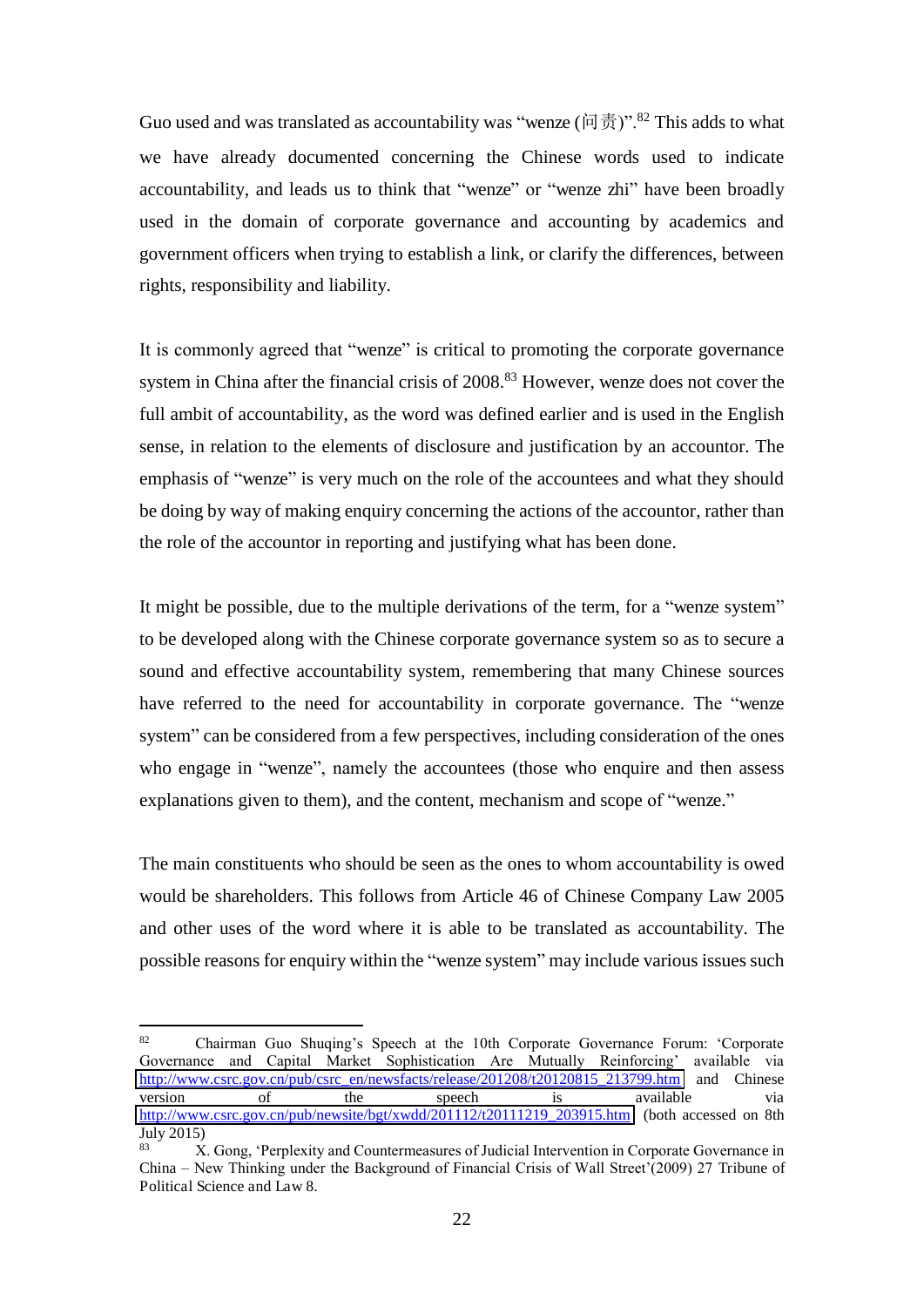as checking resolutions and decisions made by the board, ascertaining decisions concerning the directors' remuneration, monitoring the discharging of duties of directors, or other general strategic management policies. For example, based on Article 97 of Chinese Company Law 2005 there are several accountability mechanisms provided, such as the fact that the shareholders of a company limited by shares are given the right to "look into the articles of association of the company, the register of shareholders…minutes of shareholders' general meetings, resolutions of meetings of the board of directors and the board of supervisors… financial and accounting reports, and to make suggestions or inquiries about the business operations of the company".

The procedure of "wenze" will also be regulated by the Chinese Company Law 2005, especially through stipulations in relation to shareholders' meetings and the liability and dismissal of directors.<sup>84</sup> Therefore, the subject body, content and procedure of a "wenze" system in the context of corporate governance will work together to facilitate an effective accountability mechanism as far as China is concerned. This will provide investors with the means to query and assess the actions of the board and its committees in order to make them accountable for their decisions and actions. However, thus far this "wenze system" has not been introduced in legislative documents in China. Hitherto, the ideas of "wenze" or a "wenze system" are only discussed academically or within the domain of administrative law or administrative management. It will be positive and useful for China to introduce the system in relation to corporate governance in order to make important issues such as directors' duties and shareholders' rights subject to more effective and logical enforcement. Overall a wenze system would enhance corporate governance in China.

#### **D. The Empirical Position**

We have already noted that there are elements of accountability of boards in the provisions of the Company Law 2005. What the paper does now is to consider whether accountability has been embraced in the corporate governance sphere. In this respect we have considered some of the corporate reports and other documents published by Chinese companies that are available on the official websites of the company in order

84

See Articles 98–107, 146 and 149, Chinese Company Law 2005.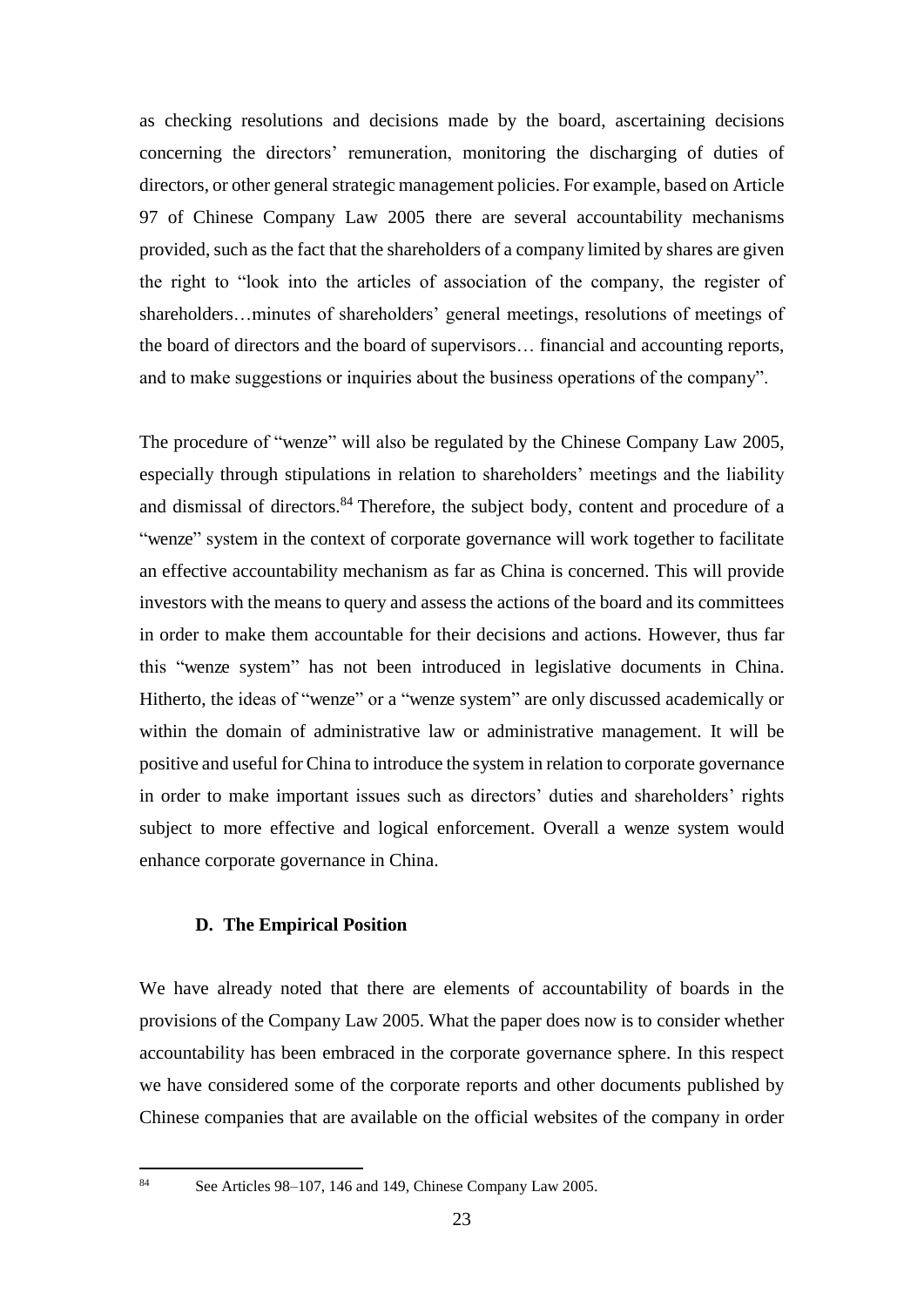to identify the extent to which the 'law on the books' has been translated into practice, how has the English term accountability has been accommodated in practice and to evaluate the appropriateness of the usage of accountability. We believe these corporate reports, which are available via official website for presentation purposes and to provide disclosure of corporate governance issues, and which include CSR, financial reporting and integrated reports, are trustworthy and reflect the genuine usage of the terms in companies when considering their corporate governance structure and corporate management strategies. These reports are normally professionally drafted, internally and externally scrutinised and translated by experts. There are, in our opinion, no documents available that are more reliable or can better illuminate how the notion of accountability has been currently adopted and employed in Chinese companies, and they could well be more accurate than data obtained from interviews as they are available to the public and able to be assessed widely. Both SOEs and non-SOEs from various industries were carefully selected in order to ensure that we consider data from a balanced range of companies. This is one of few ways that could enable one to ascertain what the position is in relation to corporate governance practice. This section, rather than a survey on corporate documents and academic writings on the notion of accountability, problems, misinterpretations, and inadequacy of how has value of accountability been enforced and considered in practice, aims to identify the gap between the notion of systematic accountability on the one hand, and the realisation of the term in practice, on the other, and endeavours to fill in this gap both here and in the rest of the paper.

We chose a number of large listed companies from different types of industries including the energy, telecommunications, transportation, banking, motor vehicle, pharmaceutical, airline, insurance, food, emerging technology sectors and mixed industry in order to determine how, to what extent and in what ways the notion of accountability has been embraced by companies. We studied both the Chinese and English versions of these reports in order to ascertain how relevant are the Chinese terms that we proposed in relation to the "wenze" or "wenze zhi (system)" to accountability in practice. First, we examined the reports of SOEs. The Annual Report and Account 2014 titled "Reform, Transformation, Management" of the China Petrochemical Corporation (Sinopec Group), a super-large petroleum and petrochemical company in China and ranked second in the Fortune Global 500 in 2014,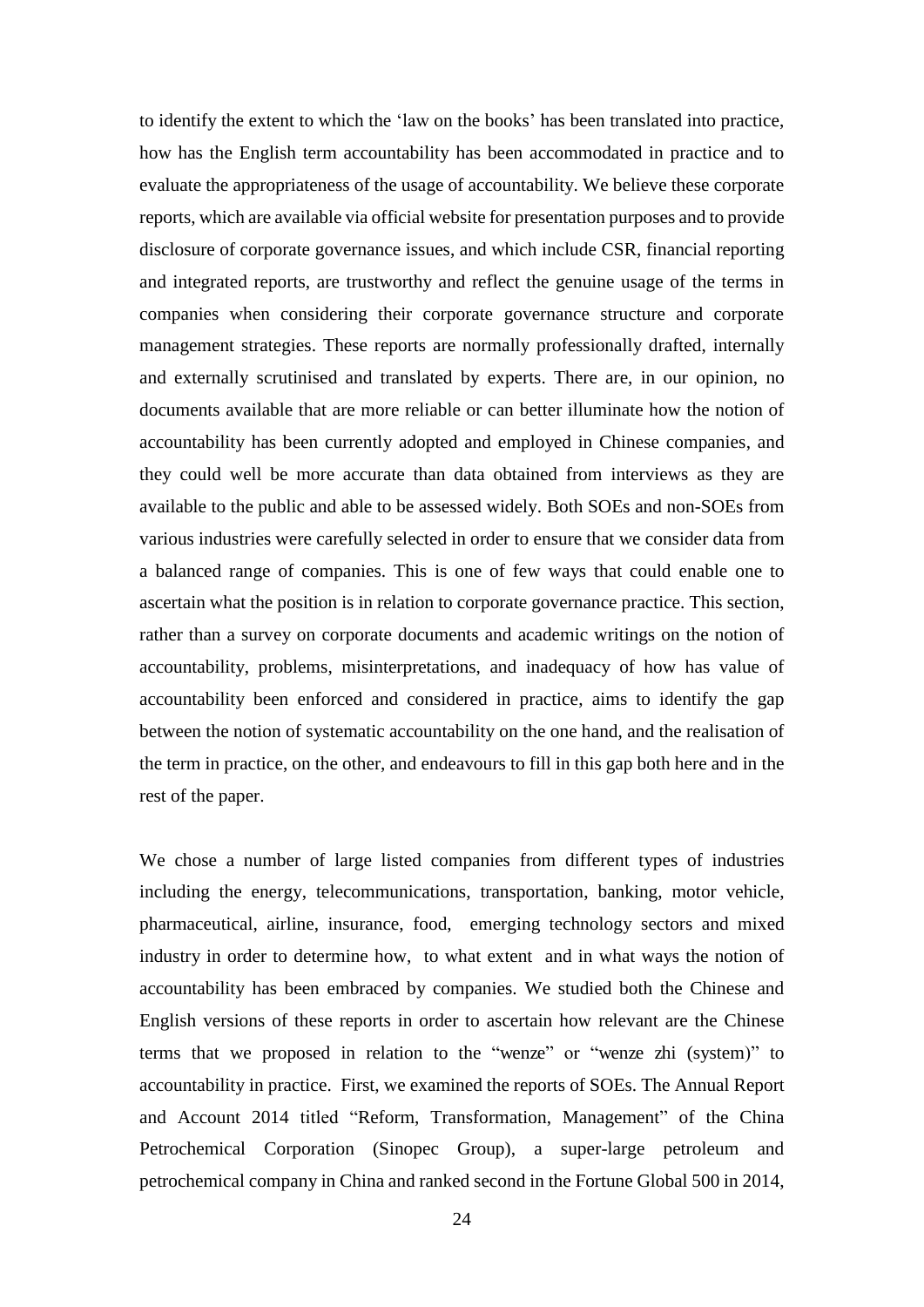reported on the issues surrounding "accountability and auditing" alongside matters such as the work of the boards of directors and remuneration in the corporate governance sub-section of the report. It is provided that accountability should be achieved through accurate financial reporting with full responsibilities being imposed for false and misleading statements with internal control framework and self-assessment measures being put in place to support this. <sup>85</sup> The CSR Report 2014 of the China National Petroleum Corporation (CNPC), ranked fourth in the Fortune Global 500 in 2013 provided that the company integrates "economic, environmental and social objectives into performance evaluations of senior executives" who are "accountable for HSE misconduct" when discussing stakeholders engagement, particularly on how to consolidate safety and environmental protection". 86

When reporting on the management of health and safety risk, the 2010 Sustainability Report of the China Ocean Shipping Group (COSCO) mentioned the implementation of a "safe production accountability system" when discussing management of health and safety risk as part of its risk management system, and this was stated to be one of the company's goals. $87$  In the same report, the notion of accountability is also embedded as one of the performance indicators for the company's board<sup>88</sup>.

Since food safety has become one of the topics that attracted much attention, especially after the San Lu Milk Powder scandal involving 700 tons of San Lu baby milk powder being contaminated with melamine to meet company standards for the protein content in order to achieve the short-term interests of the shareholders, we also examined the reports of one of the biggest food manufacturing companies, China Agri-Industries Holdings Limited (or China National Cereals, Oils and Foodstuffs Corporation/COFCO). In the corporate governance report contained within the 2013 Annual Report, it is disclosed that "the company recognises the importance of corporate transparency and accountability" in order to achieve a high standard of corporate governance practices and an accountable management framework in order to enhance

<sup>85</sup> The Chinese word used here for accountability was "wenze ( $|\vec{u}| \frac{1}{\phi}$ )".

<sup>86</sup> Here, the word "accountability" translated the Chinese phrase "wenze jizhi (问责机制)".

<sup>87</sup> The corresponding Chinese phrase used here for accountability system was "wenze zhi (问责 制)". 88

The corresponding Chinese word to accountability was "zeren $(\bar{\pi}f)$ ".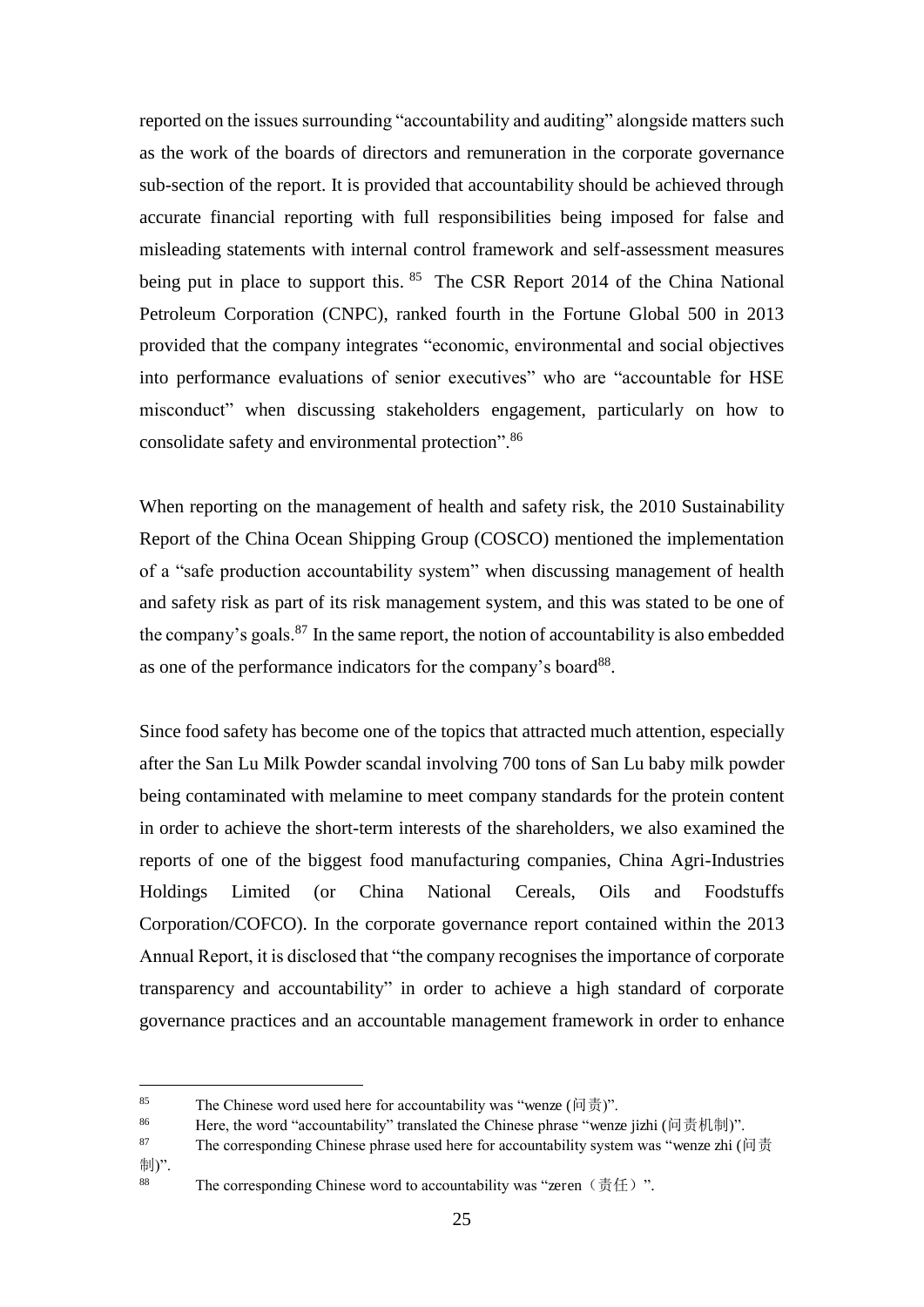the interests of shareholders. The notion of accountability was also discussed in relation to the audit function as part of the directors' responsibilities.<sup>89</sup>

In the CSR Report 2011 of China Southern Power Grid (CSG), it is mentioned that accountability is regarded as a core value and the accountee in the accountability process is every stakeholder. <sup>90</sup> In the Baosteel Group CSR Report 2012, the term "Economic accountability audit" was used to discuss one of the auditing systems.<sup>91</sup> In the same report, the accountability system that is provided for is regarded as "the basic" for a close-loop management mode to combat corruption.<sup>92</sup> The Interim Report of the Industrial and Commercial Bank of China employed the term "operational management accountability" as part of an attempt to improve IT management.<sup>93</sup>

In order to enhance transparency, it is emphasized in the annual report 2013 of Shanghai Automobile and Industrial Corporation that policies of accountability for significant errors made in information disclosure have been introduced.<sup>94</sup> In the annual report of China Mobile Limited 2014, when discussing, internal audit in the corporate governance section of the annual report, it is reported that the company promoted accountability in order to hold officers accountable, and in appropriate cases impose penalties <sup>95</sup> . China Merchants Holding Limited, developed from the first private company that was registered in 1872 during the Qing dynasty, is one of the companies that we studied that is involved in a mixture of industries including transportation, finance and real estate. In its annual report of 2014 titled "Growing from Strength to Strength", accountability was used as one of the 16 principles of corporate governance that regulates the company's life. Accountability was important as "the Board is committed to providing shareholders with a balanced and understandable assessment of the Company's financial performance, position, and prospects via announcement of its quarterly, interim and full year financial results."<sup>96</sup>

<sup>89</sup> The corresponding Chinese phrase used here for accountability system was "wenze zhi (问责 制)"and "wenze (问责)".

<sup>90</sup> Here the corresponding phrase in Chinese is "fuze de duidai (负责的对待)".

<sup>91</sup> The Chinese version of the document used the phrase "jingji zeren shenji (经济责任审计)"

<sup>92</sup> The Chinese version of the report used the word "zeren zuijiu tixi (责任追究体系)".

<sup>93</sup> The phrase "guanli zeren zhi (管理责任制)" was used in the Chinese version of the report

The equivalent word in Chinese report is wenze ( $\vert \vec{v} \vert$ ).

<sup>95</sup> The phrase "wenze  $(\vec{m} \ddot{\vec{\theta}})$ " was used in the Chinese version of the report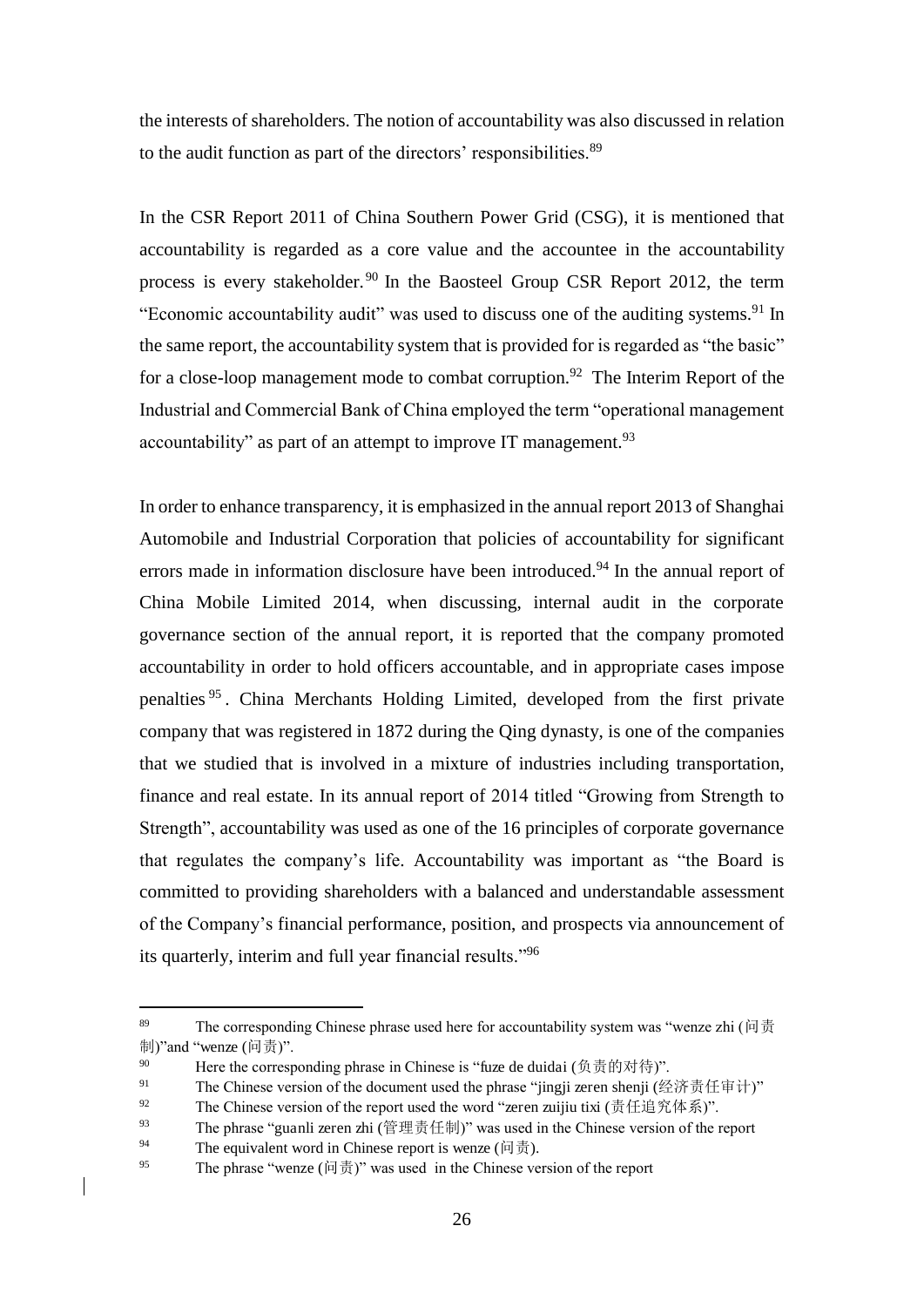Apart from SOEs, we also observed some non-state owned companies in order to look at how the notion of accountability has been adopted where there is less impact from administrative governance. In the Corporate Governance report of Huawei, "the CEO accountability system" was mentioned under the leadership of board of directors and "clear authorization and accountability of responsibilities" was highlighted as a characteristic of "a well-established governance structure". Moreover, Part 2 of CSR report 2014 of China Minsheng Bank discussed the transformation on nature and attitudes towards CSR from being purely voluntary and philanthropic responsibilities to the expected responsibilities of board from their stakeholders with possible liabilities in order to disclose corporate actions towards stakeholders, including some of them need special attention in China including small and medium enterprises, non-stateowned enterprises, rural community, employees, environment and public welfare.<sup>97</sup> In the corporate governance report of 2014 of Ping An Insurance Company of China, the importance of the "formulation and implementation of an accountability system for major errors," which had been introduced in 2010, was reaffirmed. When discussing "the assessment and evaluation of the remuneration system", the "accountability results are closely linked to the long-term and short-term award and appointment and removal of cadres" which is closely related to the fourth stage of the notion of accountability discussed in Part II. Furthermore, "a risk prevention and control accountability system" was established in relation to "Investment Risk Management".<sup>98</sup>

In the corporate governance report (contained within the annual report) of Shanghai Fosun Pharmaceutical company, it is emphasises that "the board believes that high corporate governance standards are essential in providing a framework for the Group to safeguard the interests of shareholders and to enhance corporate value and accountability".<sup>99</sup> In the annual report of Hainan Airline, the notion of "accountability" was employed as a means to promote safety management.<sup>100</sup>

<sup>97</sup> The phrase "dandang  $(\text{H} \triangleq)$ " was used in the Chinese version of the report which means "undertake responsibility voluntarily"

<sup>98</sup> The Chinese version of the report used the word "zeren zuijiu zhidu (责任追究制度)", "zeren zhi (责任制)", "wenze (问责)".

<sup>99</sup> The phrase "wenze du  $(\text{e} \text{Fg})$ " was used in the Chinese version of the report and du means degree of in Chinese.

<sup>100</sup> The phrase "wenze  $(\boxdot \vec \Xi)$ " was used in the Chinese version of the report.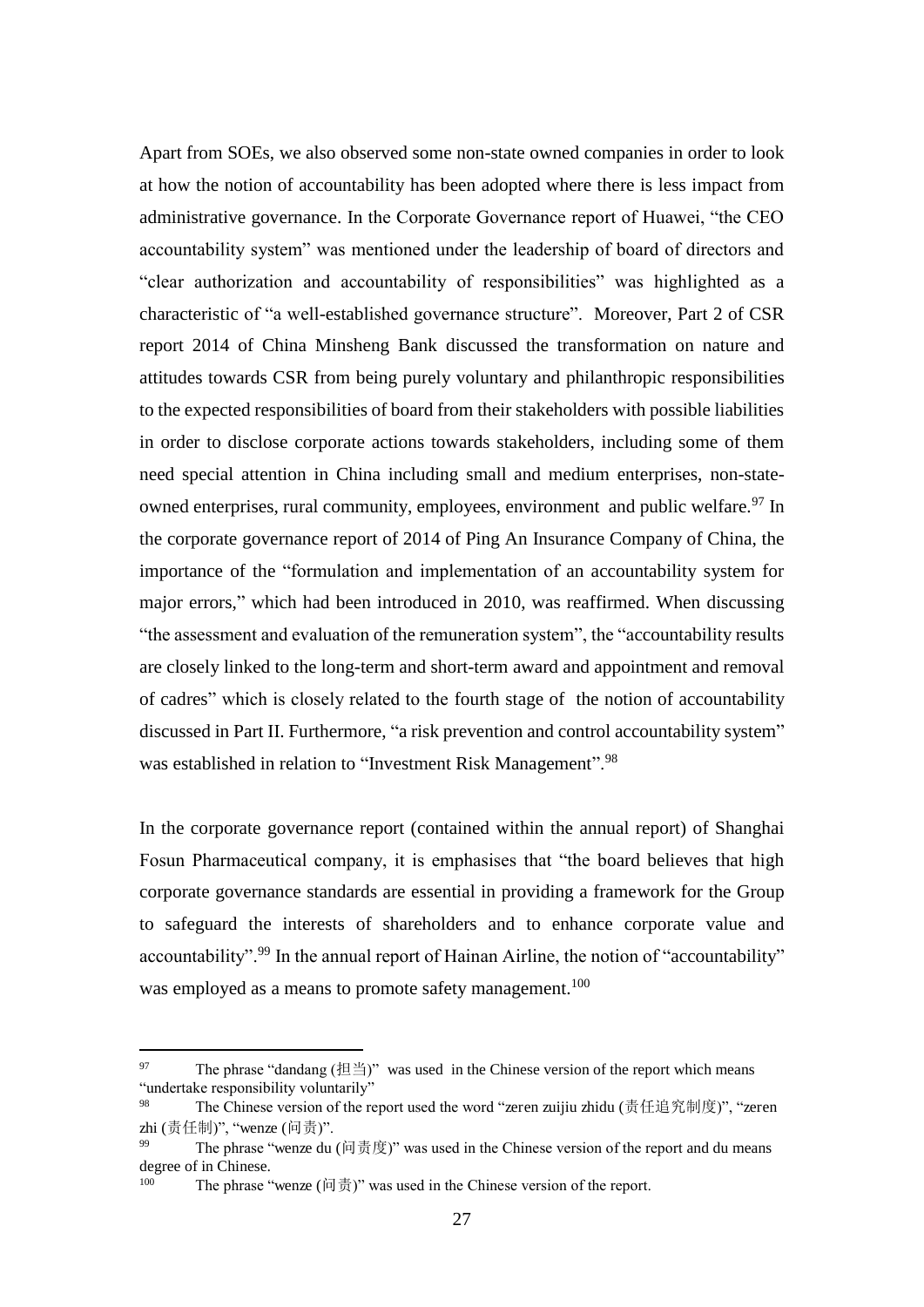In addition there are a number of statements by Chinese scholars that indicate that there is some kind of accountability going on in the corporate governance field. For example, Li Weian, as indicated above, has indicated that there is accountability in the Chinese system. Shi has argued that weak accountability is regarded as one of the major corporate governance problems in China. <sup>101</sup> Zhu has discussed the existence of accountability and identified problems and the necessity of effective enforcement of an accountability system. <sup>102</sup> Sun and Tobin have noted that Chinese companies enhanced their accountability after cross-listing in foreign stock exchanges.<sup>103</sup>

We can see from the discussions above that accountability has been adopted in various ways to deliver the notion of responsibilities which are accompanied by possible liability. Accountability is widely used in various reports and in academic literature in the area of corporate governance. As for the corporate reports, the notion of accountability is mostly embedded within the CSR report, or corporate governance section of the annual report. The term was employed to disclose that the boards are made responsible in relation to various parties including shareholders and stakeholders and to demonstrate a clear mechanism of liabilities with internal control, especially when the accountability system was discussed and used in relation to the auditing system, risk management and product safety management. The term accountability was used to deliver the meaning of one, or more than one, stage(s) of the four stages of accountability discussed in Section II, but not all of them. The concern is that the Chinese equivalent of accountability in these documents is not consistent. The understanding of the nature and scope of the notion of accountability in both the corporate and academic world is also inconsistent, incomplete and far from being systematic.

#### **E. A "Wenze System"**

<sup>101</sup> C. Shi, Political Determinants of Corporates Governances in China (Abingdon: Routledge) pp.134-136.<br> $V'$ 

Y. Zhu, The Structure and Efficiency the Board Accountability System (董事问责: 制度结构 引鐔ぬ) (Beijing: Law Press) (2012) p.18.

<sup>103</sup> L. Sun, & D.Tobin, 'International Listing as a Mechanism of Commitment to More Credible Corporate Governance Practices: the case of the Bank of China (Hong Kong)' (2005) 13 Corporate Governance: An International Review 81.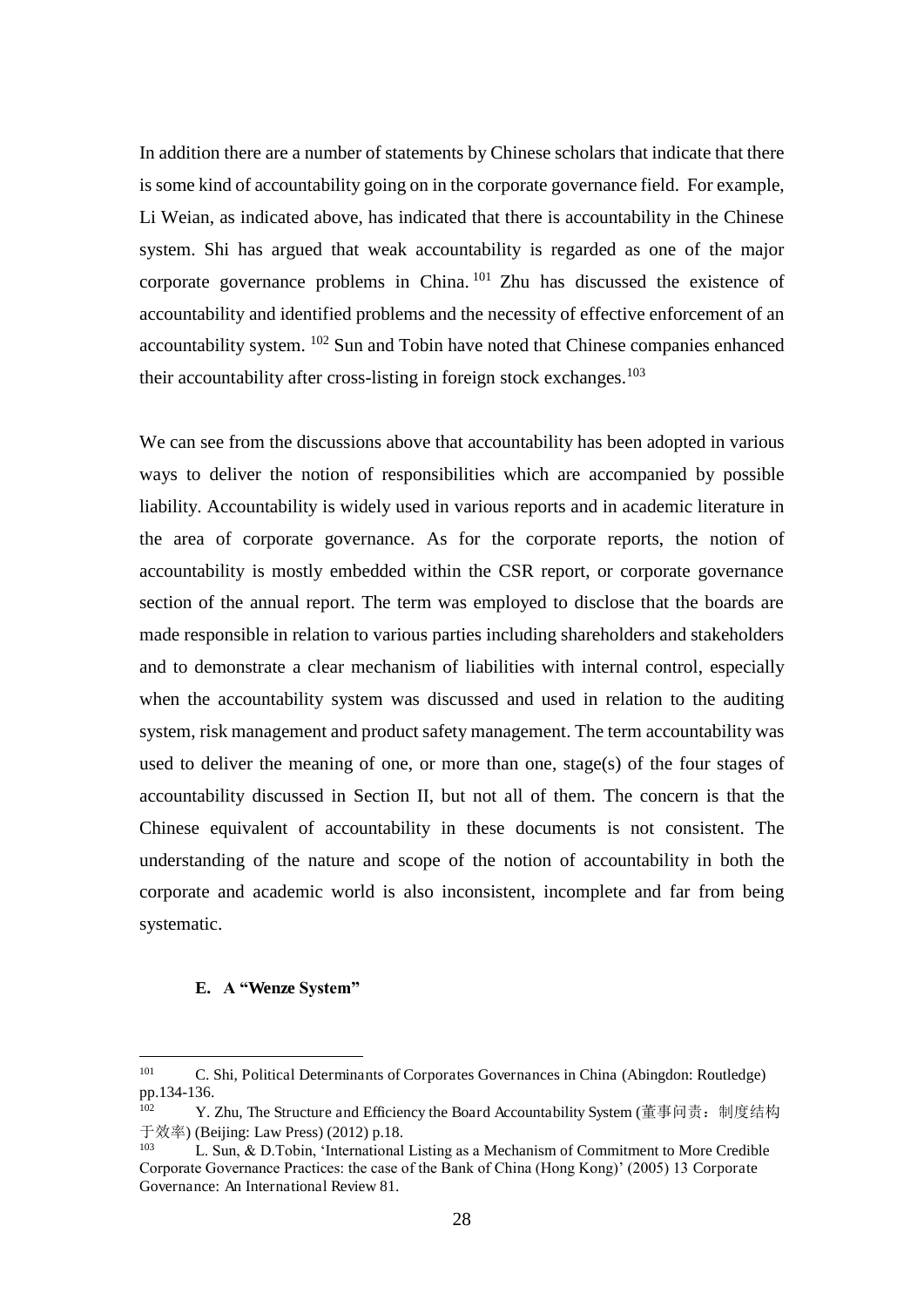Accountability is clearly not something that is limited to corporate governance in either Anglo-American jurisdictions or in China. Political reforms through the introduction of an accountability system, that is, a "wenze system," were introduced in China in order to make government officials more responsive to societal demands and more accountable for their performance as civil servants. Government institutions have been established for this purpose, including legislative oversight committees, supervision committees, party discipline committees, and internal administration reconsideration procedures. An accountability system for government officials ("ganbu wenze zhi  $\pm \frac{2}{3}$ 问责制") is regarded as the most important of these.<sup>104</sup> Government officials will face an enquiry process which may lead to tough penalties or dismissal. The importance placed on the enquiry process within this "wenze system" is regarded as the result of government officials not being accountable for their decisions. The development of the market economy makes the government's accountability reforms particularly important as China becomes increasingly open and diverse.

In relation to corporate governance, it is recognised that in Chinese listed companies, directors' responsibilities need to be clarified in order to make their enforceability more credible. The professionalism and competitiveness of Chinese directors on both the executive and supervisory boards has been questioned, and reforms through corporate governance mechanisms and corporate law changes have been recommended.<sup>105</sup> These problems are widely recognised in China from the perspective of government officials, especially in relation to the actions of directors in SOEs.

<sup>104</sup> S. Zhao, 'The China Model of Development: Can it Replace Western Model of Modernization?' in S.P. Hsu, Y. Wu and S. Zhao (eds.) *In Search of China's Development Model: Beyond the Beijing*  Consensus (Abingdon, Routledge, 2011) 45 at 52.

<sup>105</sup> See L. Chun, The Governance Structure of Chinese Firms, Heidelberg and London, Springer (2009); J. Yang, J. Chi and M. Young, 'A Review of Corporate Governance in China' (2011) Asian-Pacific Economic Literature 15; N. Rajagopalan and Y. Zhang, 'Corporate Governance Reform in China and India: Challenges and Opportunities' (2008) 51 Business Horizons 55; Y. Cheung, P. Jiang, P. Limpaphayom and T. Lu, 'Does Corporate Governance Matter in China' (2008) 19 China Economic Review 460; H. Sami, J. Wang and H. Zhou, 'Corporate Governance and Operating Performance of Chinese Listed Firms' (2011) 20 Journal of International Accounting, Auditing and Taxation 106; L. Miles and Z. Zhang, 'Improving Corporate Governance in State-Owned Corporations in China: Which Way Forward?' (2006) 6 Journal of Corporate Law Studies 213; S. Li, 'China's (Painful) Transition from Relation-based to Rule-based Governance: When and How, not If and Why' (2013) 21 Corporate Governance: An International Review 567; G. Xu, T. Zhou, B. Zeng and J. Shi, 'Directors' Duties in China' (2013) 14 European Business Organization Law Review 57.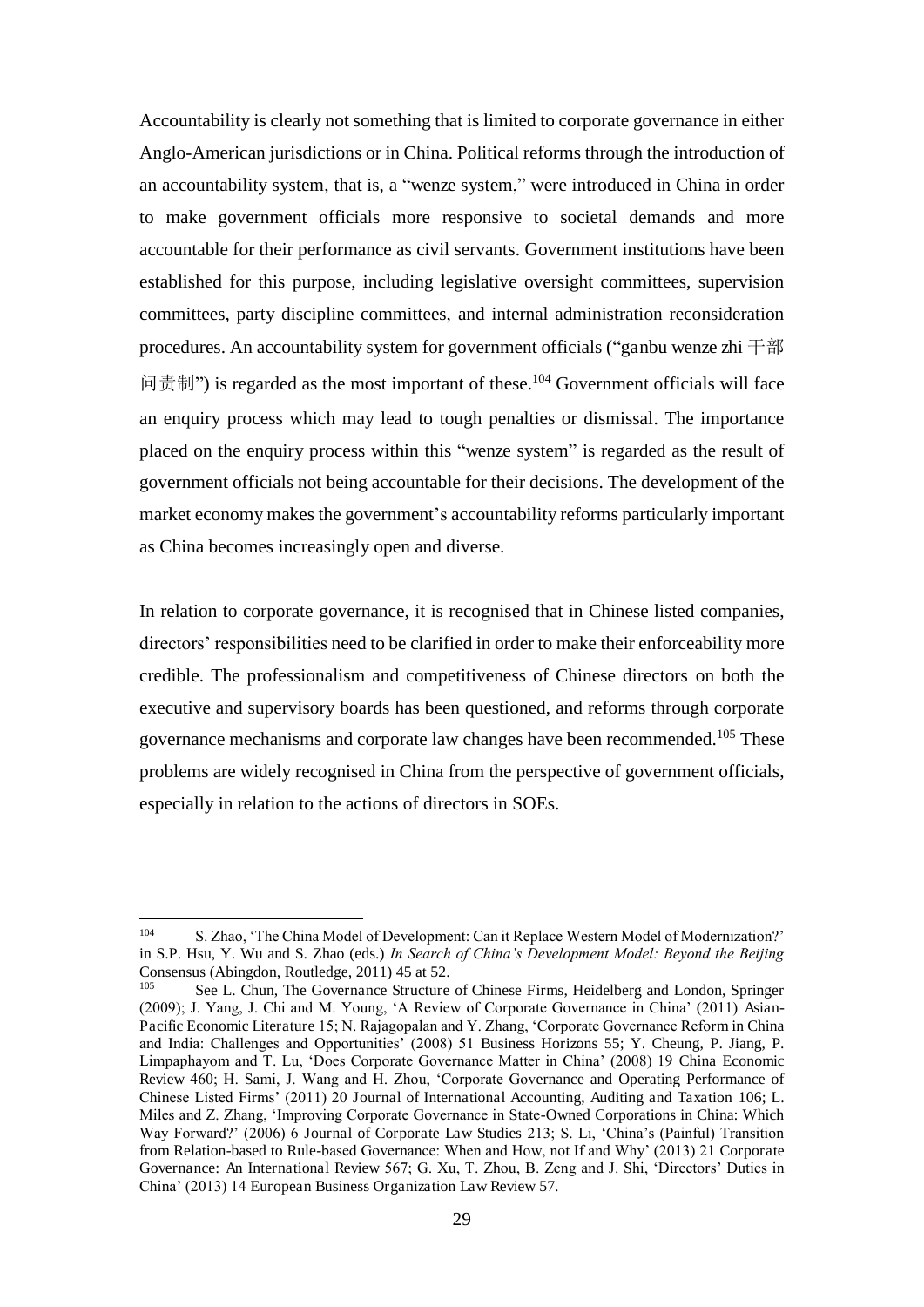The concept of a wenze accountability system gives us opportunities to develop "wenze" in a manner that will benefit the development of the Chinese corporate governance system as an economic model, which is the direction China is heading. Unlike the essence of "wenze" itself, the wenze system could include dimensions with a rather wide scope relating to a process of balancing rights and responsibilities through enquiry and disclosure. The system requires directors to be accountable to the company and it includes, in a logical order, the following three broad dimensions:  $106$  the directors being responsible and exercising due diligence ("jinze  $\mathbb{R}$   $\bar{\uppi}$ "or "lüze  $\mathbb{R}$   $\bar{\uppi}$ "); directors clarifying and providing information concerning their responsibility and setting standards, explaining, analysing and justifying the responsibility they have been given ("mingze  $\mathfrak{H}\bar{\mathfrak{F}}$ "); and "wenze" in a narrow sense, focusing on enquiry relative to the actions of the accountor ("wenze  $\vert \vec{v} \vert \vec{v}$ "). The realisation and enforcement of the process of "wenze" does imply these dimensions, and these three related aspects have been practically and widely used to explain the wenze system. For example, it is argued by Wang Tie, Party secretary of Xinyang City, that Party committees and governments of all levels should understand the close relationship between clarifying their responsibilities ("mingze 明责"), exercising due diligence ("jinze 尽责" or "loze 履  $\ddot{\bar{\mathcal{F}}}$ ") and making enquiries concerning the actions of the accountor ("wenze  $\ddot{\mathcal{F}}$ ") in order to build a harmonious and peaceful society through the wenze system.<sup>107</sup> Another example is that the accountability issue is emphasized in the Guidelines for the Internal Control of Recommendations for Business drafted by the CSRC, which put forward requirements in relation to systems concerning due diligence, working papers, work diaries, internal examinations and continuous inspections as specified in the Measures for the Administration of Securities Issuance and Listing Recommendations for Business.<sup>108</sup> The accountability system is introduced in Section 5 (3) through three components and dimensions including "mingze (明责)", "jinze (尽责)" and "wenze (问

 106 The "wenze" system is able to accommodate a number of dimensions. "Ze" is the noun and "wen", "ming", "bao", "cheng" and "xi" are verbs; this is an accurate way to compose a word in Chinese grammar. These four phrases can be regarded as four dimensions of the "wenze" system.<br><sup>107</sup> Speech by Wang Tie, perty segretary of Vinyone City on 17<sup>th</sup> Ayeust 2000.

Speech by Wang Tie, party secretary of Xinyang City on  $17<sup>th</sup>$  August 2009; available via [http://blog.sina.com.cn/s/blog\\_3faf53b50100es7n.html \(](http://blog.sina.com.cn/s/blog_3faf53b50100es7n.html)accessed on 4th November 2014).

Guidelines for the Internal Control of Recommendation Business (保荐业务内部控制指引) [www.csrc.gov.cn/.../P020110621654377810539.doc](http://www.csrc.gov.cn/.../P020110621654377810539.doc) (accessed on 4th November 2014).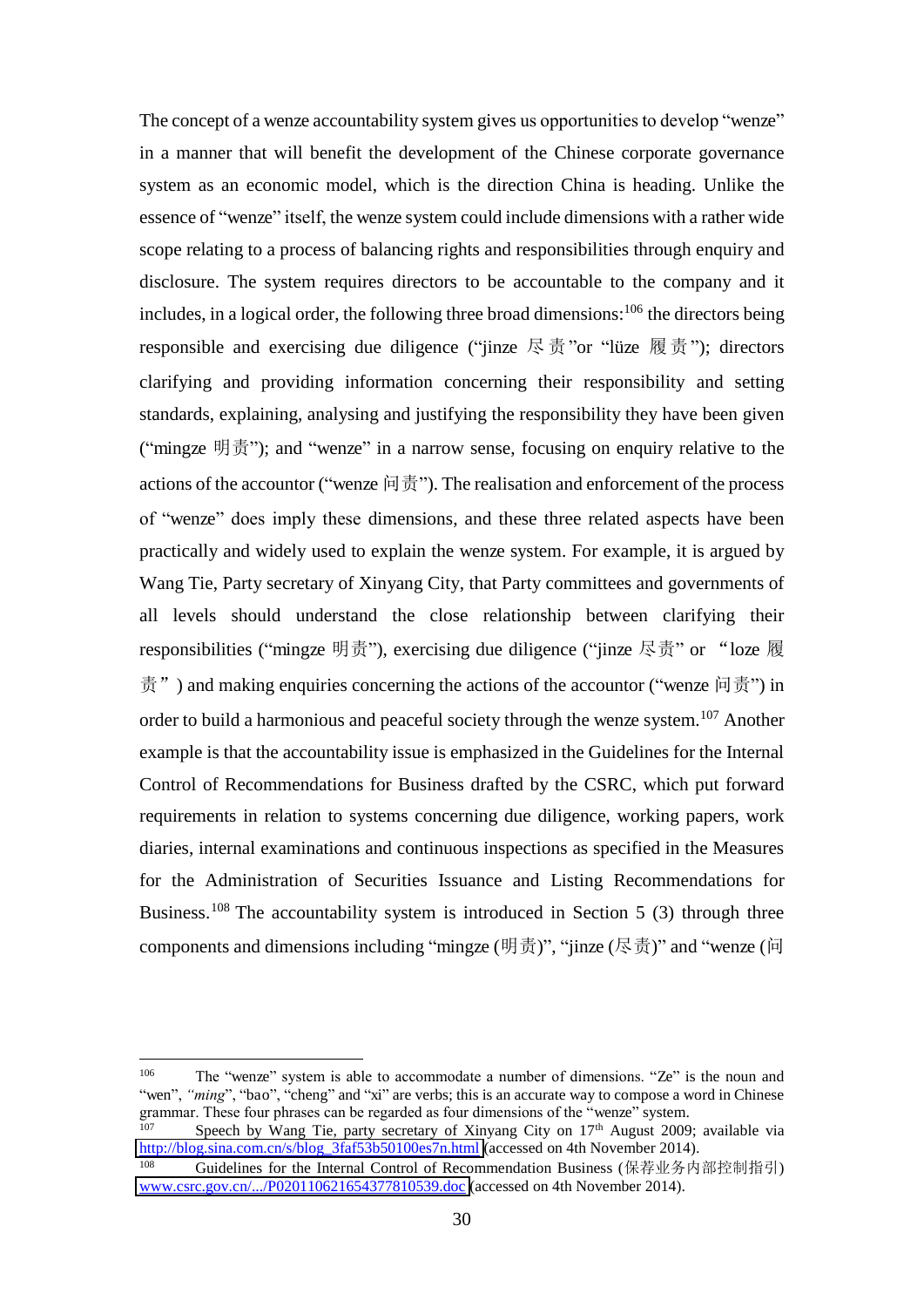䍓)". <sup>109</sup> In relation to directors, Mr. Yin Jiaxu, Chairman of the Board of the China North Industries Group Corporation, which ranks 152<sup>nd</sup> on the 2014 Fortune Global 500 list, argued in a group discipline committee training meeting in July to August 2014 in Beijing that Party committee members and members of the board at all levels should clarify their responsibilities, exercise due diligence with respect to their responsibilities, and be accountable for their decisions.<sup>110</sup> It is highlighted that, in order to enforce and implement the accountability system, "mingze (明责)" is the foundation, "lüze (履责)" is the key to ensure the achievement of assigned tasks, and "wenze ( $\overline{\uplus}$ )" can be regarded as the safeguard.

The logical flow of these three dimensions of a "wenze system" described above is important to bridge the expectation gap that exists between what is perceived as the roles to be played by the board of directors and the reality of actual board performance, something that is also needed in Anglo-American corporate governance.

The broad scope of the "wenze system" seems to come close to covering the four stages of accountability discussed at the outset, because this system as developed in administrative management includes providing accurate information concerning its decisions and actions ("xize  $\overline{m}$ ,  $\overline{m}$ "), explaining and justifying that for which it is responsible ("mingze  $\mathfrak{H}\ddot{\mathfrak{F}}$ "), questioning and evaluating of the reasons provided by the board ("zhize 质责") and the imposition of consequences ("chengze 惩责" or "baoze 褒责").

This "wenze system" can be regarded as a trend that should be adopted in relation to Chinese corporate governance in order for China to develop its own unique accountability system based on a constantly changing and distinctive corporate governance model and one that is becoming close to economic governance. The proposed system could possibly be included within the next Code of Corporate

<sup>&</sup>lt;sup>109</sup> Section 5 (3) Guidelines for the Internal Control of Recommendation Business (保荐业务内部 控制指引).

<sup>110</sup> Yin Jiaxu emphasises in the Discipline Inspection Group Company 2014 Training Session: "Discipline should focus on fulfilling its oversight responsibilities (尹家绪在集团公司 2014 年纪委书 记培训班上强调: 纪委要聚焦主业 履行好监督责任)", available via <http://www.norincogroup.com.cn/cn/newsdetail.aspx?id=34423&type=1>(accessed on 4th November 2014).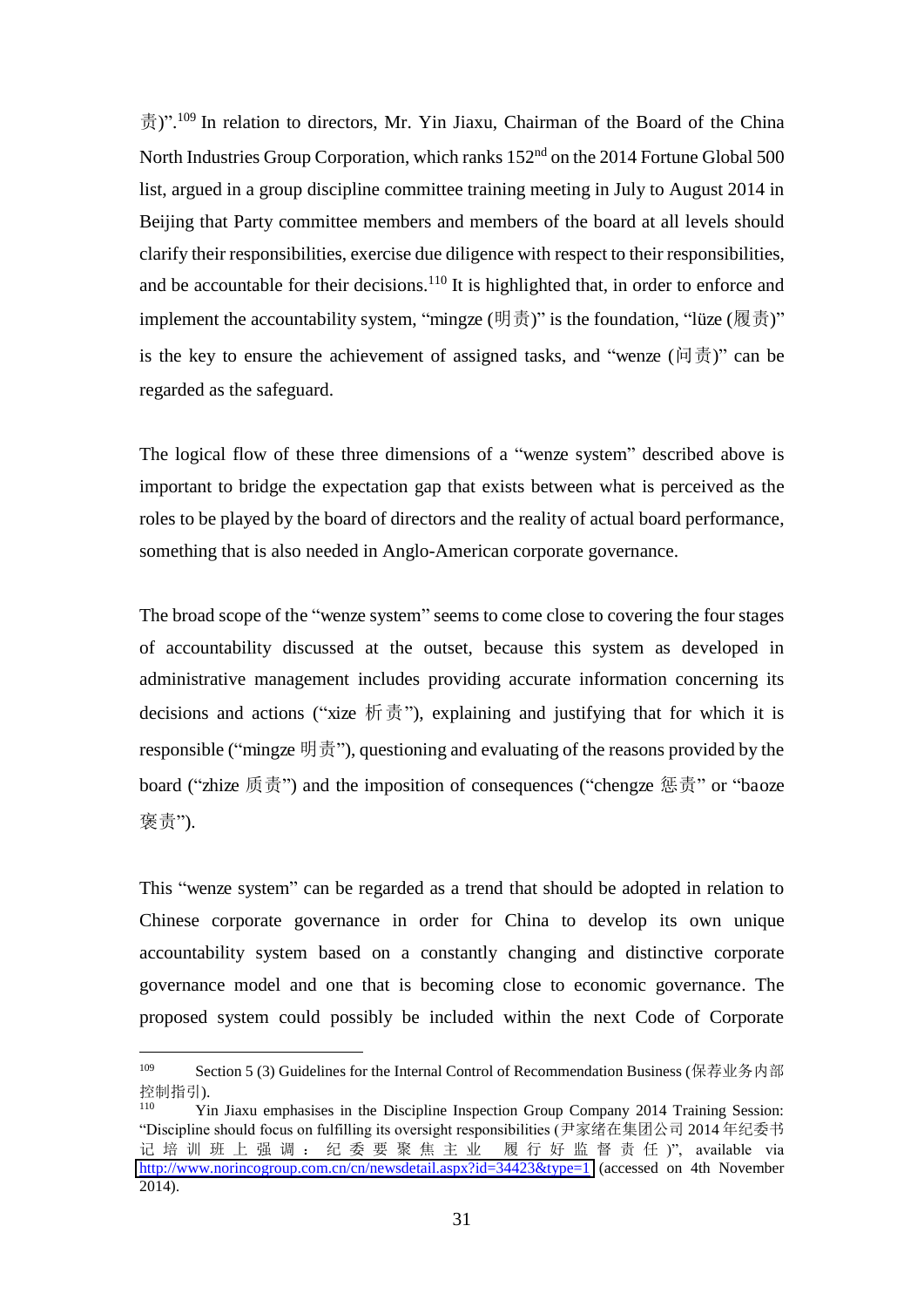Governance for Listed Companies in China (the Code), the present one being arguably out of date as it was introduced in  $2001$ .<sup>111</sup>

Thus, it is not suggested here that the Anglo-American concept of accountability should be transplanted to Chinese corporate governance. While scholarly understanding of legal translating, as a ubiquitous form of legal development, is fairly rudimentary,  $112$ what is clear is that when considering whether concepts that operate in one jurisdiction should be applied in another there can be difficulty in transplanting those concepts because of a variety of factors such as the political system, culture, history, law enforcement and socio-economics.<sup>113</sup> Whether concepts, like accountability which is a value, can be transplanted is probably a matter that is likely to be subject to aspects of the same debate that exists with respect to the transplantation of legal rules. In line with the views espoused in relation to legal transplantation, some scholars, known as transferists, may argue that concepts like accountability are equally at home anywhere where there is human endeavour and community if the concept is a good and appropriate one,  $^{114}$  while others, known as culturalists, might argue that it is not possible to effect a transplanting, $115$  as one cannot transport human meanings from one culture to another.<sup>116</sup> If the successful legal transplant means using the imported legal rules in the same way that they are used in the home country subject to adaptions and local conditions, $117$  we submit that there is a middle ground where, as in this case, an accountability system can be developed that draws on the concept of accountability as

 $\frac{1}{111}$  See N. Rajagopalan and Y. Zhang, 'Corporate Governance Reform in China and India: Challenges and Opportunities' (2008) 51 Business Horizons 55; L. Guo, C. Smallman and J. Radford, 'A Critique of Corporate Governance in China' (2013) 55 International Journal of Law and Management 257.

H. Kanda & C.J. Milhaupt, 'Re-examining Legal Transplants: The Directors' Fiduciary Duty in Japanese Corporate Law' (2003) 41 American Journal of Comparative Law 887 at 887.

<sup>113</sup> D. Clarke, 'Lost in Translation? Corporate Legal Transplants in China' (2006) and available at [http://www.ssrn.com/abstract=913784 \(](http://www.ssrn.com/abstract=913784)accessed on 16th December 2015).

<sup>114</sup> For example, see A. Watson, Legal Transplants: An Approach to Comparative Law (Edinburgh, Scottish Academic Press, 1974); R. Small, "Towards a Theory of Contextual Transplants" (2005) 19 Emory International Law Review 1431 at 1431; D. Cabrelli and M. Siems, "Convergence, Legal Options and Transplants in Comparative Corporate Law: A Case-Based and Quantitative Analysis" (2015) 63 American Journal of Comparative Law 109 at 124.

For example, see O. Kahn-Freund, "On Uses and Misuses of Comparative Law" (1974) 37 Modern Law Review 1 at 27; P. Legrand, "The Impossibility of Legal Transplants" (1997) 4 Maastricht Journal of European and Comparative Law 111; D. Cabrelli and M. Siems, "Convergence, Legal Options and Transplants in Comparative Corporate Law: A Case-Based and Quantitative Analysis" (2015) 63 American Journal of Comparative Law 109 at 124-125.

E. Hoffman, Lost in Translation (Minerva, 1991) at 175.

<sup>117</sup> H. Kanda & C.J. Milhaupt, 'Re-examine Legal Transplants: The Directors' Fiduciary Duty in Japanese Corporate Law' (2003) 41 American Journal of Comparative Law 887 at 891.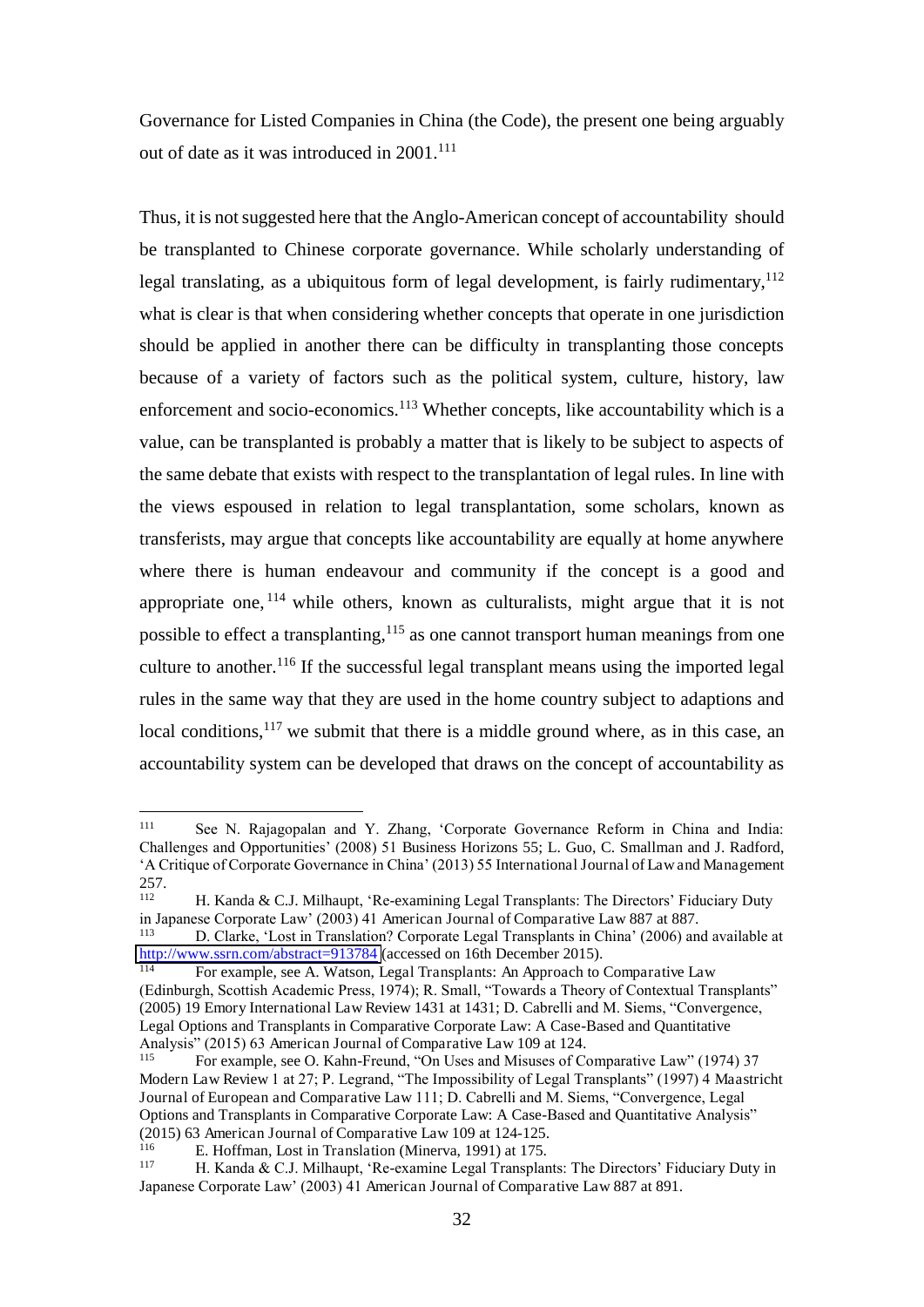provided for in other places, but at the same time one that meshes with China's culture and politics and meets its specific needs in order to establish an accountability system with Chinese characteristics. If a concept that has been emphasised and developed in a foreign country is able to serve another country well or is able to contribute to the development of a country's own application of the concept then the origin of the concept is not relevant.<sup>118</sup> Pursuant to the middle ground approach we advocate it is not a problem if the recipient country's appreciation of the original concept is flawed as the country will not be endeavouring to stick slavishly to it in any event, but developing what it feels is best and most suitable for its particular circumstances.

It is argued that the development of this unique wenze system would reflect the fact that China is likely to develop its own form of accountability because the development of its corporate governance is affected by path dependence. This is a comparatively modern idea that originated in the 1980s, and it provides that an outcome or decision is shaped in specific and systematic ways by the historical path leading to it, as well as by other factors within the socio-economic context.<sup>119</sup> While convergence theorists predict that countries, especially countries with weak legal systems, will adopt certain legal rules that have been demonstrably efficient in other jurisdictions, theorists who adhere to path dependence normally argue that divergence between systems will still exist because legal rules are shaped by pre-existing political and social forces.<sup>120</sup> As part of the domestic legal and financial framework, a corporate law system has significant sources of path dependence, which include historical accidents as well as economic and political particulars of the domestic system. <sup>121</sup> The persistence of these sources significantly contributes to the stability of the domestic corporate governance system in any local socio-economic environment.

<sup>118</sup> S. Zhuang, "Legal Transplantation in the People's Republic of China: A Response to Alan Watson" [2006] European Journal of Law Reform 215 at 226; H. Xanthaki, 'Legal Transplants in Legislation: Defusing the Trap' (2008) 57 International and Comparative Law Quarterly 659 at 662. 119

O.A. Hathaway, 'The Course and Pattern of Legal Change in a Common Law System' (2001) Iowa Law Review 1, 103–104. 120

K. Pistor, 'Patterns of Legal Changes: Shareholder and Creditor Rights in Transition Economies' (2000) EBRD working paper 49/2000.

<sup>121</sup> L. A. Bebchuk and M.J. Roe, 'A Theory of Path Dependence in Corporate Governance and Ownership' (2000) 52 Stanford Law Review 127.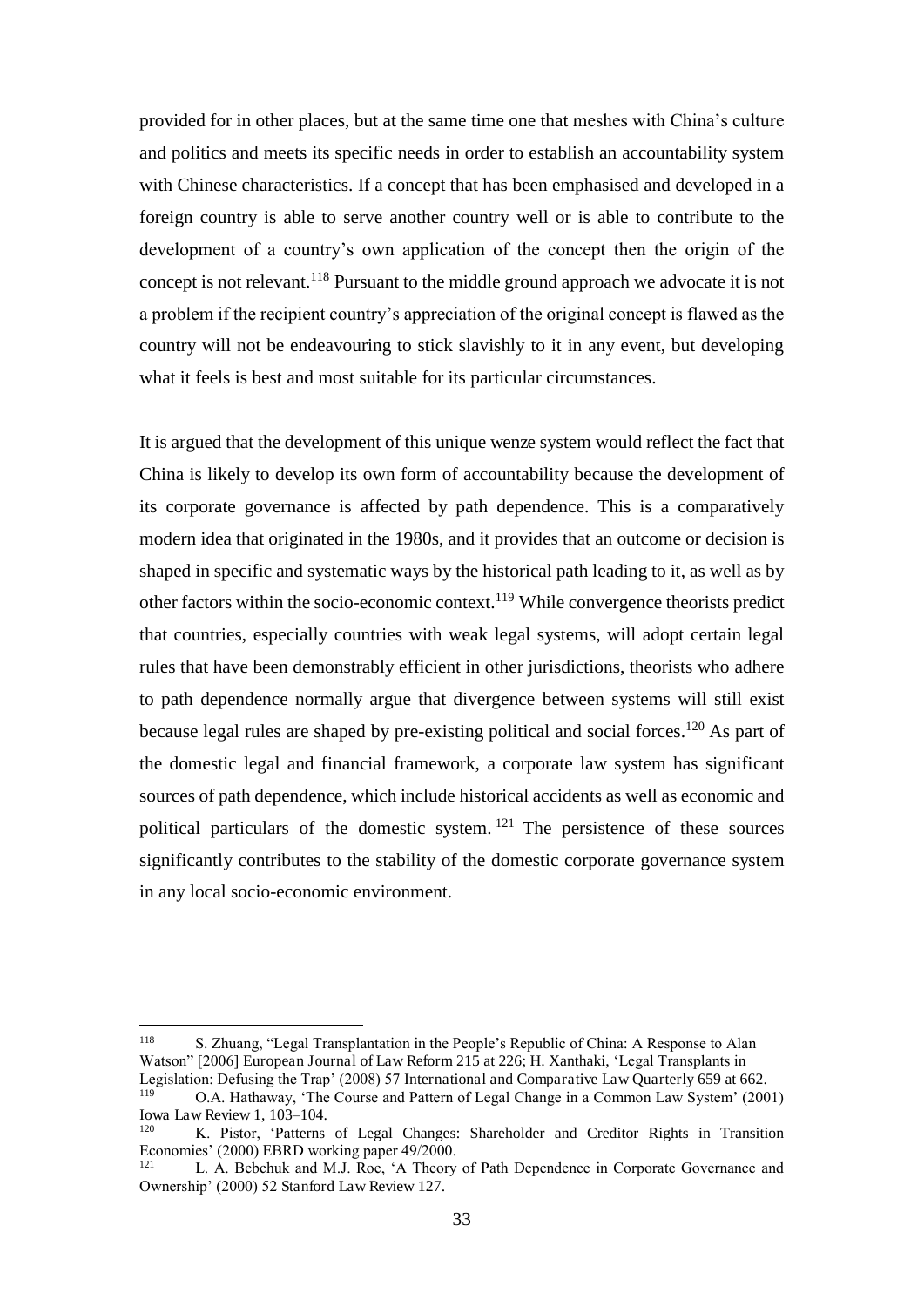It is recognised that a "one size fits all" approach will not work because of the existence of path dependence.<sup>122</sup> Countries with emerging markets should avoid simply copying legislation and codes implemented in mature markets as they are likely to be inappropriate. The most appropriate and effective regulatory framework will greatly depend on how evolved a country's markets, legal system and governmental institutions are, as well as the nature of its history and culture.  $123$  Also of importance is the shareholding ownership structure for that is often unique to each nation and which presents its own unique agency problems that each country will normally have to confront. Deniz correctly points out that "copying a code from one country to another without analysing the details of a corporate governance system or considering the applicability to a specific country's judicial system or ensuring effective enforcement, will not bring the expected benefit and reform to that country".<sup>124</sup>

Path dependence theory can be regarded as a theoretical base for the adoption of a notion of accountability with unique characteristics within a unique corporate governance model, taking into account a nation's corporate law, enforcement process, shareholder structure, civil procedure, stage of economic development and other aspects including culture, history and traditions. The existing values present in a nation will block changes and generate path dependence. It has been argued by Bebchuk and Roe that the initial ownership structure in a country will directly influence the subsequent development of ownership structure and laws.<sup>125</sup> Furthermore, they have developed the theory to suggest that interested parties possessing the power to influence ownership structure and corporate law will have both the incentive and the power to impede changes that might improve efficiency but are contrary to their private control interests.<sup>126</sup> In China, the very high concentration of state ownership is directly linked

<sup>122</sup> <sup>122</sup> See A. Anderson and P.P. Gupta, 'Corporate Governance: Does One Size Fit All' (2013) 24 Journal of Corporate Accounting & Finance 51; R. Gilson, 'Controlling Shareholders and Corporate Governance: Complicating Corporate Taxonomy', (2006) Harvard Law Review 1641; M.J. Roe, 'Explaining Western Securities Market' in M.J. Roe (ed.), Corporate Governance: Political and Legal Perspective (Colchester, Edward Elgar, 2005) at 279. See also R.H. Schmidt and G. Spindler, 'Path Dependence and Complementarity in Corporate Governance', in N. Gordon and M.J. Roe (eds.), Convergence and Persistence in Corporate Governance (Cambridge, Cambridge University Press, 2004) 114.

<sup>123</sup> K. Pistor, 'The Standardization of Law and Its Effect on Developing Economies' (2002) American Journal Comparative Law 97 at 97–130.

<sup>124</sup> O. Deniz, 'Reforming Corporate Governance in Developing Countries and Emerging Market Economies' (2012) New English Journal of International Comparative Law 67 at 77.

 $\frac{125}{126}$  Ibid.

Ibid at 132.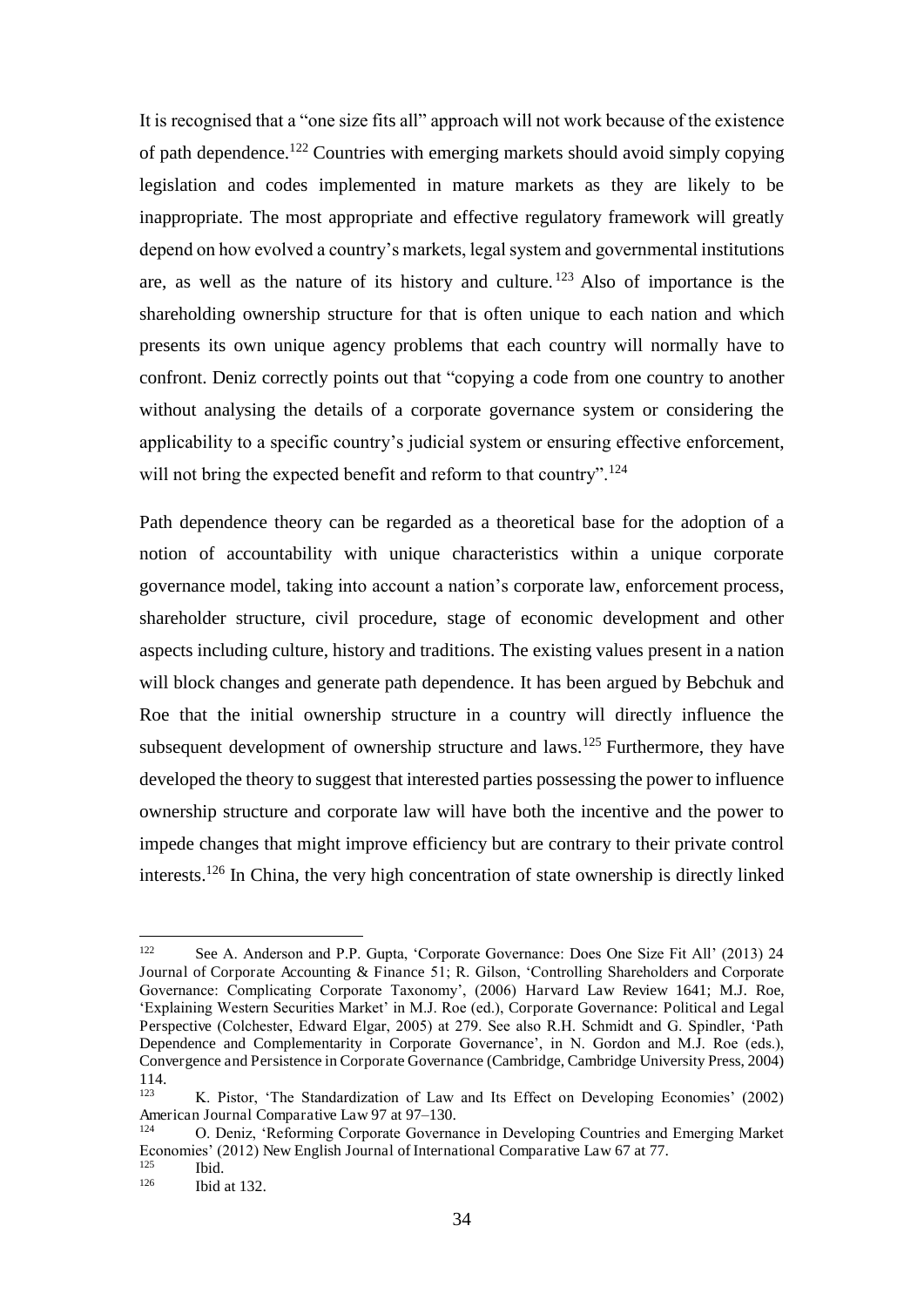to control of the board of directors, which is regarded as a critical link between ownership and control in the current Chinese corporate governance scheme.<sup>127</sup> This decides the uniqueness of accountability and the ways it will be adopted, appropriately and effectively, in a Chinese corporate governance code or Chinese company law in the future. While the ownership structure, corporate governance model and economy have developed and been transformed very rapidly in China, the concept of accountability will also change, assuming a form that best suits China and the promotion of the success of its companies.

If the Corporate Governance Code were updated, taking into account the use of a wenze system, it could reflect the fact that there has been a transformation from administrative corporate governance to something that is closer to economic corporate governance in China. The move from administrative to economic corporate governance may lead to accountability that is of a similar ilk to that found in Anglo-American systems. However, in the opinion of the authors, accountability in corporate governance in China will never be exactly the same as that applying in Western countries. This is based on several reasons in addition to the general concept of path dependency discussed above. Of critical importance is the stage of China's economic development, and, of course, its unique history, culture, politics and traditions. Deng Xiaoping introduced the socialist market economy based on the dominance of the state-owned sector and an open-market economy with capitalist techniques being permitted to thrive. Deeply rooted Confucian philosophy, the unique guanxi and renqing traditions, government interference and participation in companies (especially SOEs), and the unique shareholder structure that resulted from privatisation are all important factors, and collectively they demand that the corporate governance model should be unique.

So, in summary, we are suggesting that the Chinese language does not have an exact word that encapsulates the English word "accountability", particularly as employed in relation to corporate governance and as explained earlier in the paper. However, we do think that the use of the Chinese word "wenze" and its derivations conceivably can provide a system, which we have called a "wenze system", that while it mirrors some

 $\frac{1}{127}$  L.H. Tan and J.Y. Wang, 'Modeling an Efficient Corporate Governance System for China's Listed State-Owned Enterprises: Issues and Challenges in a Transitional Economy' (2007) 7 Journal of Corporate Law Studies 143 at 147.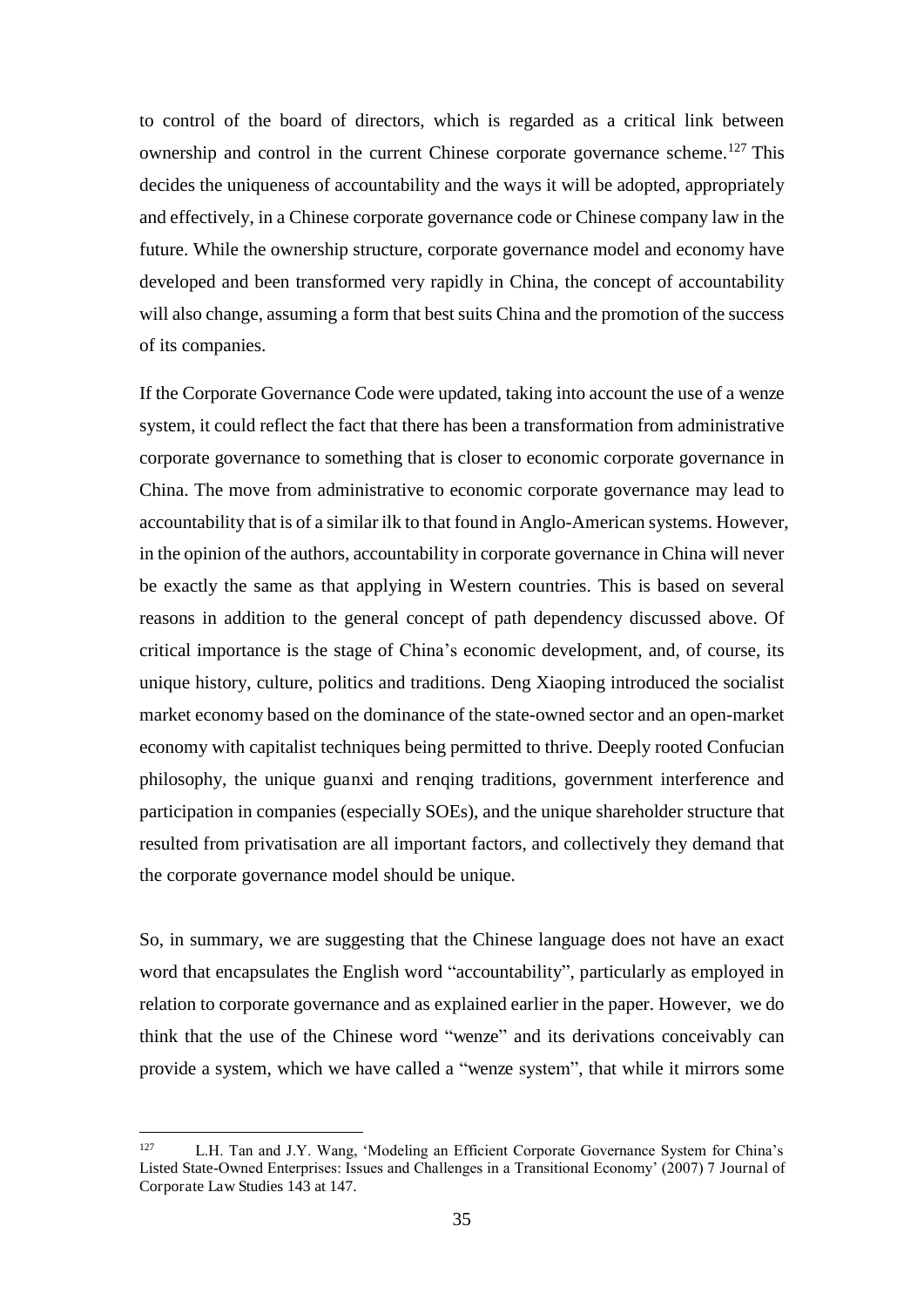of the elements of accountability as it applies in Anglo-American systems, is, more importantly one that will be able to be embraced in China, for the form of accountability that applies is never likely to be the same as in other systems around the world since China is developing accountability within its own unique corporate governance system and to address its own needs.

## **V "Wenze Zhi" and Accountability in Administrative Corporate Governance and Administrative Law in China**

In this section, the history and definition of "wenze zhi" will be further discussed in the context of administrative law in China in order to clarify the nature and scope of the accounting system and to assess the appropriateness of employing the concept in the corporate governance field. Administrative law is used because it is in this area of law that accountability has been most frequently considered in China, as it has in many Western countries, and it has, as discussed below, had a profound influence on the development of corporate governance in China, as a hybrid corporate governance with the long-term coexistence of economic and administrative characters. This unique corporate governance with government interference and "administrativisation" of resource allocation, corporate objectives, and the appointment and removal of senior executives make the discussions of administrative law valuable and coherent without running a risk of diluting the discussion in the context of corporate governance.

An accountability system ("wenze zhi") was introduced as the result of the construction of a system of responsible government and is regarded as representing a profound revolution. It includes administrative ideas, development targets, government patterns and policy tools. <sup>128</sup> The establishment of an accountability mechanism and the safeguarding of a system standard are regarded as core concepts for the success of this revolution through the idea of "power restricted by power".<sup>129</sup> The standardisation and institutionalisation of this term has been essential to administrative law since the SARS crisis of 2003. It refers to a system in which government officials are required to take responsibility for their decisions and performance while subjecting themselves to the

<sup>128</sup>  L. Xia, 'China's Administrative Rule of Law in 2009' in L. Lin (ed.) The China Legal Development Year Book (Volume 5) (Leiden, Brill, 2010) Chapter 6 at 159.

Ibid at 159–160.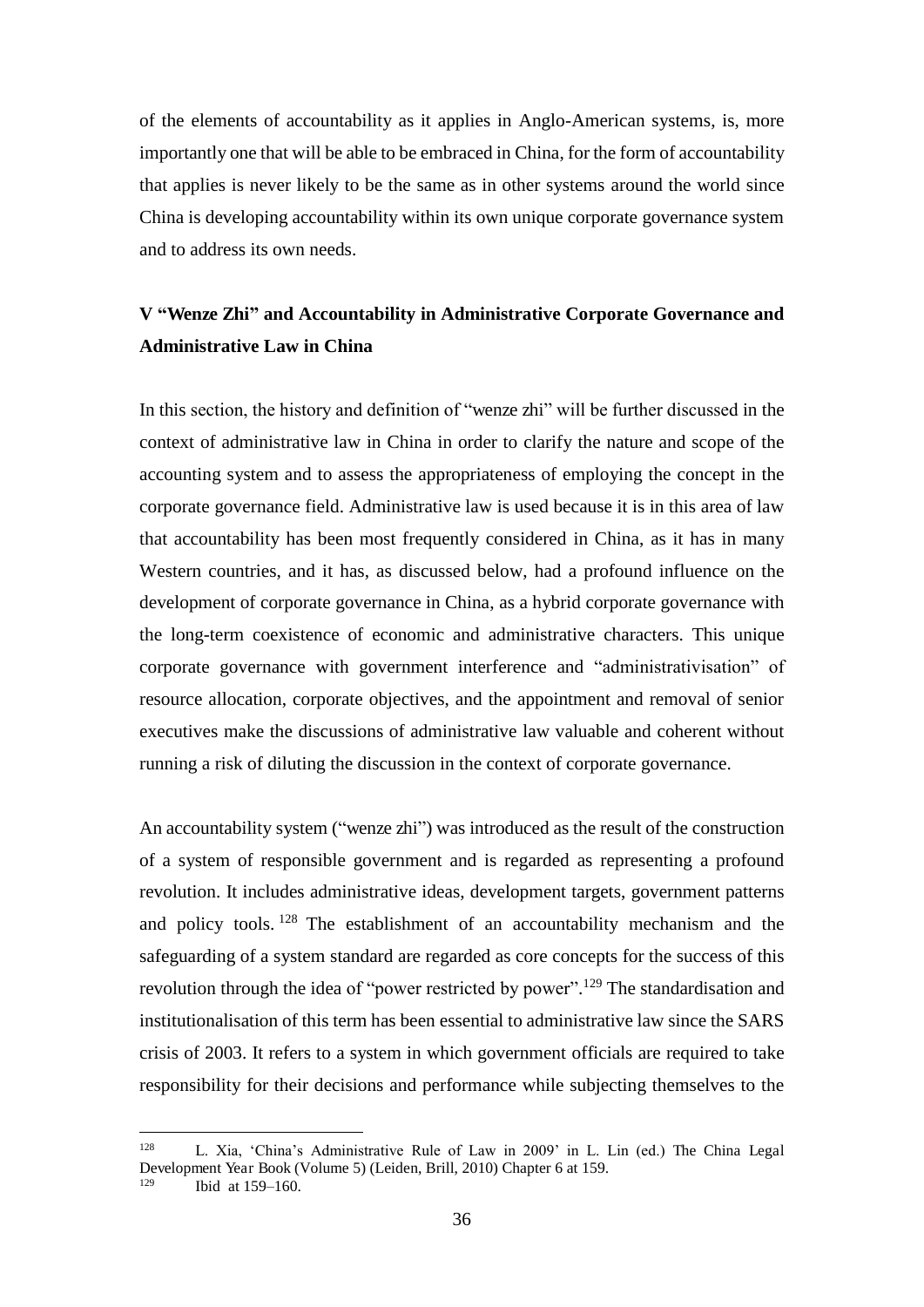scrutiny of those who entrusted and empowered them. It is introduced as a supervision system for the purpose of promoting administrative efficiency through enforcement mechanisms such as the following kinds of accountability: legal, political, management, and occupational ethics.<sup>130</sup>

As far as government legislation is concerned, the introduction in 2009 of the "Interim Provisions on the Implementation of Accountability for the Leader of the Party and Government (关于实行党政领导干部问责的暂行规定)" marked the formal commencement of building a more responsible government with accountability mechanisms. This process is regarded as a major step in enabling the strengthening of the legal system in order to combat corruption. It supports advocating "clean" government and improving the code of conduct for leaders, which is of great significance in strengthening the supervision of the work of the leaders of the party and government, and enhancing their sense of accountability, as well as providing a better implementation of the scientific outlook on development and continually improving the party's governing capacity and the art of governance.<sup>131</sup> The Chinese word "wenze  $|i\rangle$ " 责" was explicitly used in the title of the provision and has been translated as "accountability" above.

The Interim Provision was regarded as a vital step for the growth and enlargement of the accountability system in terms of establishing three mechanisms to ensure the full implementation of the system, as well as controlling and supervising public power within the system, namely responsibility, discipline and legal investigation.<sup>132</sup> These three components of accountability work in a logical way by identifying and investigating responsibility, making sure the people who are responsible are directly disciplined, and, where they are in breach, incurring legal liability based on administrative law. <sup>133</sup> This is consistent with the stages and goals of corporate

<sup>130</sup> T. Song, 'On the Definition of Administrative Accountability (行政问责概念及内涵辨析)' (2005) 2 Journal of Shenzhen University 42 at 42–43.

Preface of Interim Provisions on the Implementation of Accountability for the Leader of the Party and Government 2009.

<sup>132</sup> Y. Li, 'Downward Accountability in Response to Collective Actions: The Political Economy of Public Goods Provision in China', Stockholm China Economic Research Institute, Stockholm School of Economics, number 2013–26 in its Working Paper Series.<br><sup>133</sup> Article 12, Interim Provisions on Implementation

<sup>133</sup> Article 12, Interim Provisions on Implementation of the Accountability of the Leader of the Party and Government 2009.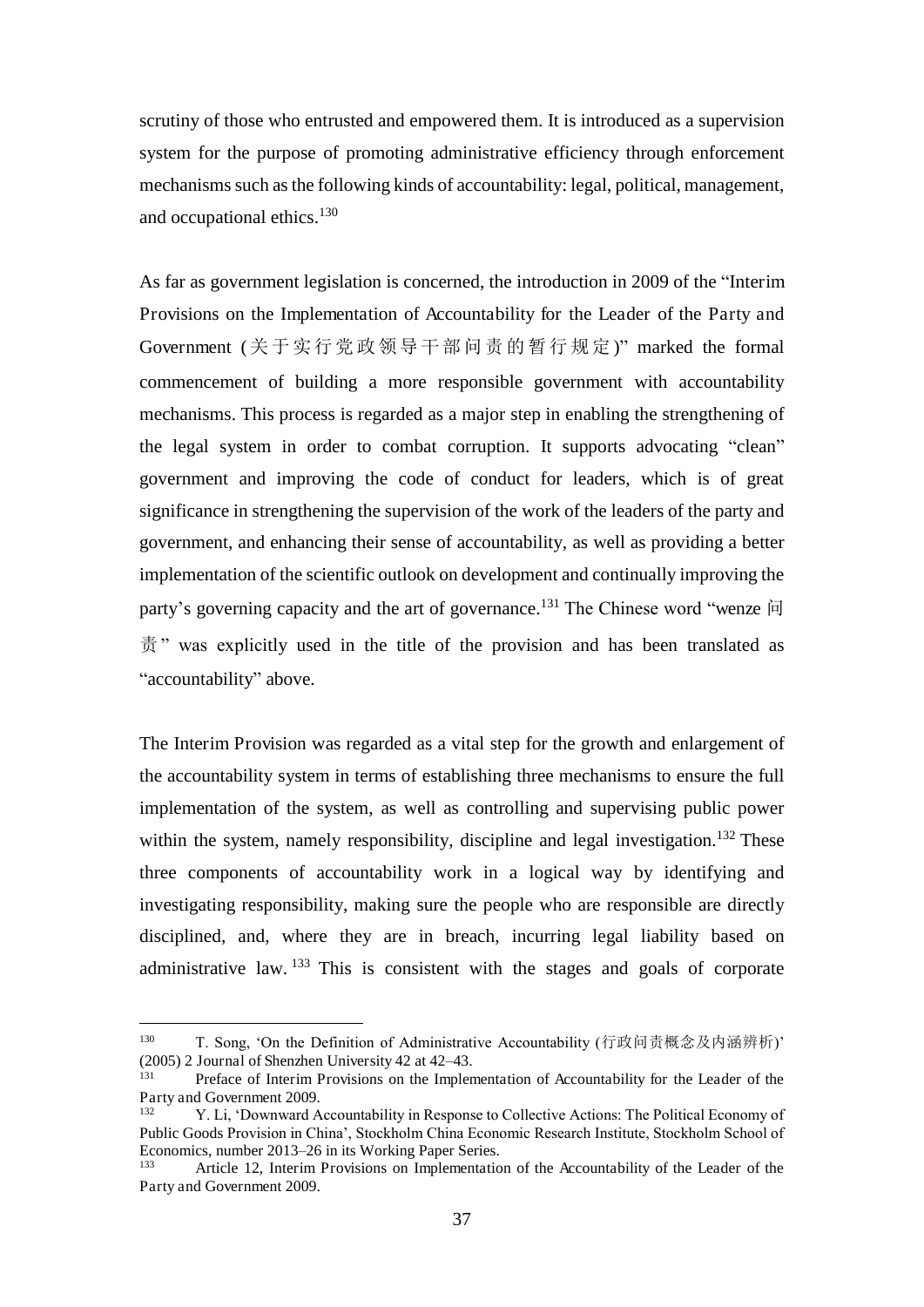governance accountability where directors are required to disclose information concerning their responsibilities and directors are rewarded or punished for their responsible or irresponsible corporate actions.

This Interim Provision has been seen as very effective, since 21,464 officials have been held responsible for failing in their duties and causing major workplace accidents and serious pollution incidents in the last year, and about 182,000 officials nationwide were punished in China in 2013.<sup>134</sup> While the number of convictions does not necessarily mean that a system is effective, the Chinese authorities have been encouraged by the convictions and this has led them to believe in the effectiveness of "wenze zhi" in administrative law. The highlight of the accountability system has been the introduction of the three-year Action Plan of China's State Council Information Office 2012–2015, regulating accountability where there are accidents concerning product safety, food quality, land requisition and environmental pollution.<sup>135</sup> The accountability system has been used here to require officials and others to explain their actions, and it has led to the imposition of liability in relation to those who infringed the interests of others because of dereliction of duty. The effective use of the notion here does imply the possibilities of adopting wenze system in corporate governance.

Looking to the future, a "five year planning outline for the Central Party Regulations (2013–2017 years)" has been designed to co-ordinate arrangements for the work of the Central Party over the next five years, putting forward the basic requirements, objectives and guiding ideology. <sup>136</sup> It is suggested in Section 4.5 that the Interim Provisions will be amended to improve the accountability system. This will be delivered by the party in order to monitor those officials who represent it. The amendment should clarify, as far as party officials are concerned, the following: the circumstances where accountability will be required; accountability norms; the consistency and cooperation of legal accountability; and disciplinary rules and

 $\overline{a}$ 134 L. Gu (China News), '180,000 Officials Disciplined in 2013' available via <http://www.ecns.cn/2014/01-10/96477.shtml>(assessed 8 July 2015).

<sup>135</sup> For the full text of the plan, see the Information Office of the State Council, National Human Rights Action Plan of China (2012–2015), available via [http://news.xinhuanet.com/english/china/2012-](http://news.xinhuanet.com/english/china/2012-06/11/c_131645029.htm) [06/11/c\\_131645029.htm](http://news.xinhuanet.com/english/china/2012-06/11/c_131645029.htm) (assessed 8 July 2015).

<sup>136</sup> See "Five year planning outline for the Central Party Regulations (2013–2017 years) 中央党内 法规制定工作五年规划纲要"available via [http://qzlx.people.com.cn/n/2013/1128/c364565-](http://qzlx.people.com.cn/n/2013/1128/c364565-23679929.html) [23679929.html](http://qzlx.people.com.cn/n/2013/1128/c364565-23679929.html) (assessed 8 July 2015).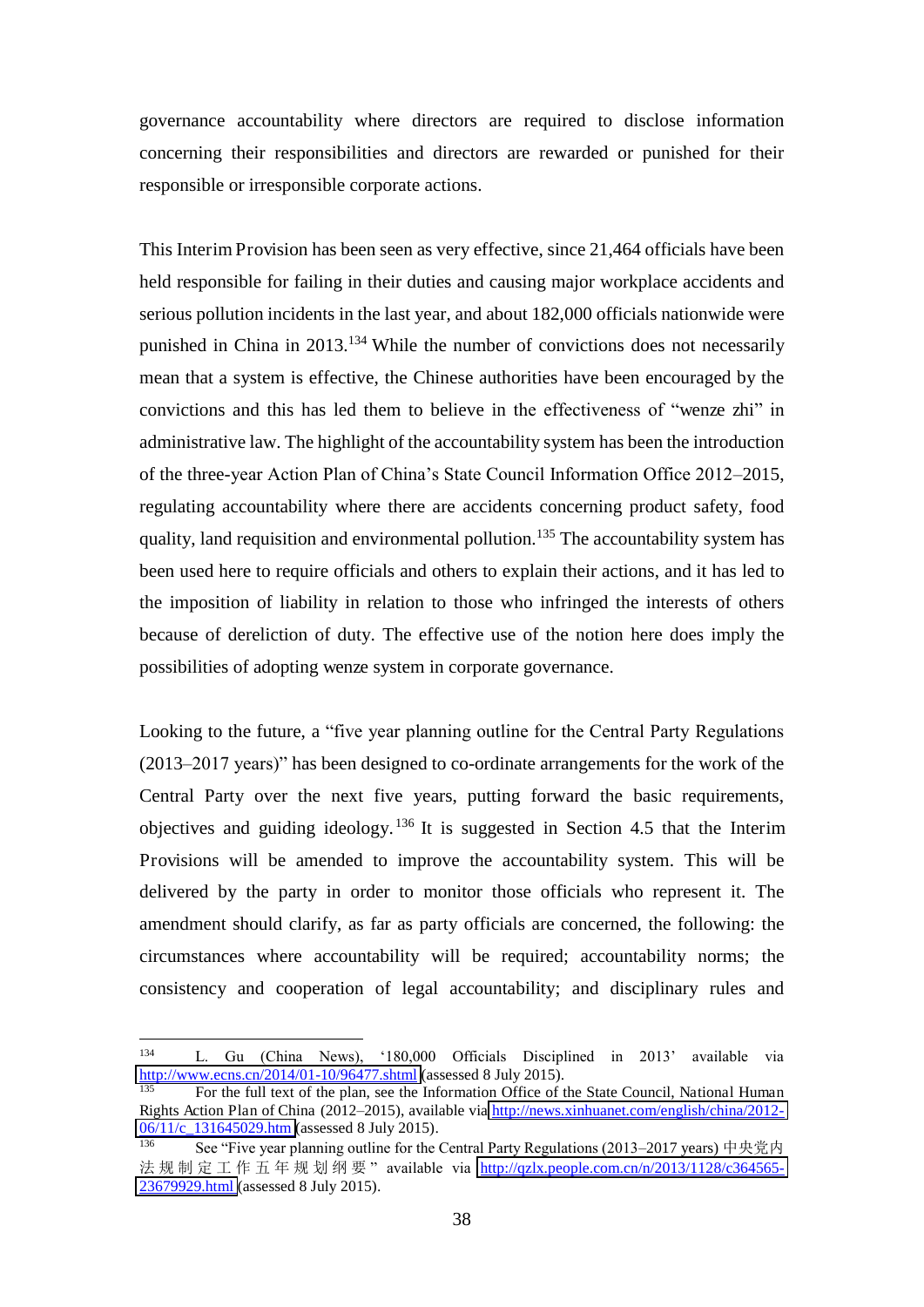sanctions. The word "wenze 问责" was used in combination with "zhidu 制度" (system), "qingkuang 情况" (circumstances) and "fangshi 方式" (norm) in the original Chinese documents in establishing the wenze system in administrative life.

The increasing importance of the application of "wenze zhi" in administrative law is closely related to corporate governance, especially for SOEs where the relevant Party committee plays a pivotal role in the decision-making process, including the nomination of top executives, executive evolution and compensation, assets acquisition, and annual budgets.<sup>137</sup> The State and the Party have a massive impact on corporate governance development and board accountability. This unique corporate governance system with characteristics from both administrative and economic governance enables the wenze system employed in administrative law to be applied in corporate governance. While the "wenze zhi" regulates civil servants in administrative law in China, it also regulates and supervises directors in SOEs who are often appointed by the State. Therefore, the accountability system in administrative law applies to similar people as those that are involved in the corporate governance system in China, especially those who are appointed to SOEs.

The accountability system in Chinese administrative law is designed to promote a responsible government with more responsible governors, while the accountability system in corporate governance is established with the purpose of promoting more responsible boards of directors in a model with high state ownership and strong government involvement in corporate decisions. While the accountability system for administrative law applies to governors who lose the trust of the public, it can be observed that the accountability system for corporate governance does apply to directors who do not encourage and inspire competitiveness, and who are not trusted by the State, Party leaders, their shareholders and other related corporate constituencies.

This discussion confirms the notion that board accountability in China is and will be different from the accountability process in other jurisdictions, just as corporate governance in China differs. The term "wenze" places more emphasis on the notion of

<sup>137</sup>  R. H. Huang and G. Orr, 'China's State-Owned Enterprises: Board Governance and the Communist Party' (2007) The McKinsey Quarterly 108 at 109.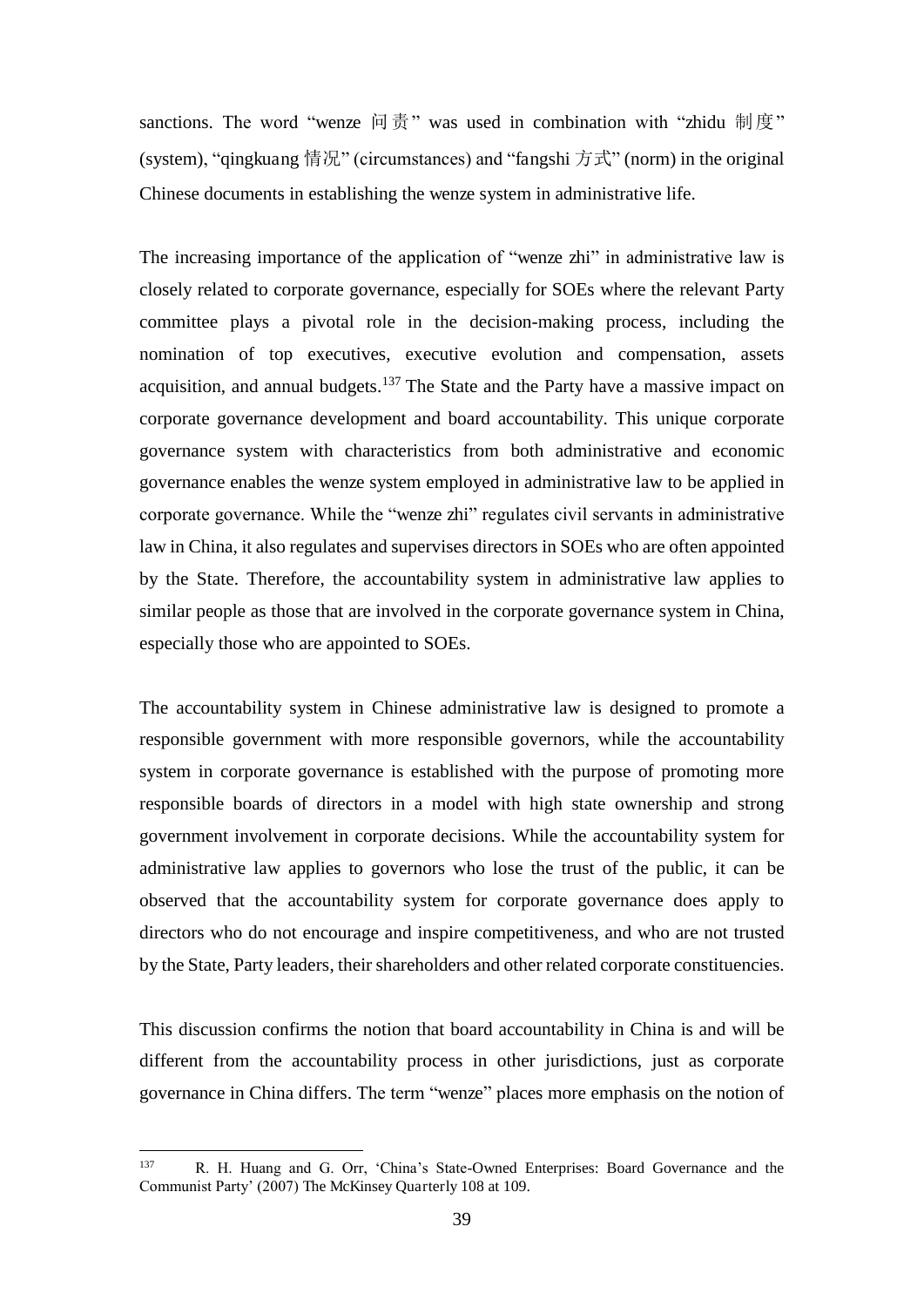investigation by accountees, partly as a result of government interference, when compared to accountability in Anglo-American systems. An updated system of accountability may be developed in order to include some or all of the multiple dimensions as found in the English notion of accountability, which includes, apart from the notions of investigation, the following: information disclosure, justification and explanation by the board of directors for their decisions, and more efficient and effective legal enforcement measures to ensure the imposition of consequences from any investigation. A balance should be maintained between "wen" and "ze", namely enquiry ("wen" as a verb) and responsibility ("ze" as a noun), and it is important to avoid : enquiry without liability ("wen er bu ze 问而不责"); overemphasising enquiry ("da wen xiao ze  $\pm \overline{m} \rightarrow \overline{m}$ "); or hiding liability through the process of enquiry ("jie wen yan ze 借问掩责").<sup>138</sup> In the Chinese context, taking into account the four stages of accountability that we have identified as applying in Anglo-American systems is helpful for building more accountable and efficient boards for listed companies in China. However, during this unique transformative period from administrative to economic corporate governance, the nature of board accountability is likely to change to reflect developments in corporate governance rules, corporate law, stock markets and their rules, shareholders' and directors' knowledge and the qualifications and experience of directors.

#### **VI Conclusion**

 $\overline{a}$ 

The accountability of boards is clearly seen as a critical issue in corporate governance, and arguably accountability has a particular meaning in this context. In Anglo-American systems it involves disclosure and justification by a board (the accountor) as to what has been done, questioning by shareholders (the accountees), and then possible consequences being imposed on the board. This paper has sought to determine what kind of concept of accountability exists in Chinese corporate governance and whether accountability, as articulated in Anglo-American systems or something similar, has

<sup>&</sup>lt;sup>138</sup> It might be helpful to translate a few individual Chinese characters here:  $\overline{m}$  means but;  $\overline{\wedge}$  means no or not; 大 means big; 小 means small; 借 means using as a pretext; 掩 means hide. See also Y. Li, 'Accountability and Effectiveness of Corporate Governance (问责动了真格公司治理才有效)', available via [http://www.cnstock.com/08yaowen//sdfx/201112/1753422.htm](http://www.cnstock.com/08yaowen/sdfx/201112/1753422.htm) (accessed on 8th July 2015).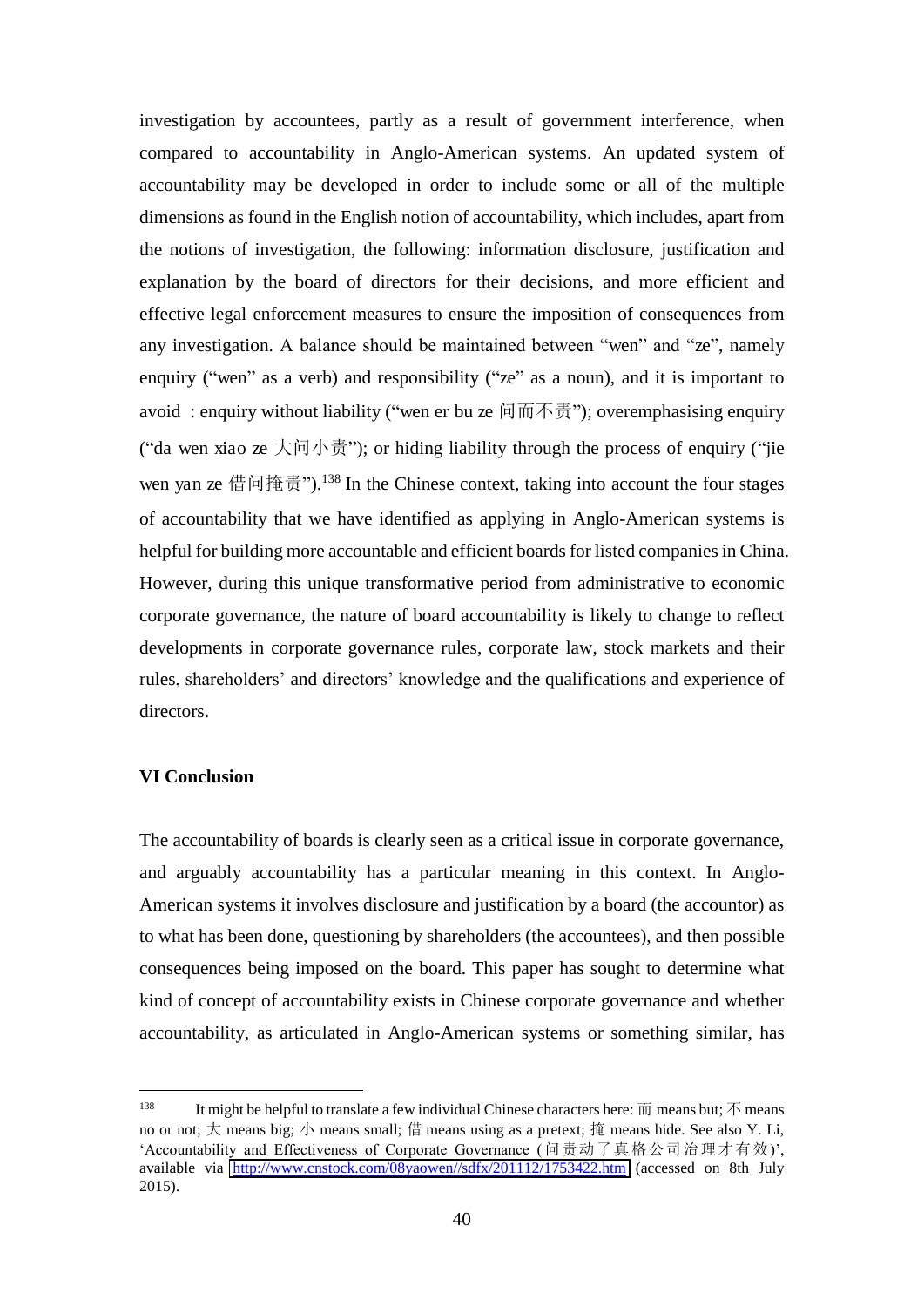been embraced in China. We have found that where "accountability" is found in English language corporate governance and other related documents, it has been translated in China using different Chinese words. The reverse is the case, namely several Chinese words have been translated as accountability when the Chinese documents have been translated into English. We have suggested that Chinese does not have a word that fully encapsulates the English word "accountability," especially as used in relation to corporate governance. The Chinese word that has been translated most often as accountability is "wenze". However, the word "wenze" does focus on making enquiry concerning the actions of the accountor, and does not appear to embrace all of the nuances of the concept of accountability as determined in Anglo-American corporate governance.

This paper has argued that while there appears to be a form of accountability in Chinese corporate governance, it is not equivalent to the approach adopted in Anglo-American jurisdictions. The paper does not suggest that China should embrace the Anglo-American approach, but should embrace what we term a "wenze system" of accountability that will enhance corporate governance and be able to embrace a Chinese approach to corporate governance. This is a dynamic notion and the wenze system itself may change with Chinese economic development and other variable factors such as shareholding and board structure, and government policies.

We have argued in relation to administrative law in China that there is an accountability system that has some similarities to that applying in Anglo-American circles, and this is referred to as a "wenze system". It has been posited here that the "wenze system" can provide a scheme of board accountability in China that will enable substantial accountability to take place and this will foster better corporate governance.

We opine that elements of the concept and form of accountability embraced in Anglo-American systems are likely to become more relevant in China as China moves from having a system totally based on administrative governance to one that is based more on economic governance. Nevertheless, we argue that even if China achieves this aim, and its governance has similarities to those applying in Anglo-American systems, it is never likely to embrace exactly the same concept or form of accountability as that applying in other systems around the world. The reason is that China's corporate